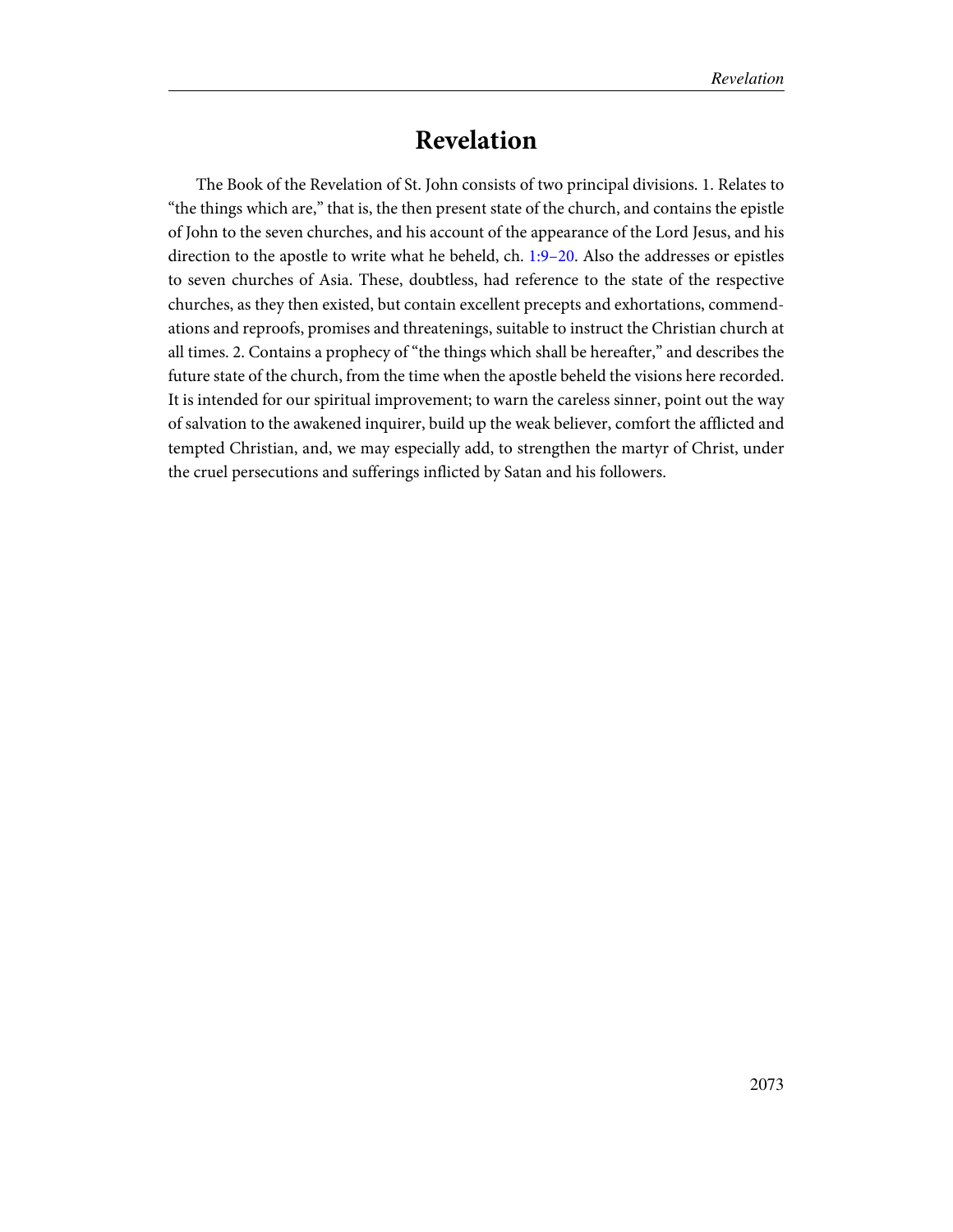### **Chapter Outline**

| The Divine origin, the design, and the<br>importance of this book. | $(1-3)$   |
|--------------------------------------------------------------------|-----------|
| The apostle John salutes the seven<br>churches of Asia.            | $(4-8)$   |
| Declares when, where, and how, the<br>revelation was made to him.  | $(9-11)$  |
| His vision, in which he saw Christ ap-                             | $(12-20)$ |
| pear.                                                              |           |

# **Verses [1–3](http://www.ccel.org/study/Bible:Rev.1.1-Rev.1.3)**

This book is the Revelation of Jesus Christ; the whole Bible is so; for all revelation comes through Christ, and all relates to him. Its principal subject is to discover the purposes of God concerning the affairs of the church, and of the nations as connected therewith, to the end of the world. These events would surely come to pass; and they would begin to come to pass very shortly. Though Christ is himself God, and has light and life in himself, yet, as Mediator between God and man, he receives instructions from the Father. To him we owe the knowledge of what we are to expect from God, and what he expects from us. The subject of this revelation was, the things that must shortly come to pass. On all who read or hear the words of the prophecy, a blessing is pronounced. Those are well employed who search the Bible. It is not enough that we read and hear, but we must keep the things that are written, in our memories, in our minds, in our affections, and in practice, and we shall be blessed in the deed. Even the mysteries and difficulties of this book are united with discoveries of God, suited to impress the mind with awe, and to purify the soul of the reader, though he may not discern the prophetic meaning. No part of Scripture more fully states the gospel, and warns against the evil of sin.

#### **Verses [4–8](http://www.ccel.org/study/Bible:Rev.1.4-Rev.1.8)**

There can be no true peace, where there is not true grace; and where grace goeth before, peace will follow. This blessing is in the name of God, of the Holy Trinity, it is an act of adoration. The Father is first named; he is described as the Jehovah who is, and who was, and who is to come, eternal, unchangeable. The Holy Spirit is called the seven spirits, the perfect Spirit of God, in whom there is a diversity of gifts and operations. The Lord Jesus Christ was from eternity, a Witness to all the counsels of God. He is the First-born from the dead, who will by his own power raise up his people. He is the Prince of the kings of the earth; by him their counsels are overruled, and to him they are accountable. Sin leaves a stain of guilt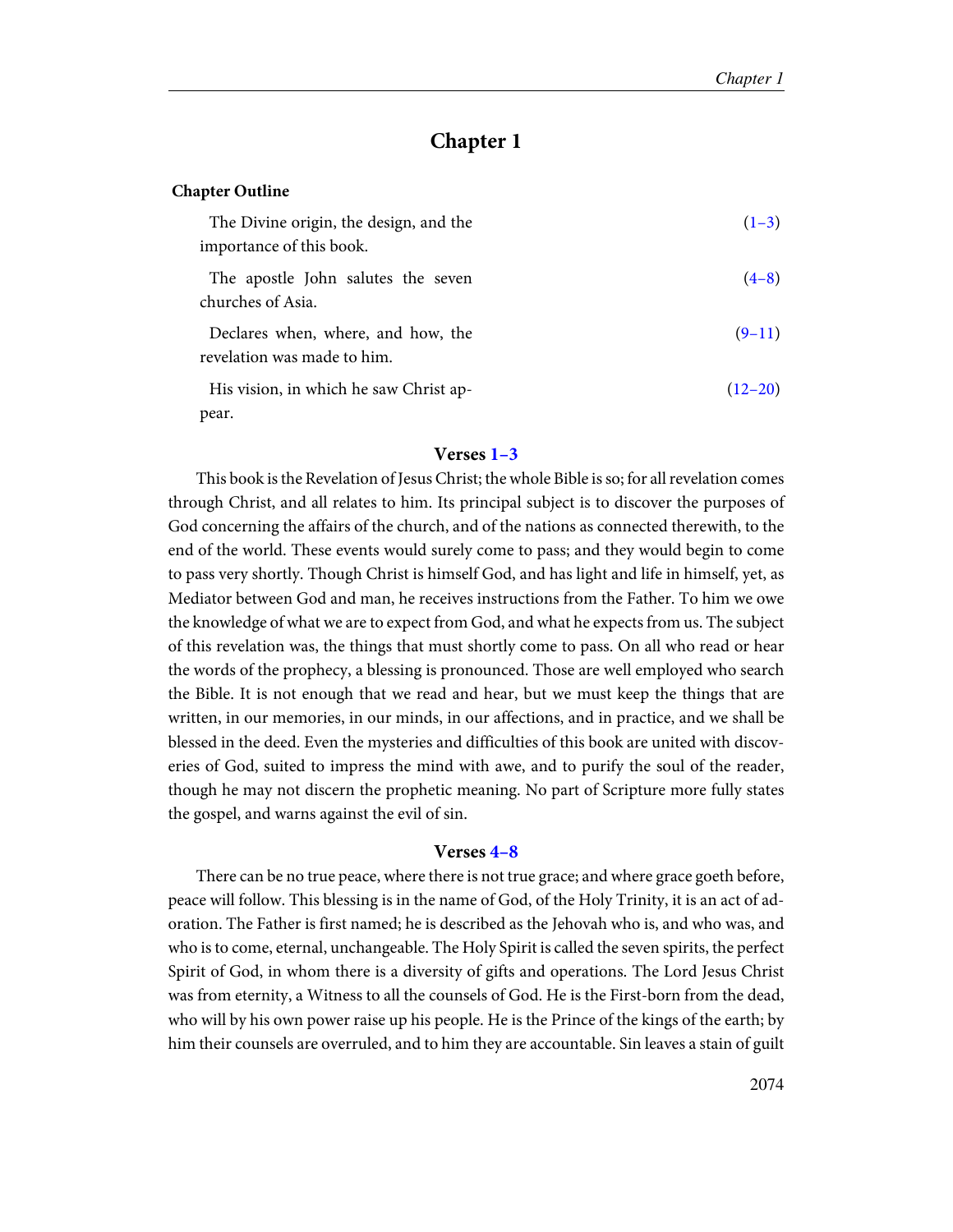and pollution upon the soul. Nothing can fetch out this stain but the blood of Christ; and Christ shed his own blood to satisfy Divine justice, and purchase pardon and purity for his people. Christ has made believers kings and priests to God and his Father. As such they overcome the world, mortify sin, govern their own spirits, resist Satan, prevail with God in prayer, and shall judge the world. He has made them priests, given them access to God, enabled them to offer spiritual and acceptable sacrifices, and for these favours they are bound to ascribe to him dominion and glory for ever. He will judge the world. Attention is called to that great day when all will see the wisdom and happiness of the friends of Christ, and the madness and misery of his enemies. Let us think frequently upon the second coming of Christ. He shall come, to the terror of those who wound and crucify him by apostacy: he shall come, to the astonishment of the whole world of the ungodly. He is the Beginning and the End; all things are from him and for him; he is the Almighty; the same eternal and unchanged One. And if we would be numbered with his saints in glory everlasting, we must now willing submit to him receive him, and honour him as a saviour, who we believe will come to be our Judge. Alas, that there should be many, who would wish never to die, and that there should not be a day of judgment!

# **Verses [9–11](http://www.ccel.org/study/Bible:Rev.1.9-Rev.1.11)**

It was the apostle's comfort that he did not suffer as an evil-doer, but for the testimony of Jesus, for bearing witness to Christ as the Immanuel, the Saviour; and the Spirit of glory and of God rested upon this persecuted apostle. The day and time when he had this vision was the Lord's day, the Christian sabbath, the first day of the week, observed in remembrance of the resurrection of Christ. Let us who call him "Our Lord," honour him on his own day. The name shows how this sacred day should be observed; the Lord's day should be wholly devoted to the Lord, and none of its hours employed in a sensual, worldly manner, or in amusements. He was in a serious, heavenly, spiritual frame, under the gracious influences of the Spirit of God. Those who would enjoy communion with God on the Lord's day, must seek to draw their thoughts and affections from earthly things. And if believers are kept on the Lord's holy day, from public ordinances and the communion of saints, by necessity and not by choice, they may look for comfort in meditation and secret duties, from the influences of the Spirit; and by hearing the voice and contemplating the glory of their beloved Saviour, from whose gracious words and power no confinement or outward circumstances can separate them. An alarm was given as with the sound of the trumpet, and then the apostle heard the voice of Christ.

## **Verses [12–20](http://www.ccel.org/study/Bible:Rev.1.12-Rev.1.20)**

The churches receive their light from Christ and the gospel, and hold it forth to others. They are golden candlesticks; they should be precious and pure; not only the ministers, but the members of the churches; their light should so shine before men, as to engage others to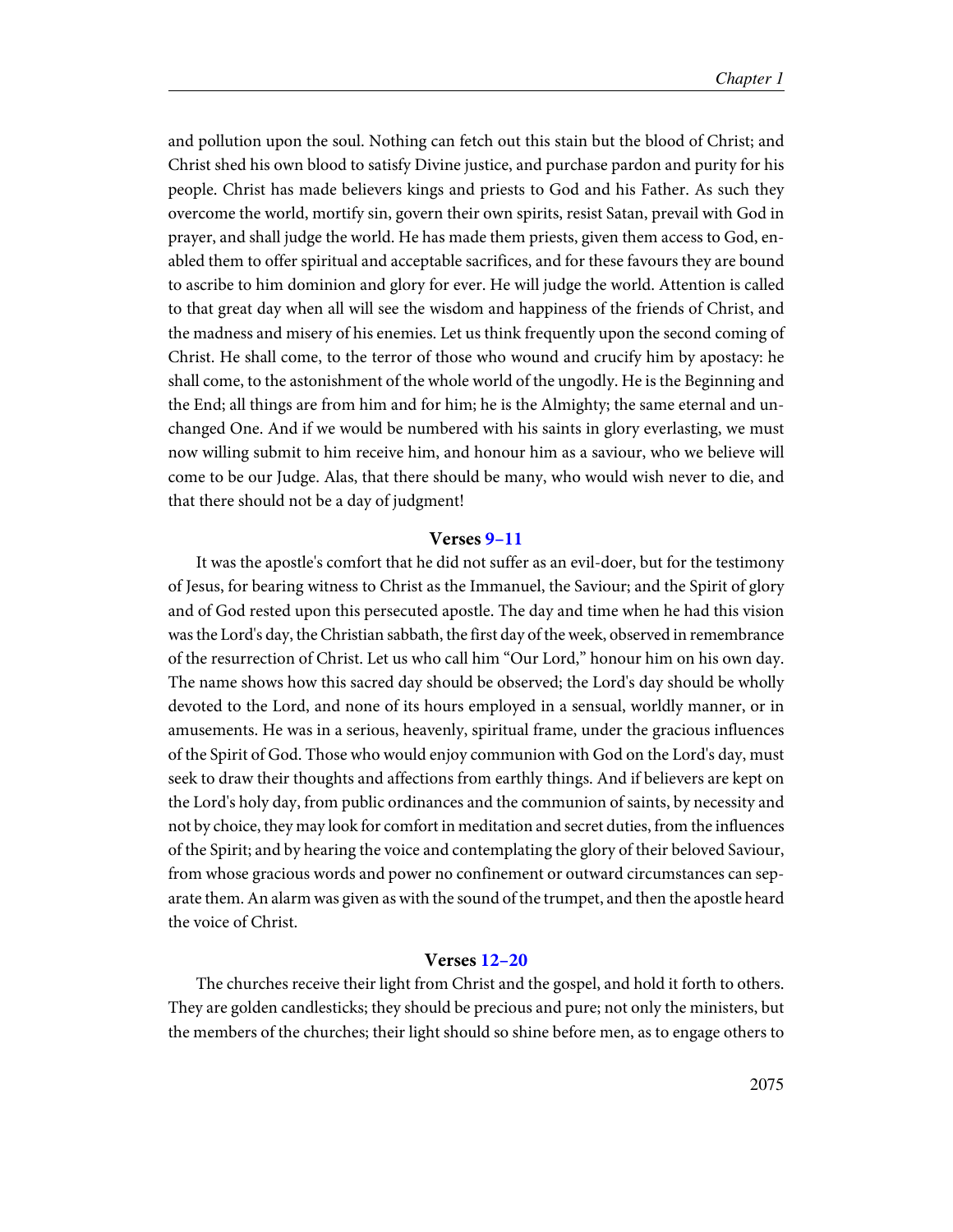give glory to God. And the apostle saw as though of the Lord Jesus Christ appeared in the midst of the golden candlesticks. He is with his churches always, to the end of the world, filling them with light, and life, and love. He was clothed with a robe down to the feet, perhaps representing his righteousness and priesthood, as Mediator. This vest was girt with a golden girdle, which may denote how precious are his love and affection for his people. His head and hairs white like wool and as snow, may signify his majesty, purity, and eternity. His eyes as a flame of fire, may represent his knowledge of the secrets of all hearts, and of the most distant events. His feet like fine brass burning in a furnace, may denote the firmness of his appointments, and the excellence of his proceedings. His voice as the sound of many waters, may represent the power of his word, to remove or to destroy. The seven stars were emblems of the ministers of the seven churches to which the apostle was ordered to write, and whom Christ upheld and directed. The sword represented his justice, and his word, piercing to the dividing asunder of soul and spirit, [Heb 4:12.](http://www.ccel.org/study/Bible:Heb.4.12) His countenance was like the sun, when it shines clearly and powerfully; its strength too bright and dazzling for mortal eyes to behold. The apostle was overpowered with the greatness of the lustre and glory in which Christ appeared. We may well be contented to walk by faith, while here upon earth. The Lord Jesus spake words of comfort; Fear not. Words of instruction; telling who thus appeared. And his Divine nature; the First and the Last. His former sufferings; I was dead: the very same whom his disciples saw upon the cross. His resurrection and life; I have conquered death, and am partaker of endless life. His office and authority; sovereign dominion in and over the invisible world, as the Judge of all, from whose sentence there is no appeal. Let us listen to the voice of Christ, and receive the tokens of his love, for what can he withhold from those for whose sins he has died? May we then obey his word, and give up ourselves wholly to him who directs all things aright.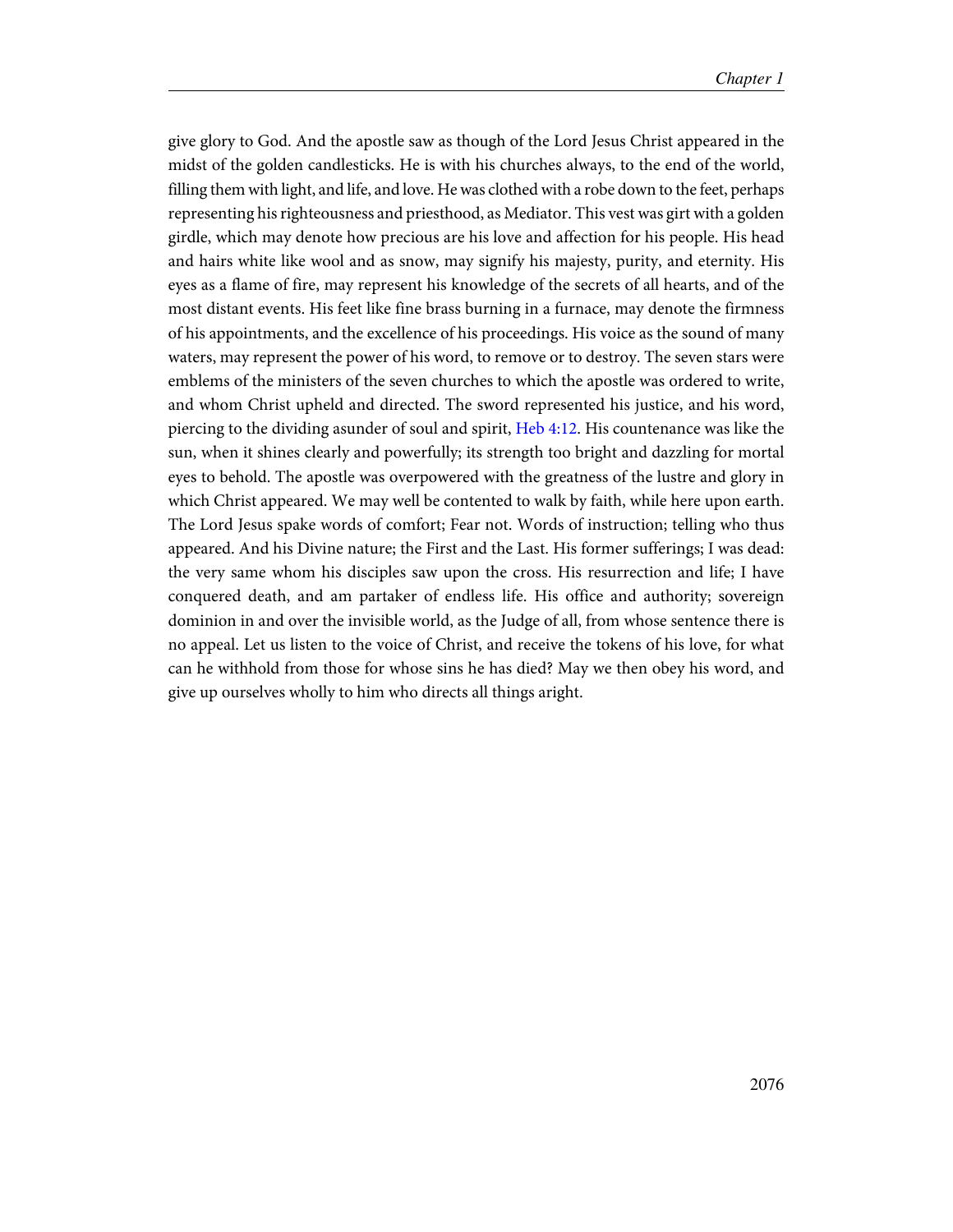### **Chapter Outline**

| Epistles to the churches in Asia, with | $(1-7)$   |
|----------------------------------------|-----------|
| warnings and encouragements, To the    |           |
| church at Ephesus;                     |           |
| at Smyrna;                             | $(8-11)$  |
| at Pergamos;                           | $(12-17)$ |
| and at Thyatira.                       | $(18-29)$ |

# **Verses [1–7](http://www.ccel.org/study/Bible:Rev.2.1-Rev.2.7)**

These churches were in such different states as to purity of doctrine and the power of godliness, that the words of Christ to them will always suit the cases of other churches, and professors. Christ knows and observes their state; though in heaven, yet he walks in the midst of his churches on earth, observing what is wrong in them, and what they want. The church of Ephesus is commended for diligence in duty. Christ keeps an account of every hour's work his servants do for him, and their labour shall not be in vain in the Lord. But it is not enough that we are diligent; there must be bearing patience, and there must be waiting patience. And though we must show all meekness to all men, yet we must show just zeal against their sins. The sin Christ charged this church with, is, not the having left and forsaken the object of love, but having lost the fervent degree of it that at first appeared. Christ is displeased with his people, when he sees them grow remiss and cold toward him. Surely this mention in Scripture, of Christians forsaking their first love, reproves those who speak of it with carelessness, and thus try to excuse indifference and sloth in themselves and others; our Saviour considers this indifference as sinful. They must repent: they must be grieved and ashamed for their sinful declining, and humbly confess it in the sight of God. They must endeavour to recover their first zeal, tenderness, and seriousness, and must pray as earnestly, and watch as diligently, as when they first set out in the ways of God. If the presence of Christ's grace and Spirit is slighted, we may expect the presence of his displeasure. Encouraging mention is made of what was good among them. Indifference as to truth and error, good and evil, may be called charity and meekness, but it is not so; and it is displeasing to Christ. The Christian life is a warfare against sin, Satan, the world, and the flesh. We must never yield to our spiritual enemies, and then we shall have a glorious triumph and reward. All who persevere, shall derive from Christ, as the Tree of life, perfection and confirmation in holiness and happiness, not in the earthly paradise, but in the heavenly. This is a figurative expression, taken from the account of the garden of Eden, denoting the pure, satisfactory, and eternal joys of heaven; and the looking forward to them in this world, by faith, commu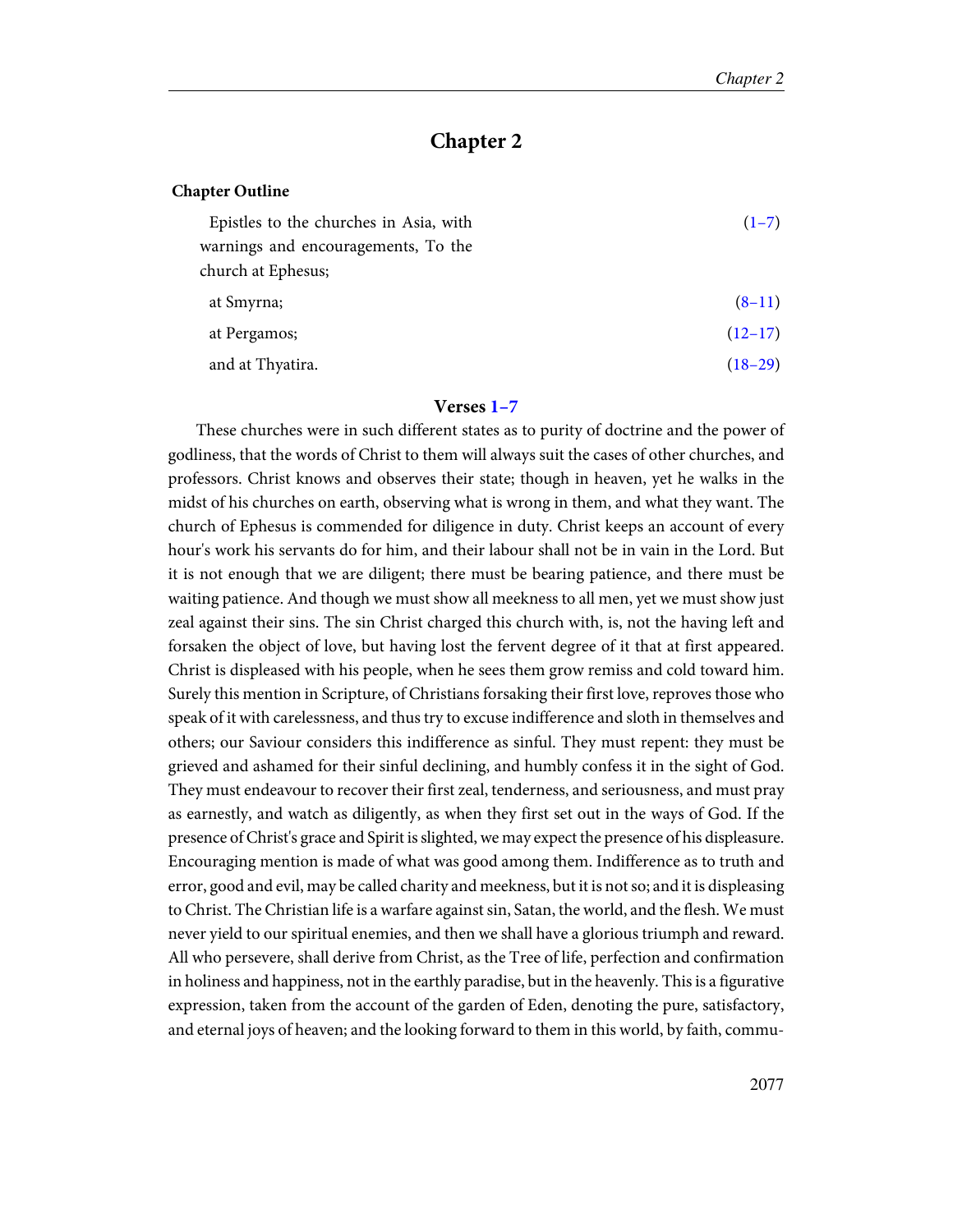nion with Christ, and the consolations of the Holy Spirit. Believers, take your wrestling life here, and expect and look for a quiet life hereafter; but not till then: the word of God never promises quietness and complete freedom from conflict here.

## **Verses [8–11](http://www.ccel.org/study/Bible:Rev.2.8-Rev.2.11)**

Our Lord Jesus is the First, for by him were all things made; he was before all things, with God, and is God himself. He is the Last, for he will be the Judge of all. As this First and Last, who was dead and is alive, is the believer's Brother and Friend, he must be rich in the deepest poverty, honourable amidst the lowest abasement, and happy under the heaviest tribulation, like the church of Smyrna. Many who are rich as to this world, are poor as to the next; and some who are poor outwardly, are inwardly rich; rich in faith, in good works, rich in privileges, rich in gifts, rich in hope. Where there is spiritual plenty, outward poverty may be well borne; and when God's people are made poor as to this life, for the sake of Christ and a good conscience, he makes all up to them in spiritual riches. Christ arms against coming troubles. Fear none of these things; not only forbid slavish fear, but subdue it, furnishing the soul with strength and courage. It should be to try them, not to destroy them. Observe, the sureness of the reward; "I will give thee:" they shall have the reward from Christ's own hand. Also, how suitable it is; "a crown of life:" the life worn out in his service, or laid down in his cause, shall be rewarded with a much better life, which shall be eternal. The second death is unspeakably worse than the first death, both in the agonies of it, and as it is eternal death: it is indeed awful to die, and to be always dying. If a man is kept from the second death and wrath to come, he may patiently endure whatever he meets with in this world.

## **Verses [12–17](http://www.ccel.org/study/Bible:Rev.2.12-Rev.2.17)**

The word of God is a sword, able to slay both sin and sinners. It turns and cuts every way; but the believer need not fear this sword; yet this confidence cannot be supported without steady obedience. As our Lord notices all the advantages and opportunities we have for duty in the places where we dwell, so he notices our temptations and discouragements from the same causes. In a situation of trials, the church of Pergamos had not denied the faith, either by open apostacy, or by giving way so as to avoid the cross. Christ commends their stedfastness, but reproves their sinful failures. A wrong view of gospel doctrine and Christian liberty, was a root of bitterness from which evil practices grew. Repentance is the duty of churches and bodies of men, as well as of particular persons; those who sin together, should repent together. Here is the promise of favour to those that overcome. The influences and comforts of the Spirit of Christ, come down from heaven into the soul, for its support. This is hidden from the rest of the world. The new name is the name of adoption; when the Holy Spirit shows his own work in the believer's soul, this new name and its real import are understood by him.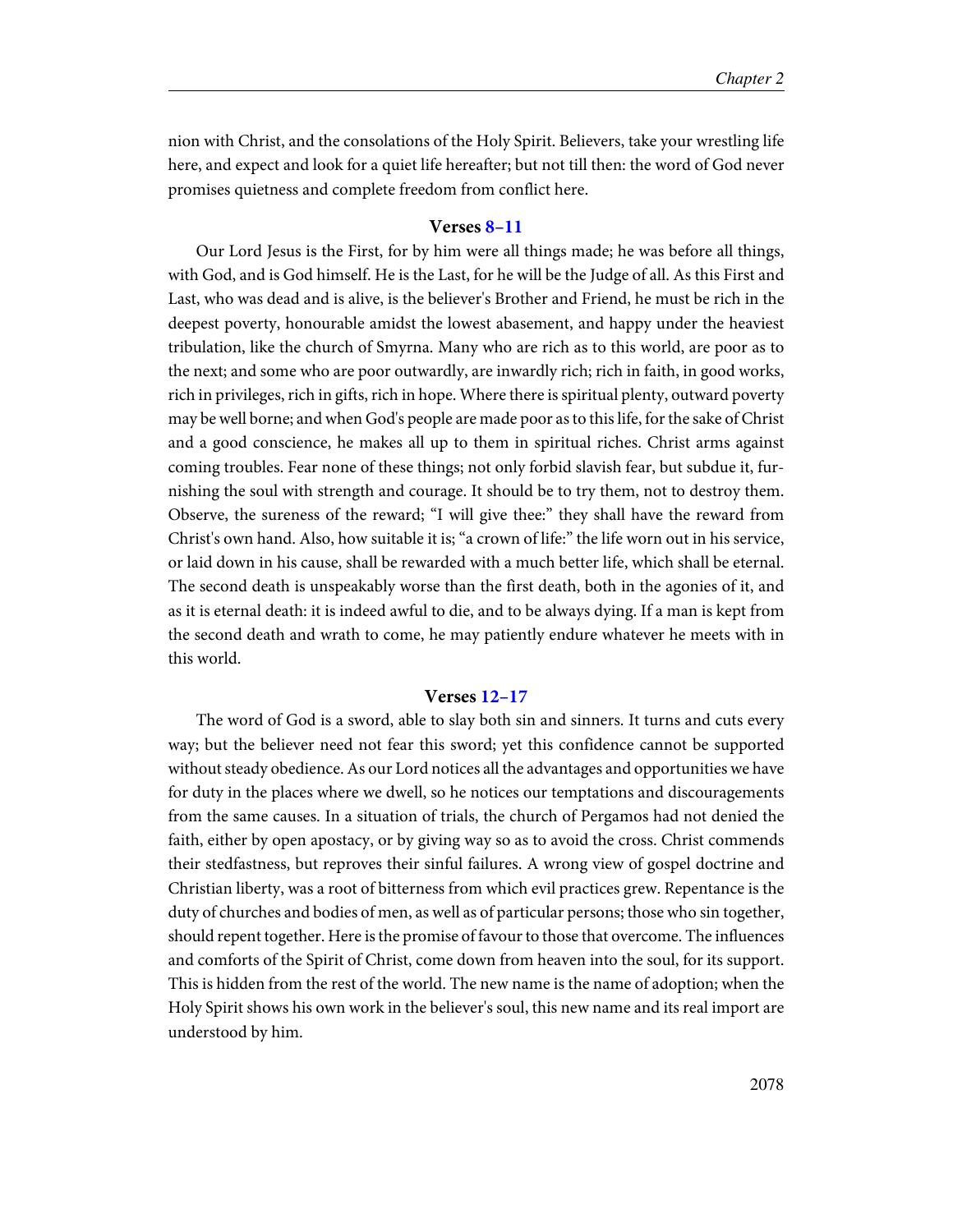# **Verses [18–29](http://www.ccel.org/study/Bible:Rev.2.18-Rev.2.29)**

Even when the Lord knows the works of his people to be wrought in love, faith, zeal, and patience; yet if his eyes, which are as a flame of fire, observe them committing or allowing what is evil, he will rebuke, correct, or punish them. Here is praise of the ministry and people of Thyatira, by One who knew the principles from which they acted. They grew wiser and better. All Christians should earnestly desire that their last works may be their best works. Yet this church connived at some wicked seducers. God is known by the judgments he executes; and by this upon seducers, he shows his certain knowledge of the hearts of men, of their principles, designs, frame, and temper. Encouragement is given to those who kept themselves pure and undefiled. It is dangerous to despise the mystery of God, and as dangerous to receive the mysteries of Satan. Let us beware of the depths of Satan, of which those who know the least are the most happy. How tender Christ is of his faithful servants! He lays nothing upon his servants but what is for their good. There is promise of an ample reward to the persevering, victorious believer; also knowledge and wisdom, suitable to their power and dominion. Christ brings day with him into the soul, the light of grace and of glory, in the presence and enjoyment of him their Lord and Saviour. After every victory let us follow up our advantage against the enemy, that we may overcome and keep the works of Christ to the end.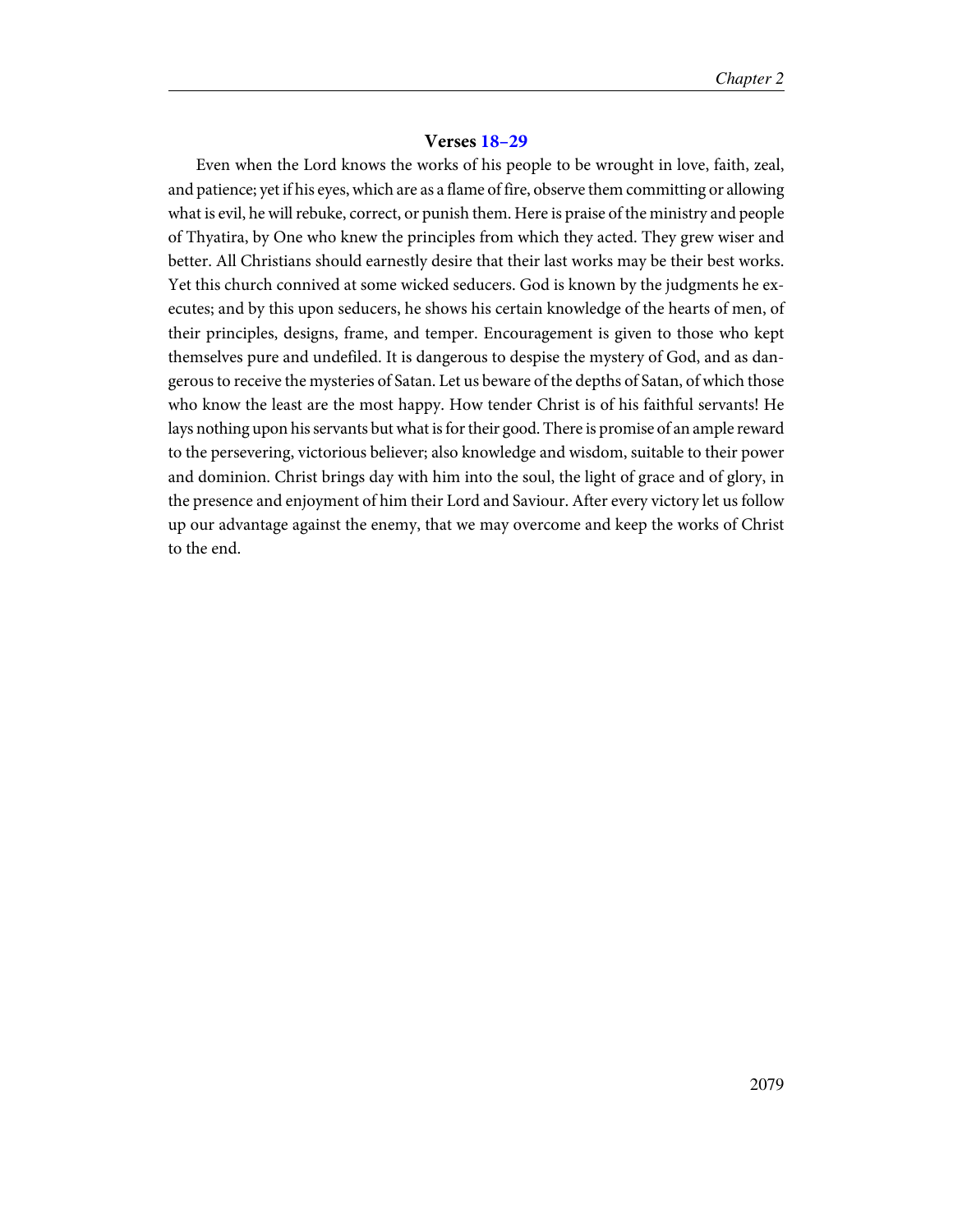### **Chapter Outline**

| Epistles to the church at Sardis; | $(1-6)$   |
|-----------------------------------|-----------|
| at Philadelphia;                  | $(7-13)$  |
| and Laodicea.                     | $(14-22)$ |

### **Verses [1–6](http://www.ccel.org/study/Bible:Rev.3.1-Rev.3.6)**

The Lord Jesus is He that hath the Holy Spirit with all his powers, graces, and operations. Hypocrisy, and lamentable decay in religion, are sins charged upon Sardis, by One who knew that church well, and all her works. Outward things appeared well to men, but there was only the form of godliness, not the power; a name to live, not a principle of life. There was great deadness in their souls, and in their services; numbers were wholly hypocrites, others were in a disordered and lifeless state. Our Lord called upon them to be watchful against their enemies, and to be active and earnest in their duties; and to endeavour, in dependence on the grace of the Holy Spirit, to revive and strengthen the faith and spiritual affections of those yet alive to God, though in a declining state. Whenever we are off our watch, we lose ground. Thy works are hollow and empty; prayers are not filled up with holy desires, alms-deeds not filled up with true charity, sabbaths not filled up with suitable devotion of soul to God. There are not inward affections suitable to outward acts and expressions; when the spirit is wanting, the form cannot long remain. In seeking a revival in our own souls, or the souls of others, it is needful to compare what we profess with the manner in which we go on, that we may be humbled and quickened to hold fast that which remains. Christ enforces his counsel with a dreadful threatening if it should be despised. Yet our blessed Lord does not leave this sinful people without some encouragement. He makes honourable mention of the faithful remnant in Sardis, he makes a gracious promise to them. He that overcometh shall be clothed in white raiment; the purity of grace shall be rewarded with the perfect purity of glory. Christ has his book of life, a register of all who shall inherit eternal life; the book of remembrance of all who live to God, and keep up the life and power of godliness in evil times. Christ will bring forward this book of life, and show the names of the faithful, before God, and all the angels, at the great day.

## **Verses [7–13](http://www.ccel.org/study/Bible:Rev.3.7-Rev.3.13)**

The same Lord Jesus has the key of government and authority in and over the church. He opens a door of opportunity to his churches; he opens a door of utterance to his ministers; he opens a door of entrance, opens the heart. He shuts the door of heaven against the foolish, who sleep away their day of grace; and against the workers of iniquity, how vain and confident soever they may be. The church in Philadelphia is commended; yet with a gentle reproof.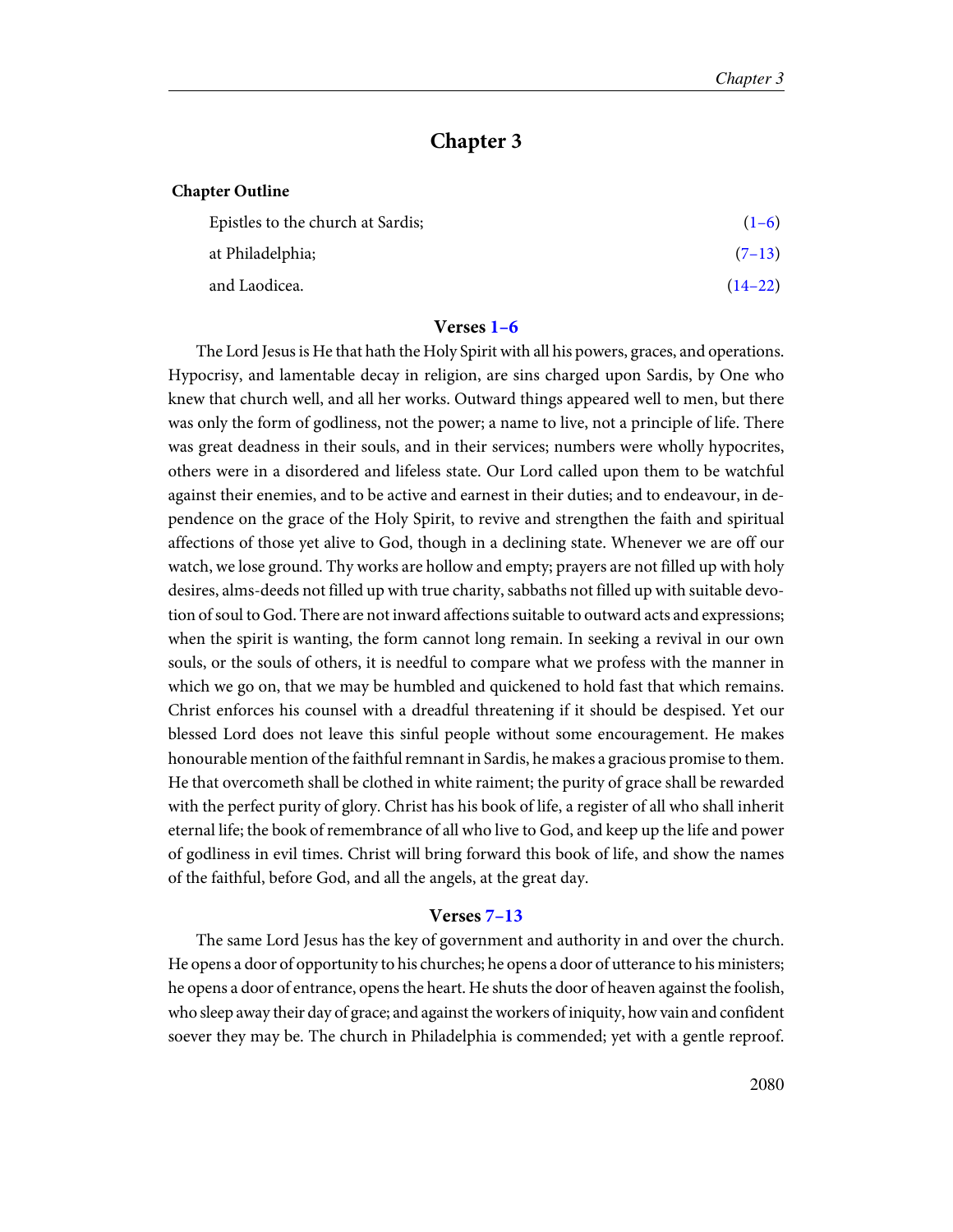Although Christ accepts a little strength, yet believers must not rest satisfied in a little, but strive to grow in grace, to be strong in faith, giving glory to God. Christ can discover this his favour to his people, so that their enemies shall be forced to acknowledge it. This, by the grace of Christ, will soften their enemies, and make them desire to be admitted into communion with his people. Christ promises preserving grace in the most trying times, as the reward of past faithfulness; To him that hath shall be given. Those who keep the gospel in a time of peace, shall be kept by Christ in an hour of temptation; and the same Divine grace that has made them fruitful in times of peace, will make them faithful in times of persecution. Christ promises a glorious reward to the victorious believer. He shall be a monumental pillar in the temple of God; a monument of the free and powerful grace of God; a monument that shall never be defaced or removed. On this pillar shall be written the new name of Christ; by this will appear, under whom the believer fought the good fight, and came off victorious.

#### **Verses [14–22](http://www.ccel.org/study/Bible:Rev.3.14-Rev.3.22)**

Laodicea was the last and worst of the seven churches of Asia. Here our Lord Jesus styles himself, "The Amen;" one steady and unchangeable in all his purposes and promises. If religion is worth anything, it is worth every thing. Christ expects men should be in earnest. How many professors of gospel doctrine are neither hot nor cold; except as they are indifferent in needful matters, and hot and fiery in disputes about things of lesser moment! A severe punishment is threatened. They would give a false opinion of Christianity, as if it were an unholy religion; while others would conclude it could afford no real satisfaction, otherwise its professors would not have been heartless in it, or so ready to seek pleasure or happiness from the world. One cause of this indifference and inconsistency in religion is, self-conceit and self-delusion; "Because thou sayest." What a difference between their thoughts of themselves, and the thoughts Christ had of them! How careful should we be not to cheat our owns souls! There are many in hell, who once thought themselves far in the way to heaven. Let us beg of God that we may not be left to flatter and deceive ourselves. Professors grow proud, as they become carnal and formal. Their state was wretched in itself. They were poor; really poor, when they said and thought they were rich. They could not see their state, nor their way, nor their danger, yet they thought they saw it. They had not the garment of justification, nor sanctification: they were exposed to sin and shame; their rags that would defile them. They were naked, without house or harbour, for they were without God, in whom alone the soul of man can find rest and safety. Good counsel was given by Christ to this sinful people. Happy those who take his counsel, for all others must perish in their sins. Christ lets them know where they might have true riches, and how they might have them. Some things must be parted with, but nothing valuable; and it is only to make room for receiving true riches. Part with sin and self-confidence, that you may be filled with his hidden treasure. They must receive from Christ the white raiment he purchased and provided for them; his own imputed righteousness for justification, and the garments of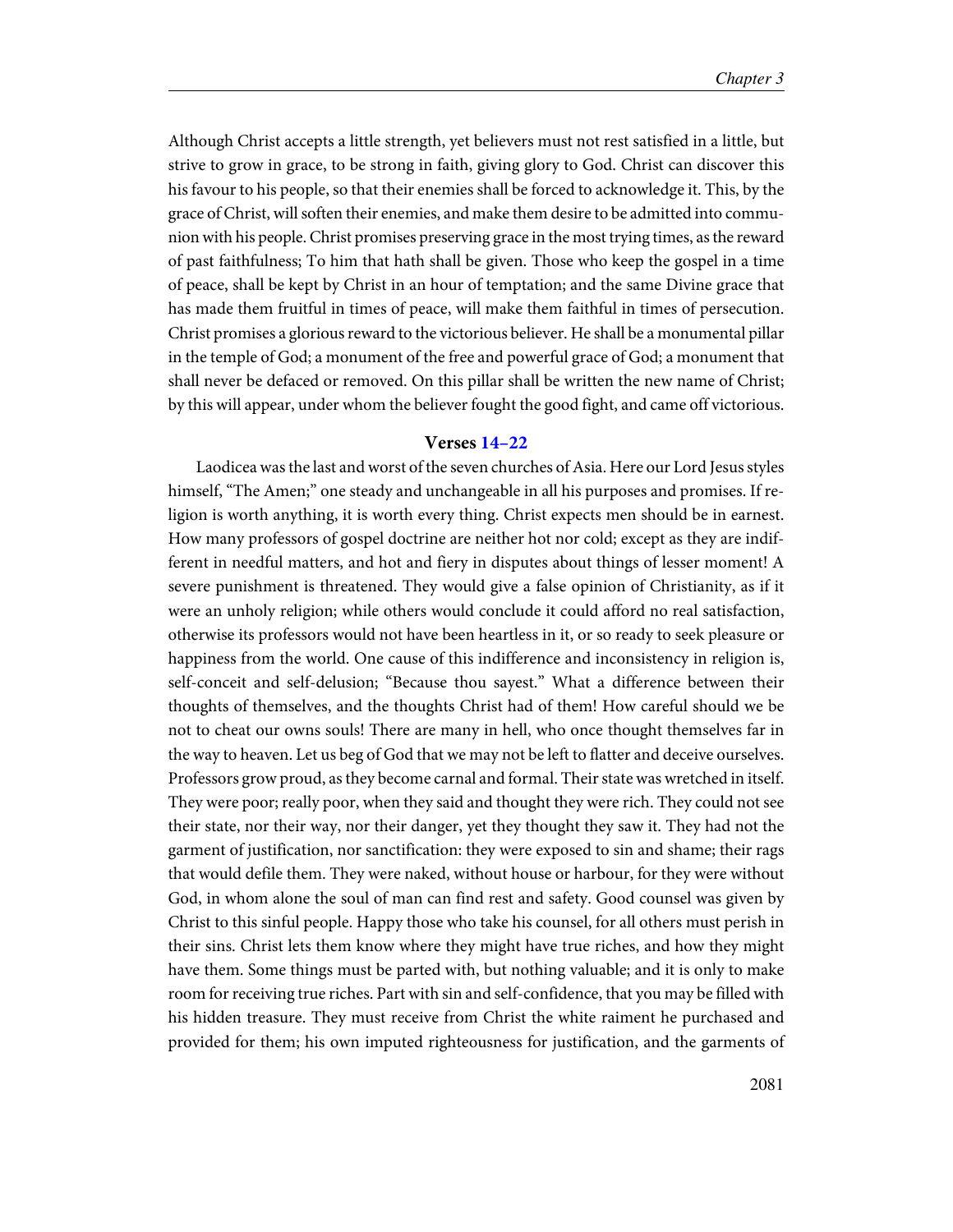holiness and sanctification. Let them give themselves up to his word and Spirit, and their eyes shall be opened to see their way and their end. Let us examine ourselves by the rule of his word, and pray earnestly for the teaching of his Holy Spirit, to take away our pride, prejudices, and worldly lusts. Sinners ought to take the rebukes of God's word and rod, as tokens of his love to their souls. Christ stood without; knocking, by the dealings of his providence, the warnings and teaching of his word, and the influences of his Spirit. Christ still graciously, by his word and Spirit, comes to the door of the hearts of sinners. Those who open to him shall enjoy his presence. If what he finds would make but a poor feast, what he brings will supply a rich one. He will give fresh supplies of graces and comforts. In the conclusion is a promise to the overcoming believer. Christ himself had temptations and conflicts; he overcame them all, and was more than a conqueror. Those made like to Christ in his trials, shall be made like to him in glory. All is closed with the general demand of attention. And these counsels, while suited to the churches to which they were addressed, are deeply interesting to all men.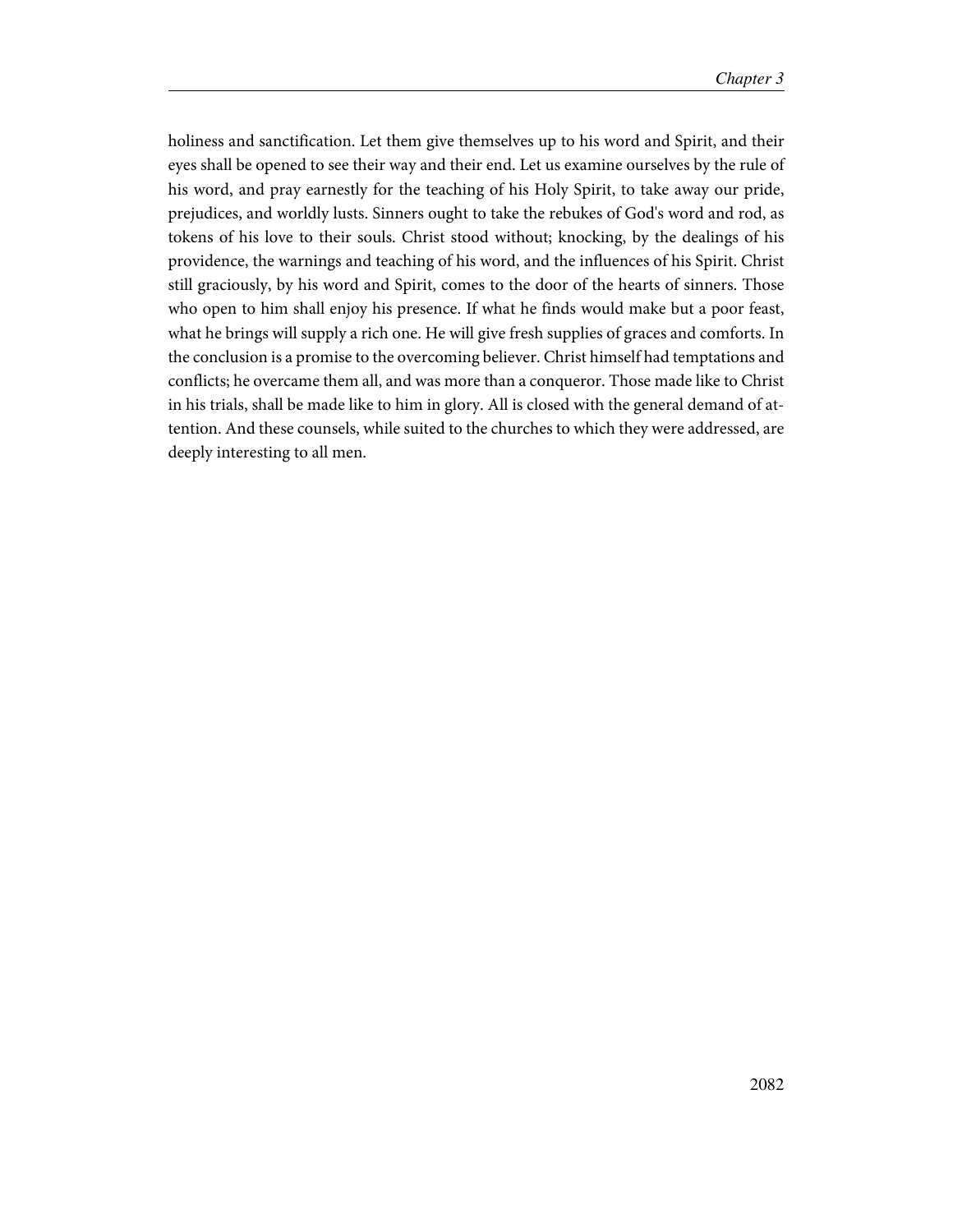### **Chapter Outline**

| A vision of God, as on his glorious    | $(1-8)$  |
|----------------------------------------|----------|
| throne, around which were twenty-four  |          |
| elders and four living creatures.      |          |
| Whose songs, and those of the holy an- | $(9-11)$ |
| gels, the apostle heard.               |          |

## **Verses [1–8](http://www.ccel.org/study/Bible:Rev.4.1-Rev.4.8)**

After the Lord Jesus had instructed the apostle to write to the churches "the things that are," there was another vision. The apostle saw a throne set in heaven, an emblem of the universal dominion of Jehovah. He saw a glorious One upon the throne, not described by human features, so as to be represented by a likeness or image, but only by his surpassing brightness. These seem emblems of the excellence of the Divine nature, and of God's awful justice. The rainbow is a fit emblem of that covenant of promise which God has made with Christ, as the Head of the church, and with all his people in him. The prevailing colour was a pleasant green, showing the reviving and refreshing nature of the new covenant. Fourand-twenty seats around the throne, were filled with four-and-twenty elders, representing, probably, the whole church of God. Their sitting denotes honour, rest, and satisfaction; their sitting about the throne signifies nearness to God, the sight and enjoyment they have of him. They were clothed in white raiment; the imputed righteousness of the saints and their holiness: they had on their heads crowns of gold, signifying the glory they have with him. Lightnings and voices came from the throne; the awful declarations God makes to his church, of his sovereign will and pleasure. Seven lamps of fire were burning before the throne; the gifts, graces, and operations of the Spirit of God in the churches of Christ, dispensed according to the will and pleasure of Him who sits upon the throne. In the gospel church, the laver for purification is the blood of the Lord Jesus Christ, which cleanses from all sin. In this all must be washed, to be admitted into the gracious presence of God on earth, and his glorious presence in heaven. The apostle saw four living creatures, between the throne and the circle of the elders, standing between God and the people. These seem to signify the true ministers of the gospel, because of their place between God and the people. This also is shown by the description given, denoting wisdom, courage, diligence, and discretion, and the affections by which they mount up toward heaven.

#### **Verses [9–11](http://www.ccel.org/study/Bible:Rev.4.9-Rev.4.11)**

All true believers wholly ascribe their redemption and conversion, their present privileges and future hopes, to the eternal and most holy God. Thus rise the for-ever harmonious,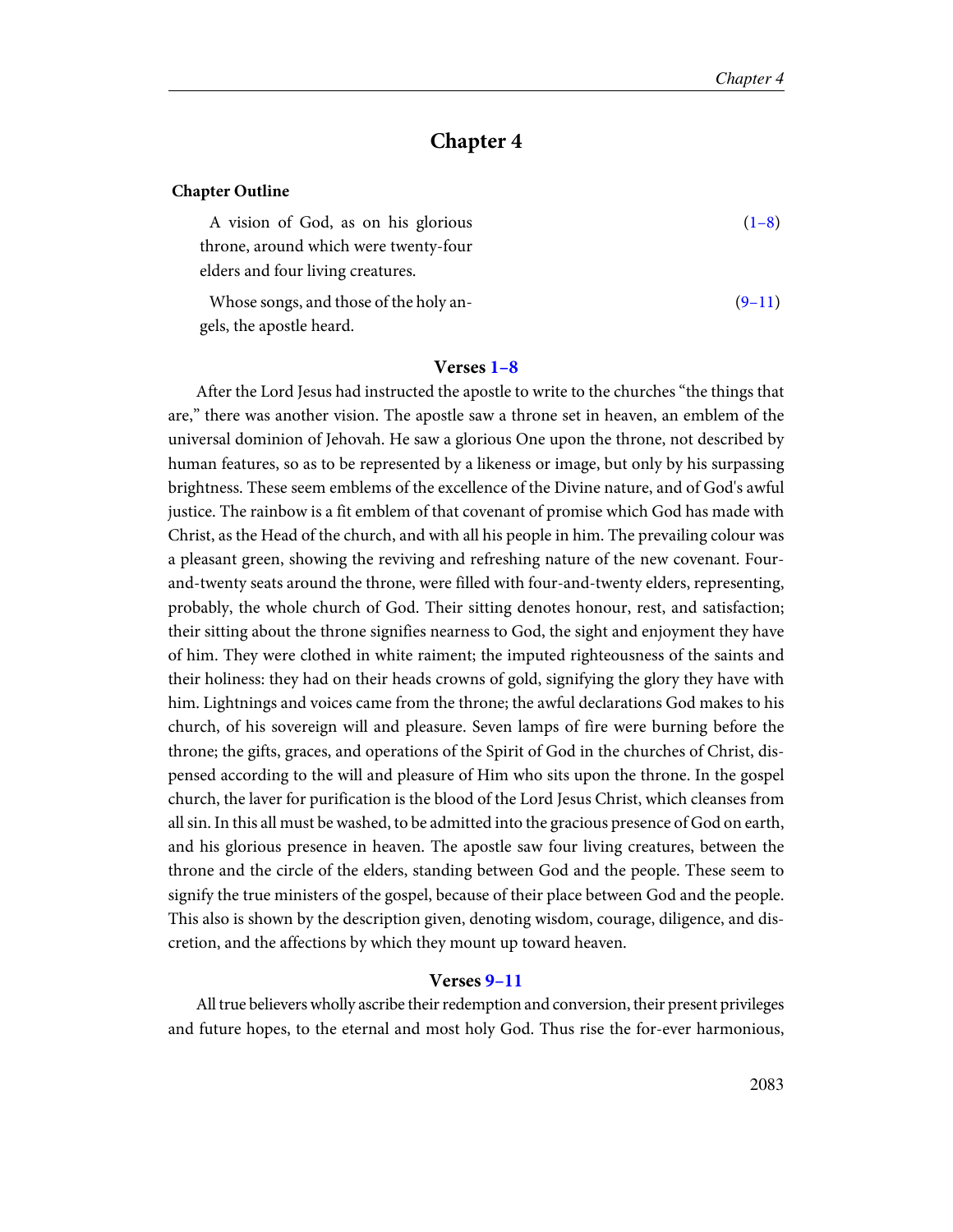thankful songs of the redeemed in heaven. Would we on earth do like them, let our praises be constant, not interrupted; united, not divided; thankful, not cold and formal; humble, not self-confident.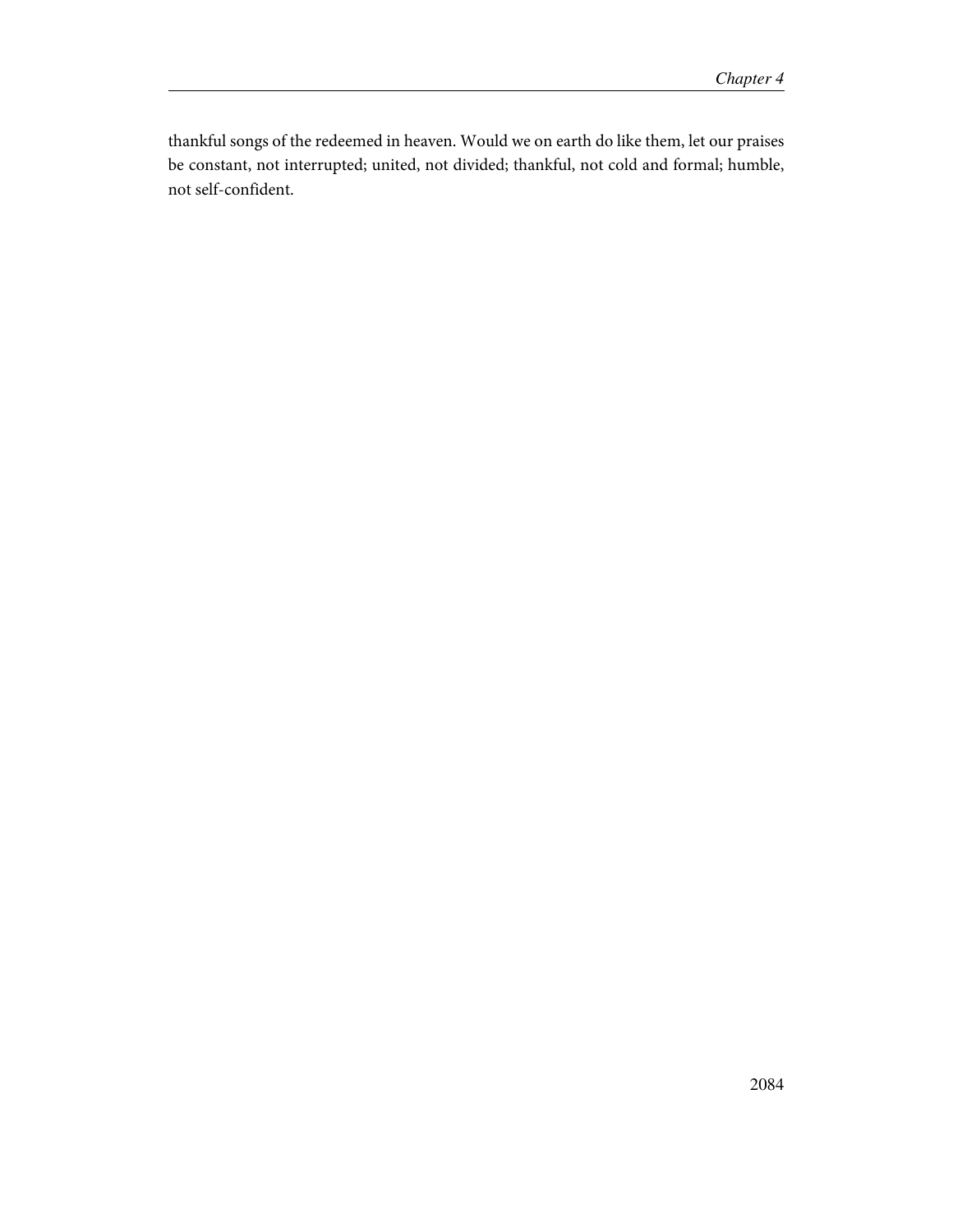### **Chapter Outline**

| A book sealed with seven seals, which   | $(1-7)$  |
|-----------------------------------------|----------|
| could be opened by none but Christ, who |          |
| took the book to open it.               |          |
| Upon which all honour is ascribed to    | $(8-14)$ |
| him, as worthy to open it.              |          |

## **Verses [1–7](http://www.ccel.org/study/Bible:Rev.5.1-Rev.5.7)**

The apostle saw in the hand of Him that sat upon the throne, a roll of parchments in the form usual in those times, and sealed with seven seals. This represented the secret purposes of God about to be revealed. The designs and methods of Divine Providence, toward the church and the world, are stated, fixed, and made a matter of record. The counsels of God are altogether hidden from the eye and understanding of the creature. The several parts are not unsealed and opened at once, but after each other, till the whole mystery of God's counsel and conduct is finished in the world. The creatures cannot open it, nor read it; the Lord only can do so. Those who see most of God, are most desirous to see more; and those who have seen his glory, desire to know his will. But even good men may be too eager and hasty to look into the mysteries of the Divine conduct. Such desires, if not soon answered, turn to grief and sorrow. If John wept much because he could not look into the book of God's decrees, what reason have many to shed floods of tears for their ignorance of the gospel of Christ of that on which everlasting salvation depends! We need not weep that we cannot foresee future events respecting ourselves in this world; the eager expectation of future prospects, or the foresight of future calamities, would alike unfit us for present duties and conflicts, or render our prosperous days distressing. Yet we may desire to learn, from the promises and prophecies of Scripture, what will be the final event to believers and to the church; and the Incarnate Son has prevailed, that we should learn all that we need to know. Christ stands as Mediator between God and both ministers and people. He is called a Lion, but he appears as a Lamb slain. He appears with the marks of his sufferings, to show that he pleads for us in heaven, in virtue of his satisfaction. He appears as a Lamb, having seven horns and seven eyes; perfect power to execute all the will of God, and perfect wisdom to understand it, and to do it in the most effectual manner. The Father put the book of his eternal counsels into the hand of Christ, and Christ readily and gladly took it into his hand; for he delights to make known the will of his Father; and the Holy Spirit is given by him to reveal the truth and will of God.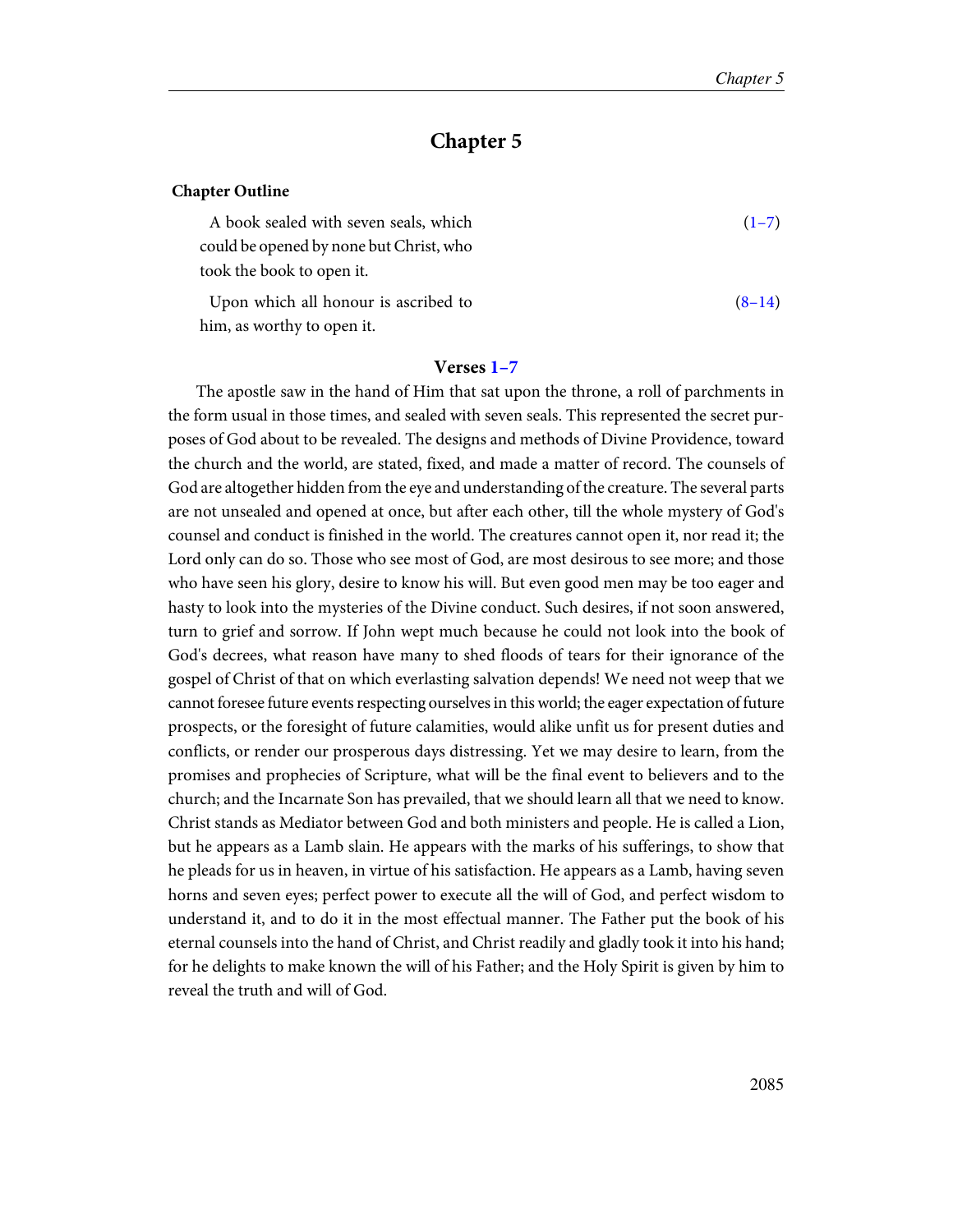# **Verses [8–14](http://www.ccel.org/study/Bible:Rev.5.8-Rev.5.14)**

It is matter of joy to all the world, to see that God deals with men in grace and mercy through the Redeemer. He governs the world, not merely as a Creator, but as our Saviour. The harps were instruments of praise; the vials were full of odours, or incense, which signify the prayers of the saints: prayer and praise should always go together. Christ has redeemed his people from the bondage of sin, guilt, and Satan. He has not only purchased liberty for them, but the highest honour and preferment; he made them kings and priests; kings, to rule over their own spirits, and to overcome the world, and the evil one; and he makes them priests; giving them access to himself, and liberty to offer up spiritual sacrifices. What words can more fully declare that Christ is, and ought to be worshipped, equally with the Father, by all creatures, to all eternity! Happy those who shall adore and praise in heaven, and who shall for ever bless the Lamb, who delivered and set them apart for himself by his blood. How worthy art thou, O God, Father, Son, and Holy Ghost, of our highest praises! All creatures should proclaim thy greatness, and adore thy majesty.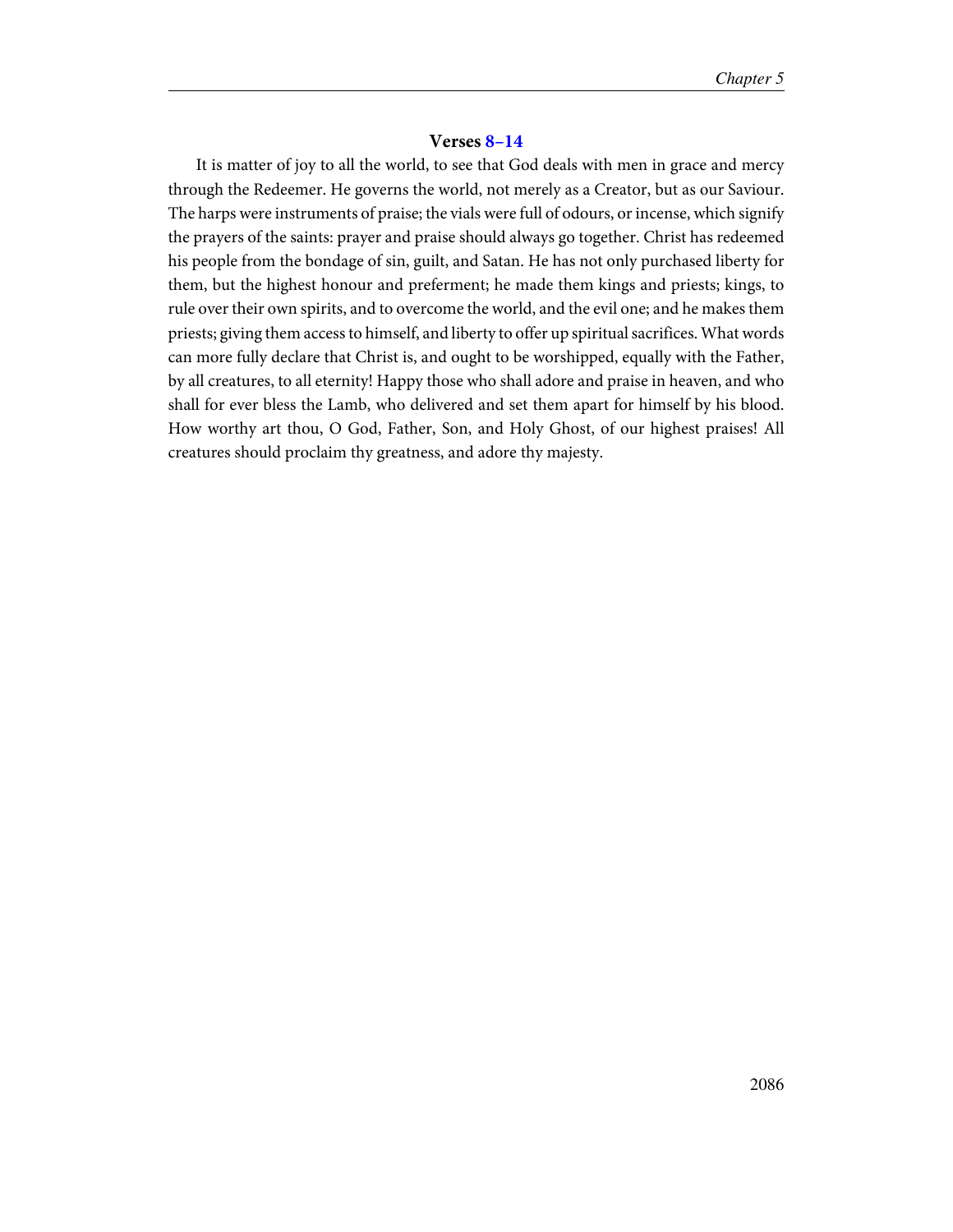## **Chapter Outline**

| The opening of the seals, The first, | $(1-8)$   |
|--------------------------------------|-----------|
| second, third, and fourth.           |           |
| The fifth.                           | $(9-11)$  |
| The sixth.                           | $(12-17)$ |

# **Verses [1–8](http://www.ccel.org/study/Bible:Rev.6.1-Rev.6.8)**

Christ, the Lamb, opens the first seal: observe what appeared. A rider on a white horse. By the going forth of this white horse, a time of peace, or the early progress of the Christian religion, seems to be intended; its going forth in purity, at the time when its heavenly Founder sent his apostles to teach all nations, adding, Lo! I am with you always, even to the end of the world. The Divine religion goes out crowned, having the Divine favour resting upon it, armed spiritually against its foes, and destined to be victorious in the end. On opening the second seal, a red horse appeared; this signifies desolating judgments. The sword of war and persecution is a dreadful judgment; it takes away peace from the earth, one of the greatest blessings; and men who should love one another, and help one another, are set upon killing one another. Such scenes also followed the pure age of early Christianity, when, neglectful of charity and the bond of peace, the Christian leaders, divided among themselves, appealed to the sword, and entangled themselves in guilt. On opening the third seal, a black horse appeared; a colour denoting mourning and woe, darkness and ignorance. He that sat on it had a yoke in his hand. Attempts were made to put a yoke of superstitious observances on the disciples. As the stream of Christianity flowed further from its pure fountain, it became more and more corrupt. During the progress of this black horse, the necessaries of life should be at excessive prices, and the more costly things should not be hurt. According to prophetic language, these articles signified that food of religious knowledge, by which the souls of men are sustained unto everlasting life; such we are invited to buy, [Isa 55:1.](http://www.ccel.org/study/Bible:Isa.55.1) But when the dark clouds of ignorance and superstition, denoted by the black horse, spread over the Christian world, the knowledge and practice of true religion became scarce. When a people loathe their spiritual food, God may justly deprive them of their daily bread. The famine of bread is a terrible judgment; but the famine of the word is more so. Upon opening the fourth seal, another horse appeared, of a pale colour. The rider was Death, the king of terrors. The attendants, or followers of this king of terrors, hell, a state of eternal misery to all who die in their sins; and in times of general destruction, multitudes go down unprepared into the pit. The period of the fourth seal is one of great slaughter and devastation, destroying whatever may tend to make life happy, making ravages on the spiritual lives of men. Thus the mystery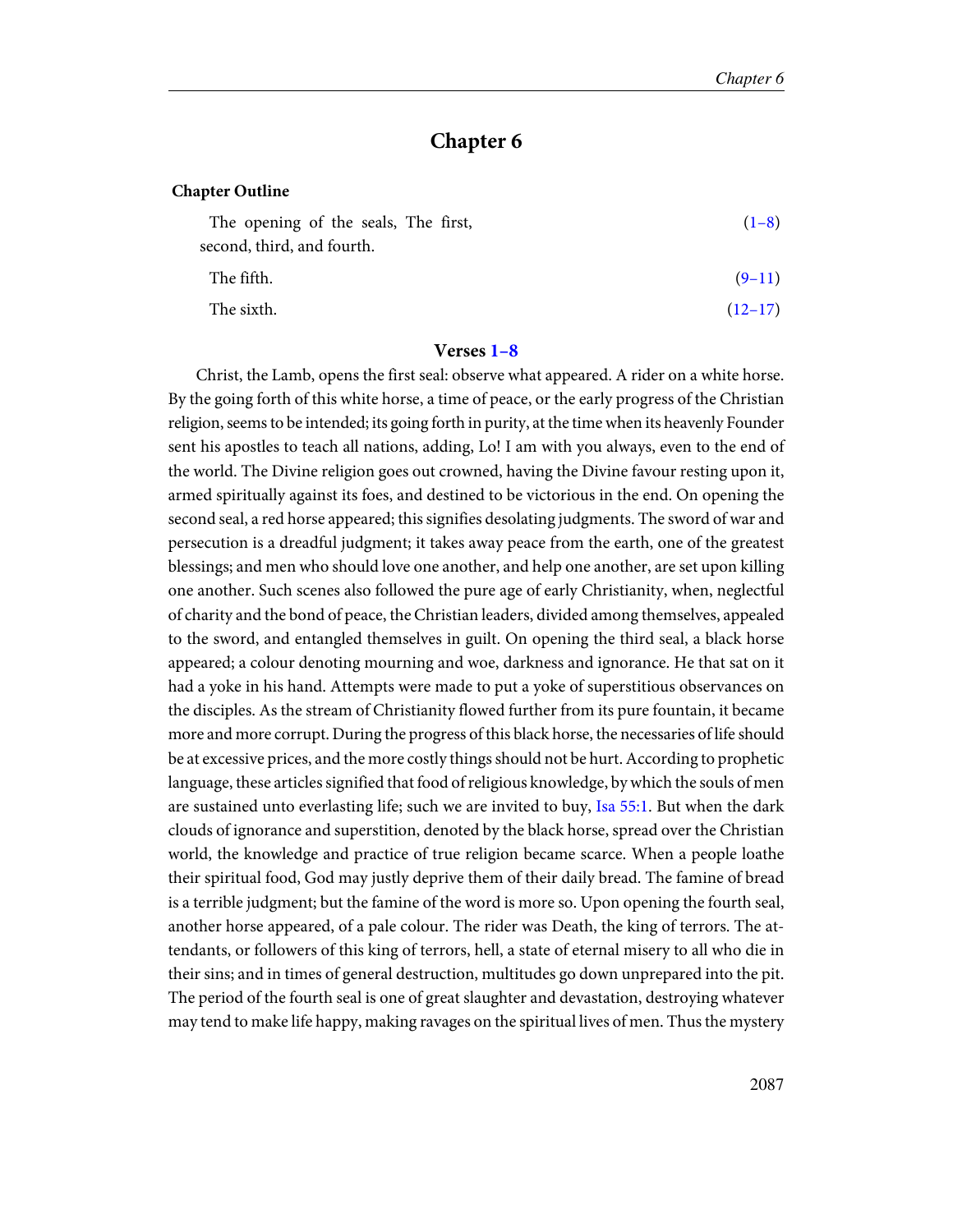of iniquity was completed, and its power extended both over the lives and consciences of men. The exact times of these four seals cannot be ascertained, for the changes were gradual. God gave them power, that is, those instruments of his anger, or those judgments: all public calamities are at his command; they only go forth when God sends them, and no further than he permits.

## **Verses [9–11](http://www.ccel.org/study/Bible:Rev.6.9-Rev.6.11)**

The sight the apostle beheld at the opening the fifth seal was very affecting. He saw the souls of the martyrs under the altar; at the foot of the altar in heaven, at the feet of Christ. Persecutors can only kill the body; after that there is no more they can do; the soul lives. God has provided a good place in the better world, for those who are faithful unto death. It is not their own death, but the sacrifice of Christ, that gives them entrance into heaven. The cause in which they suffered, was for the word of God; the best any man can lay down his life for; faith in God's word, and the unshaken confession of that faith. They commit their cause to Him to whom vengeance belongs. The Lord is the comforter of his afflicted servants, and precious is their blood in his sight. As the measure of the sin of persecutors is filling up, so is the number of the persecuted, martyred servants of Christ. When this is fulfilled, God will send tribulation to those who trouble them, and unbroken happiness and rest to those that are troubled.

## **Verses [12–17](http://www.ccel.org/study/Bible:Rev.6.12-Rev.6.17)**

When the sixth seal was opened, there was a great earthquake. The foundations of churches and states would be terribly shaken. Such bold figurative descriptions of great changes abound in the prophecies of Scripture; for these events are emblems, and declare the end of the world and the day of judgment. Dread and terror would seize on all sorts of men. Neither grandeur, riches, valour, nor strength, can support men at that time. They would be glad to be no more seen; yea, to have no longer any being. Though Christ be a Lamb, he can be angry, and the wrath of the Lamb is exceedingly dreadful; for if the Redeemer himself, who appeases the wrath of God, be our enemy, where shall we find a friend to plead for us? As men have their day of opportunity, and their seasons of grace, so God has his day of righteous wrath. It seems that the overthrow of the paganism of the Roman empire is here meant. The idolaters are described as hiding themselves in their dens and secret caves, and vainly seeking to escape ruin. In such a day, when the signs of the times show those who believe in God's word, that the King of kings is approaching, Christians are called to a decided course, and to a bold confession of Christ and his truth before their fellowmen. Whatever they may have to endure, the short contempt of man is to be borne, rather than that shame which is everlasting.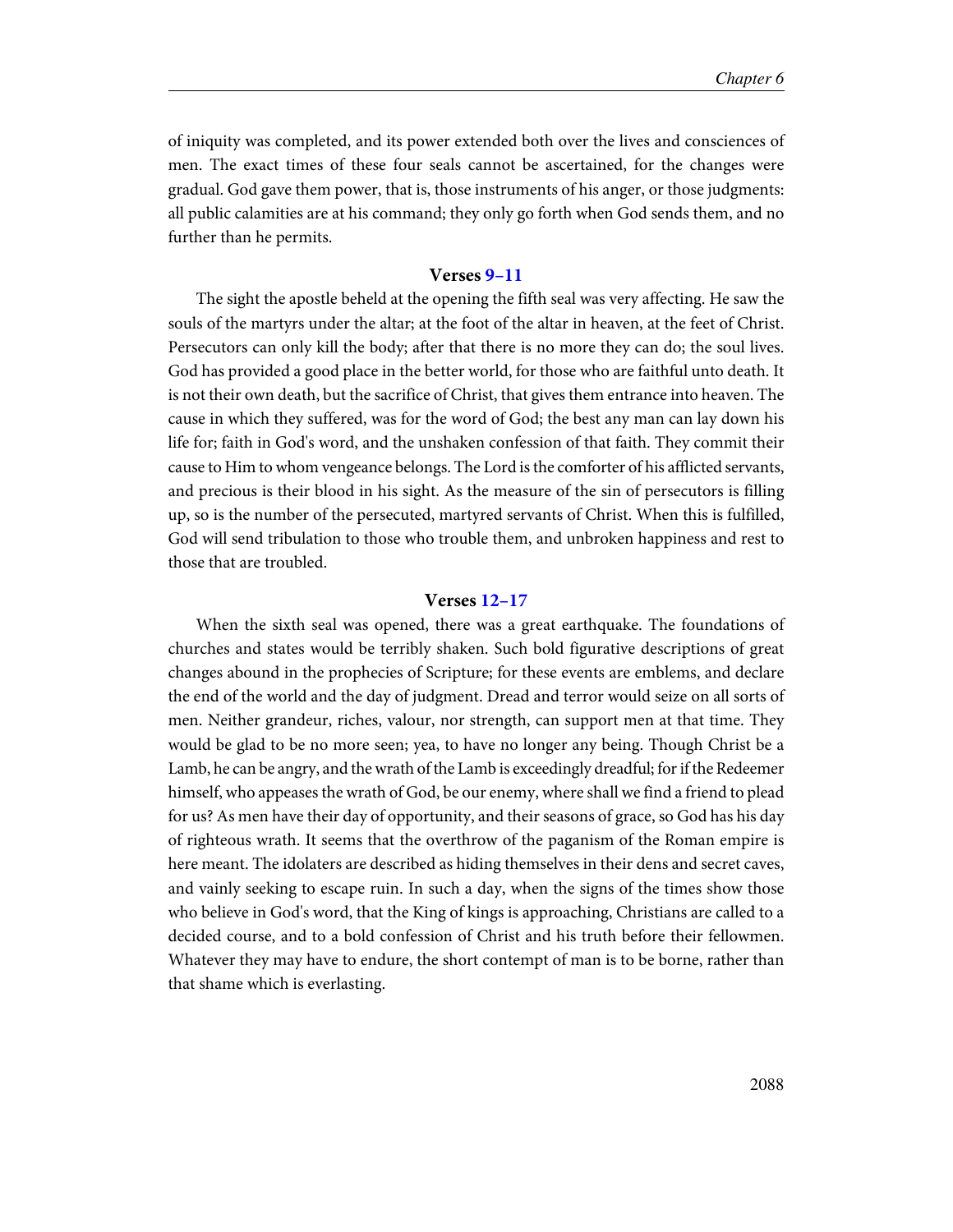### **Chapter Outline**

| $(1-3)$   |
|-----------|
| $(4-8)$   |
| $(9-12)$  |
| $(13-17)$ |
|           |

## **Verses [1–8](http://www.ccel.org/study/Bible:Rev.7.1-Rev.7.8)**

In the figurative language of Scripture, the blowing of the four winds together, means a dreadful and general destruction. But the destruction is delayed. Seals were used to mark for each person his own possessions. This mark is the witness of the Holy Ghost, printed in the hearts of believers. And the Lord would not suffer his people to be afflicted before they were marked, that they might be prepared against all conflicts. And, observe, of those who are thus sealed by the Spirit, the seal must be on the forehead, plainly to be seen alike by friends and foes, but not by the believer himself, except as he looks stedfastly in the glass of God's word. The number of those who were sealed, may be understood to stand for the remnant of people which God reserved. Though the church of God is but a little flock, in comparison with the wicked world, yet it is a society really large, and to be still more enlarged. Here the universal church is figured under the type of Israel.

## **Verses [9–12](http://www.ccel.org/study/Bible:Rev.7.9-Rev.7.12)**

The first fruits of Christ having led the way, the Gentiles converted later follow, and ascribe their salvation to God and the Redeemer, with triumph. In acts of religious worship we come nigh to God, and must come by Christ; the throne of God could not be approached by sinners, were it not for a Mediator. They were clothed with the robes of justification, holiness, and victory; and they had palms in their hands, as conquerors used to appear in their triumphs. Such a glorious appearance will the faithful servants of God make at last, when they have fought the good fight of faith, and finished their course. With a loud voice they gave to God and the Lamb the praise of the great salvation. Those who enjoy eternal happiness must and will bless both the Father and the Son; they will do it publicly, and with fervour. We see what is the work of heaven, and we ought to begin it now, to have our hearts much in it, and to long for that world where our praises, as well as our happiness, will be made perfect.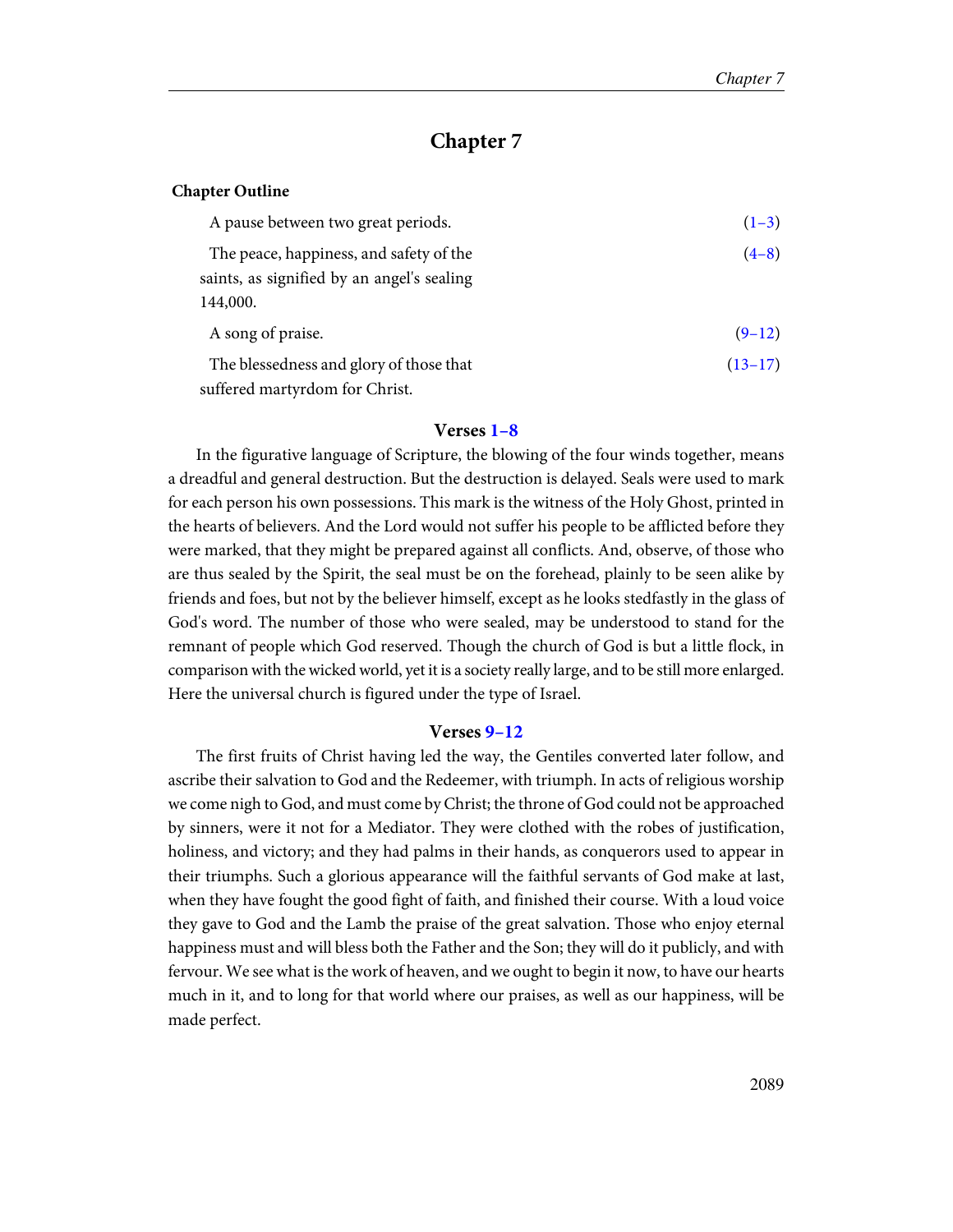# **Verses [13–17](http://www.ccel.org/study/Bible:Rev.7.13-Rev.7.17)**

Faithful Christians deserve our notice and respect; we should mark the upright. Those who would gain knowledge, must not be ashamed to seek instruction from any who can give it. The way to heaven is through many tribulations; but tribulation, how great soever, shall not separate us from the love of God. Tribulation makes heaven more welcome and more glorious. It is not the blood of the martyrs, but the blood of the Lamb, that can wash away sin, and make the soul pure and clean in the sight of God; other blood stains, this is the only blood that makes the robes of the saints white and clean. They are happy in their employment; heaven is a state of service, though not of suffering; it is a state of rest, but not of sloth; it is a praising, delightful rest. They have had sorrows, and shed many tears on account of sin and affliction; but God himself, with his own gracious hand, will wipe those tears away. He deals with them as a tender father. This should support the Christian under all his troubles. As all the redeemed owe their happiness wholly to sovereign mercy; so the work and worship of God their Saviour is their element; his presence and favour complete their happiness, nor can they conceive of any other joy. To Him may all his people come; from him they receive every needed grace; and to him let them offer all praise and glory.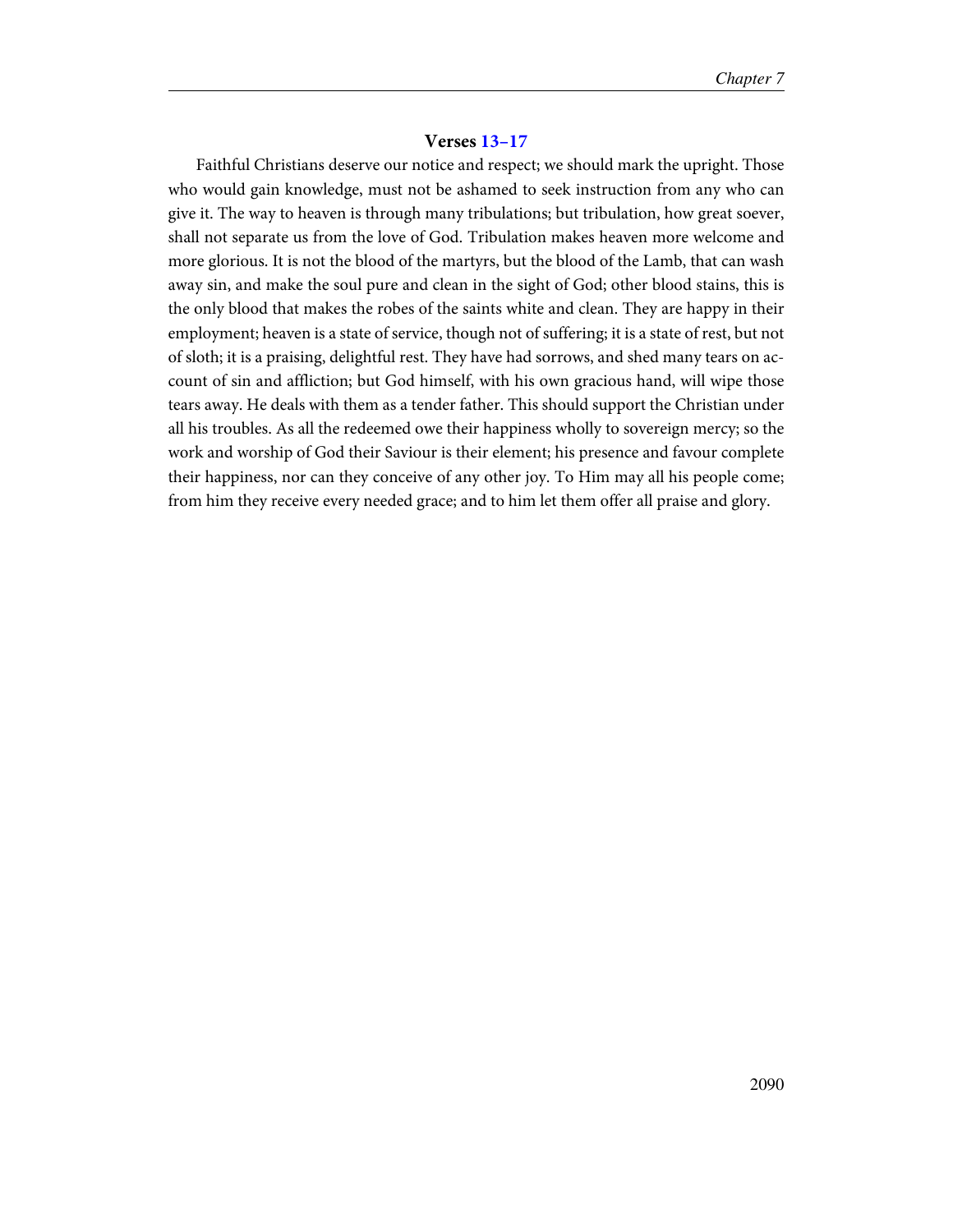## **Chapter Outline**

| The seventh seal is opened and seven     | (1, 2)   |
|------------------------------------------|----------|
| angels appear with seven trumpets, ready |          |
| to proclaim the purposes of God.         |          |
| Another angel casts fire on the earth,   | $(3-5)$  |
| which produces terrible storms of ven-   |          |
| geance.                                  |          |
| The seven angels prepare to sound their  | (6)      |
| trumpets.                                |          |
| Four sound them.                         | $(7-12)$ |
| Another angel denounces greater woes     | (13)     |
| to come.                                 |          |

# **Verses [1–6](http://www.ccel.org/study/Bible:Rev.8.1-Rev.8.6)**

The seventh seal is opened. There was profound silence in heaven for a space; all was quiet in the church, for whenever the church on earth cries through oppression, that cry reaches up to heaven; or it is a silence of expectation. Trumpets were given to the angels, who were to sound them. The Lord Jesus is the High Priest of the church, having a golden censer, and much incense, fulness of merit in his own glorious person. Would that men studied to know the fulness that is in Christ, and endeavoured to be acquainted with his excellency. Would that they were truly persuaded that Christ has such an office as that of Intercessor, which he now performs with deep sympathy. No prayers, thus recommended, was ever denied hearing and acceptance. These prayers, thus accepted in heaven, produced great changes upon earth. The Christian worship and religion, pure and heavenly in its origin and nature, when sent down to earth and conflicting with the passions and worldly projects of sinful men, produced remarkable tumults, here set forth in prophetical language, as our Lord himself declared, [Lu 12:49.](http://www.ccel.org/study/Bible:Luke.12.49)

### **Verses [7–13](http://www.ccel.org/study/Bible:Rev.8.7-Rev.8.13)**

The first angel sounded the first trumpet, and there followed hail and fire mingled with blood. A storm of heresies, a mixture of dreadful errors falling on the church, or a tempest of destruction. The second angel sounded, and a great mountain, burning with fire, was cast into the sea; and the third part of the sea became blood. By this mountain some understand leaders of the persecutions; others, Rome sacked by the Goths and Vandals, with great slaughter and cruelty. The third angel sounded, and there fell a star from heaven. Some take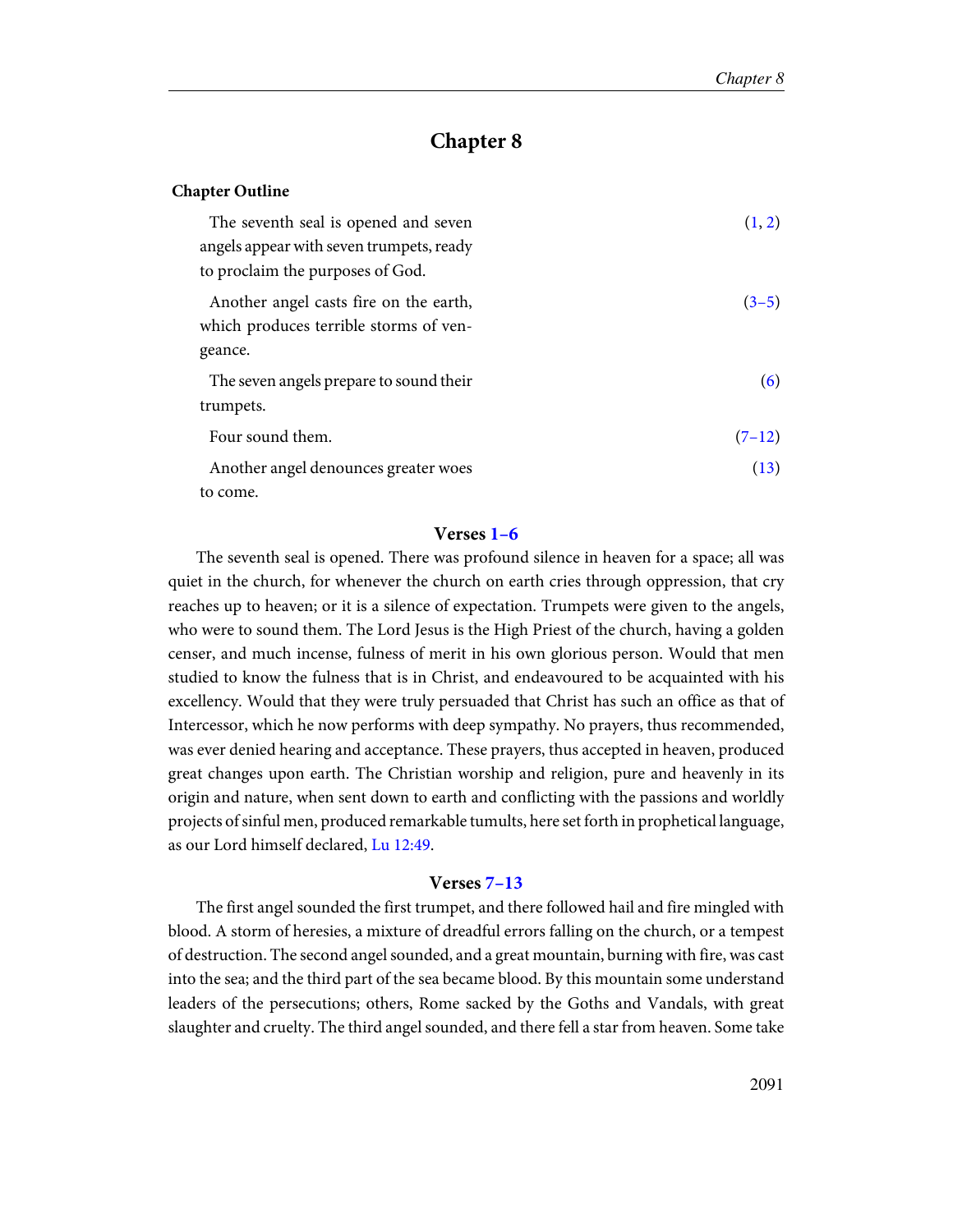this to be an eminent governor; others take it to be some person in power who corrupted the churches of Christ. The doctrines of the gospel, the springs of spiritual life, comfort, and vigour, to the souls of men, are corrupted and made bitter by the mixture of dangerous errors, so that the souls of men find ruin where they sought refreshment. The fourth angel sounded, and darkness fell upon the great lights of heaven, that give light to the world, the sun, and the moon, and the stars. The guides and governors are placed higher than the people, and are to dispense light, and kind influences to them. Where the gospel comes to a people, and has not proper effects on their hearts and lives, it is followed with dreadful judgments. God gives alarm by the written word, by ministers, by men's own consciences, and by the signs of the times; so that if people are surprised, it is their own fault. The anger of God makes all comforts bitter, and even life itself burdensome. But God, in this world, sets bounds to the most terrible judgments. Corruption of doctrine and worship in the church are great judgments, and also are the usual causes and tokens of other judgments coming on a people. Before the other three trumpets were sounded, there was solemn warning how terrible the calamities would be that should follow. If lesser judgments do not take effect the church and the world must expect greater; and when God comes to punish the world, the inhabitants shall tremble before him. Let sinners take warning to flee from the wrath to come; let believers learn to value and to be thankful for their privileges; and let them patiently continue in well doing.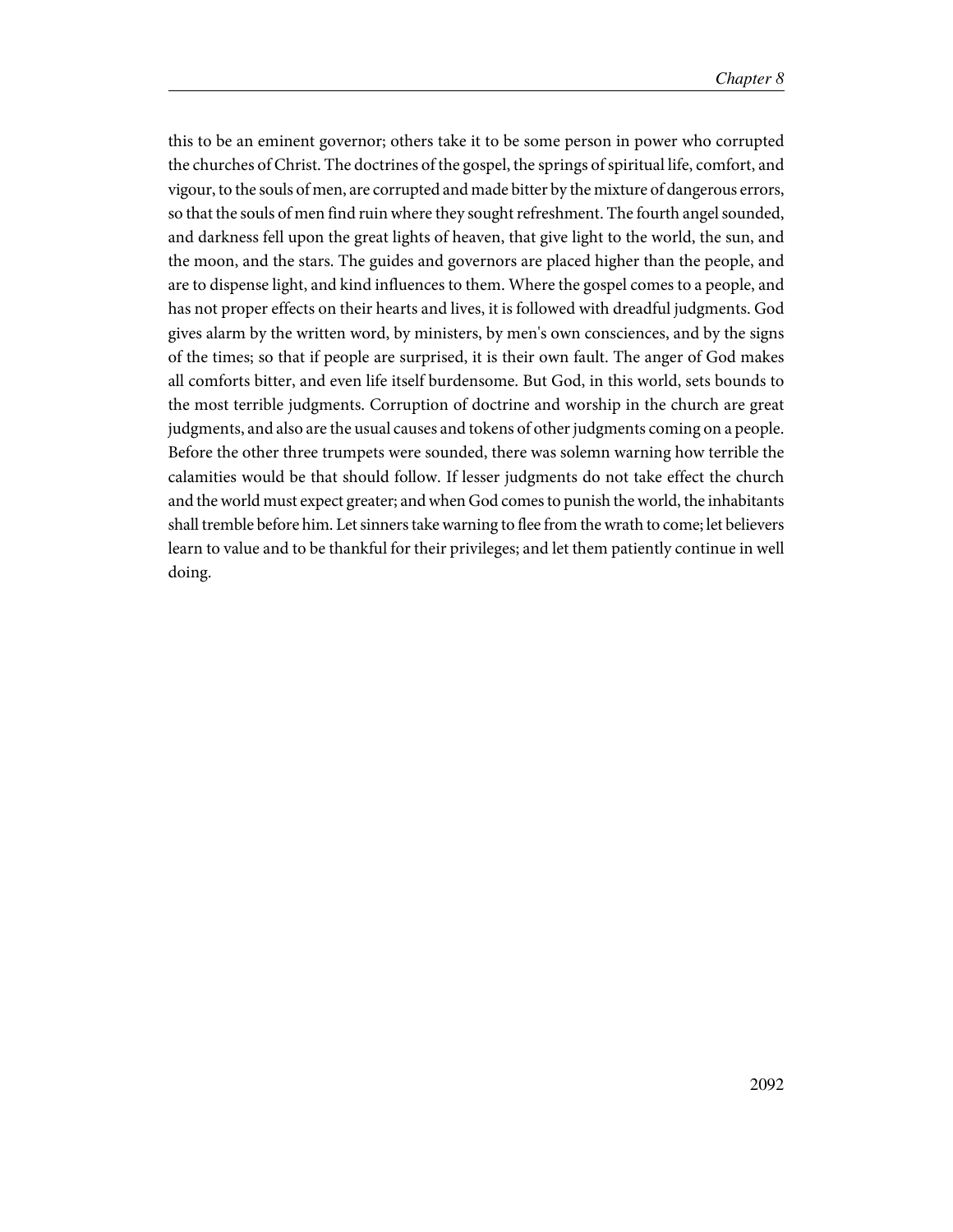### **Chapter Outline**

river Euphrates.

| The fifth trumpet is followed by a rep-     | $(1-12)$  |
|---------------------------------------------|-----------|
| resentation of another star as falling from |           |
| heaven and opening the bottomless pit,      |           |
| out of which come swarms of locusts.        |           |
| The sixth trumpet is followed by the        | $(13-21)$ |
| loosing of four angels bound in the great   |           |

### **Verses [1–12](http://www.ccel.org/study/Bible:Rev.9.1-Rev.9.12)**

Upon sounding the fifth trumpet, a star fell from heaven to the earth. Having ceased to be a minister of Christ, he who is represented by this star becomes the minister of the devil; and lets loose the powers of hell against the churches of Christ. On the opening of the bottomless pit, there arose a great smoke. The devil carries on his designs by blinding the eyes of men, by putting out light and knowledge, and promoting ignorance and error. Out of this smoke there came a swarm of locusts, emblems of the devil's agents, who promote superstition, idolatry, error, and cruelty. The trees and the grass, the true believers, whether young or more advanced, should be untouched. But a secret poison and infection in the soul, should rob many others of purity, and afterwards of peace. The locusts had no power to hurt those who had the seal of God. God's all-powerful, distinguishing grace will keep his people from total and final apostacy. The power is limited to a short season; but it would be very sharp. In such events the faithful share the common calamity, but from the pestilence of error they might and would be safe. We collect from Scripture, that such errors were to try and prove the Christians, [1Co 11:19.](http://www.ccel.org/study/Bible:1Cor.11.19) And early writers plainly refer this to the first great host of corrupters who overspread the Christian church.

#### **Verses [13–21](http://www.ccel.org/study/Bible:Rev.9.13-Rev.9.21)**

The sixth angel sounded, and here the power of the Turks seems the subject. Their time is limited. They not only slew in war, but brought a poisonous and ruinous religion. The antichristian generation repented not under these dreadful judgments. From this sixth trumpet learn that God can make one enemy of the church a scourge and a plague to another. The idolatry in the remains of the eastern church and elsewhere, and the sins of professed Christians, render this prophecy and its fulfilment more wonderful. And the attentive reader of Scripture and history, may find his faith and hope strengthened by events, which in other respects fill his heart with anguish and his eyes with tears, while he sees that men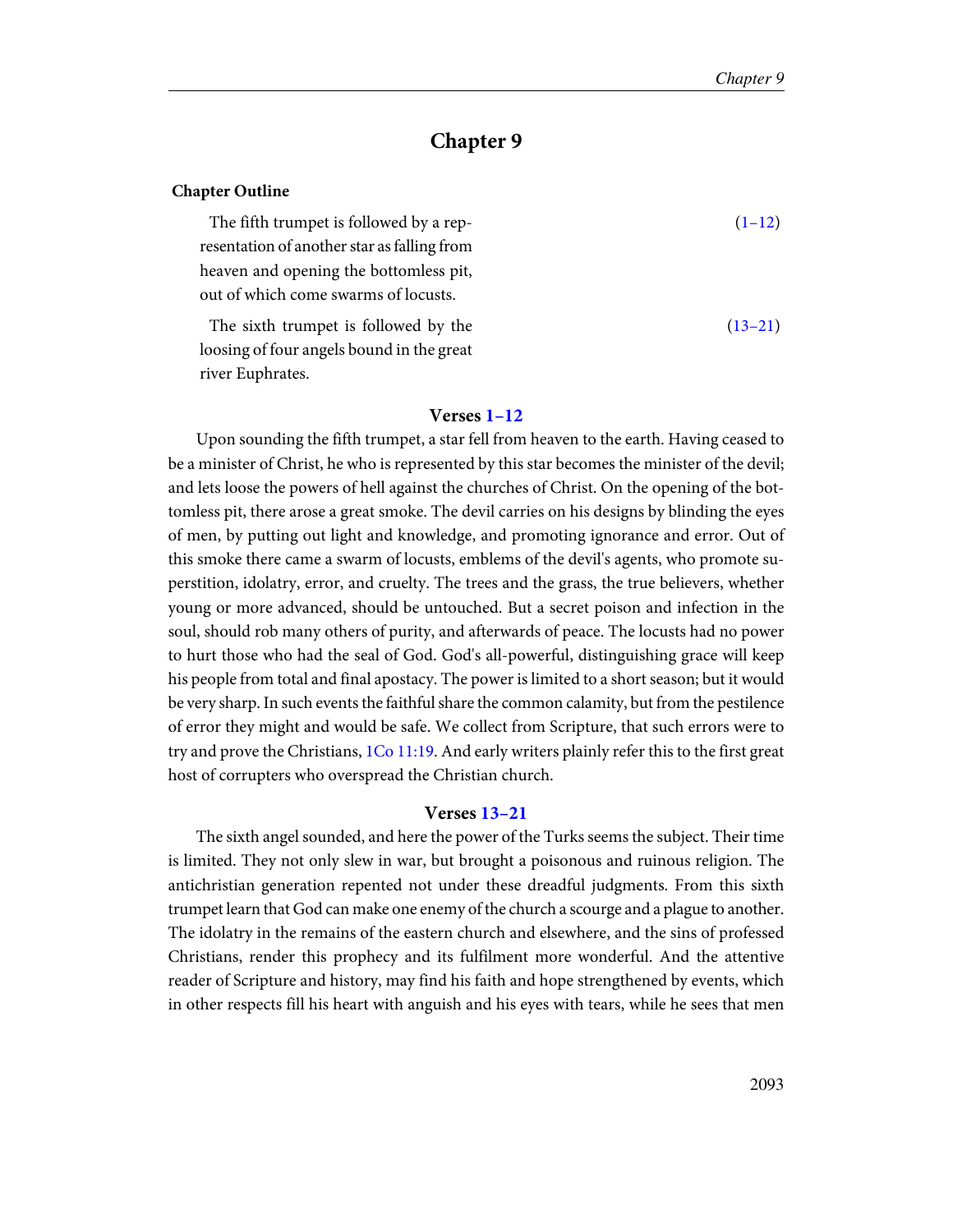who escape these plagues, repent not of their evil works, but go on with idolatries, wickedness, and cruelty, till wrath comes upon them to the utmost.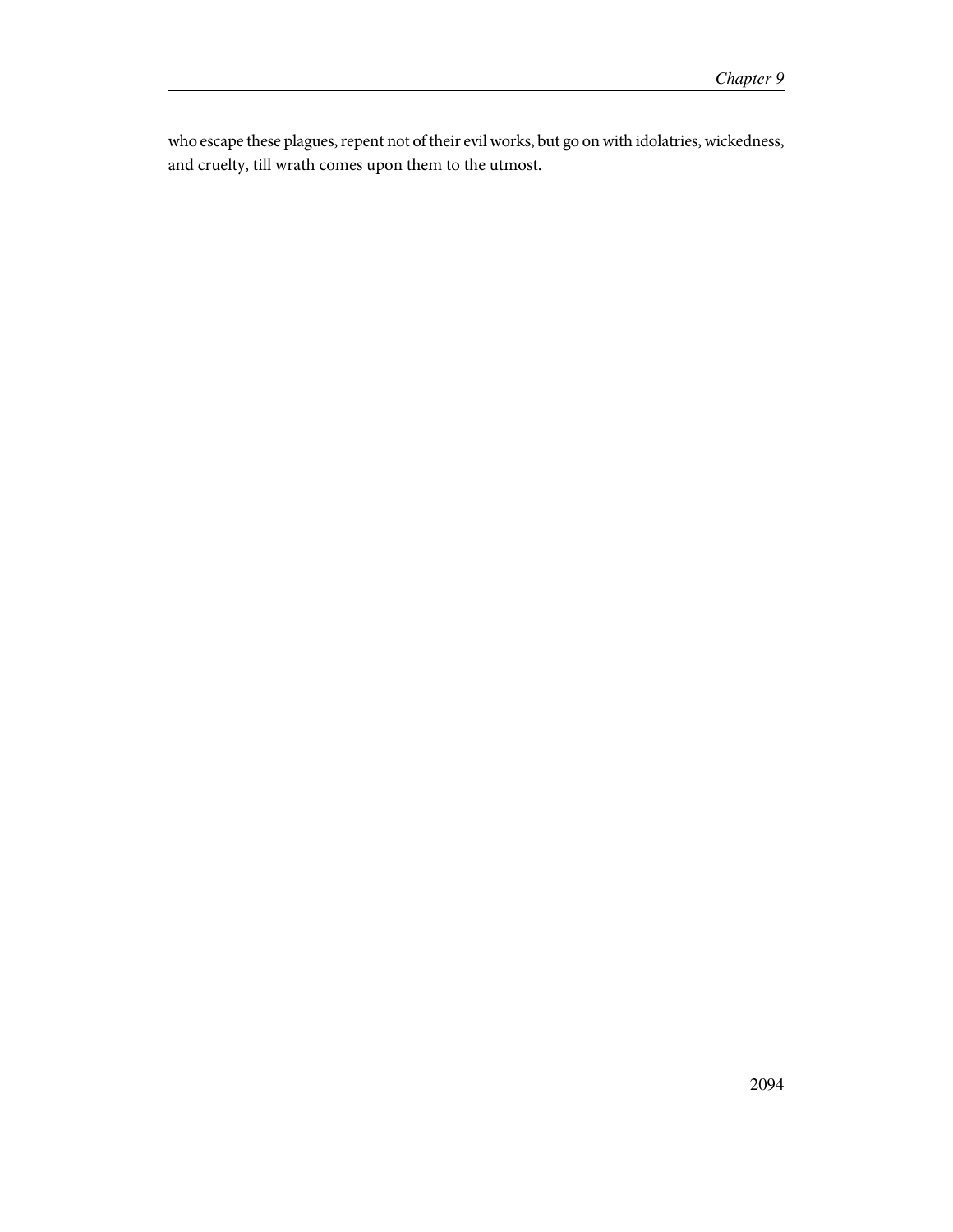### **Chapter Outline**

| The Angel of the covenant presents a     | $(1-4)$  |
|------------------------------------------|----------|
| little open book, which is followed with |          |
| seven thunders.                          |          |
| At the end of the following prophecies,  | $(5-7)$  |
| time should be no more.                  |          |
| A voice directs the apostle to eat the   | $(8-10)$ |
| book;                                    |          |
| and tells him he must prophesy further.  | (11)     |

### **Verses [1–7](http://www.ccel.org/study/Bible:Rev.10.1-Rev.10.7)**

The apostle saw another representation. The person communicating this discovery probably was our Lord and Saviour Jesus Christ, or it was to show his glory. He veils his glory, which is too great for mortal eyes to behold; and throws a veil upon his dispensations. A rainbow was upon his head; our Lord is always mindful of his covenant. His awful voice was echoed by seven thunders; solemn and terrible ways of discovering the mind of God. We know not the subjects of the seven thunders, nor the reasons for suppressing them. There are great events in history, perhaps relating to the Christian church, which are not noticed in open prophecy. The final salvation of the righteous, and the final success of true religion on earth, are engaged for by the unfailing word of the Lord. Though the time may not be yet, it cannot be far distant. Very soon, as to us, time will be no more; but if we are believers, a happy eternity will follow: we shall from heaven behold and rejoice in the triumphs of Christ, and his cause on earth.

#### **Verses [8–11](http://www.ccel.org/study/Bible:Rev.10.8-Rev.10.11)**

Most men feel pleasure in looking into future events, and all good men like to receive a word from God. But when this book of prophecy was thoroughly digested by the apostle, the contents would be bitter; there were things so awful and terrible, such grievous persecutions of the people of God, such desolations in the earth, that the foresight and foreknowledge of them would be painful to his mind. Let us seek to be taught by Christ, and to obey his orders; daily meditating on his word, that it may nourish our souls; and then declaring it according to our several stations. The sweetness of such contemplations will often be mingled with bitterness, while we compare the Scriptures with the state of the world and the church, or even with that of our own hearts.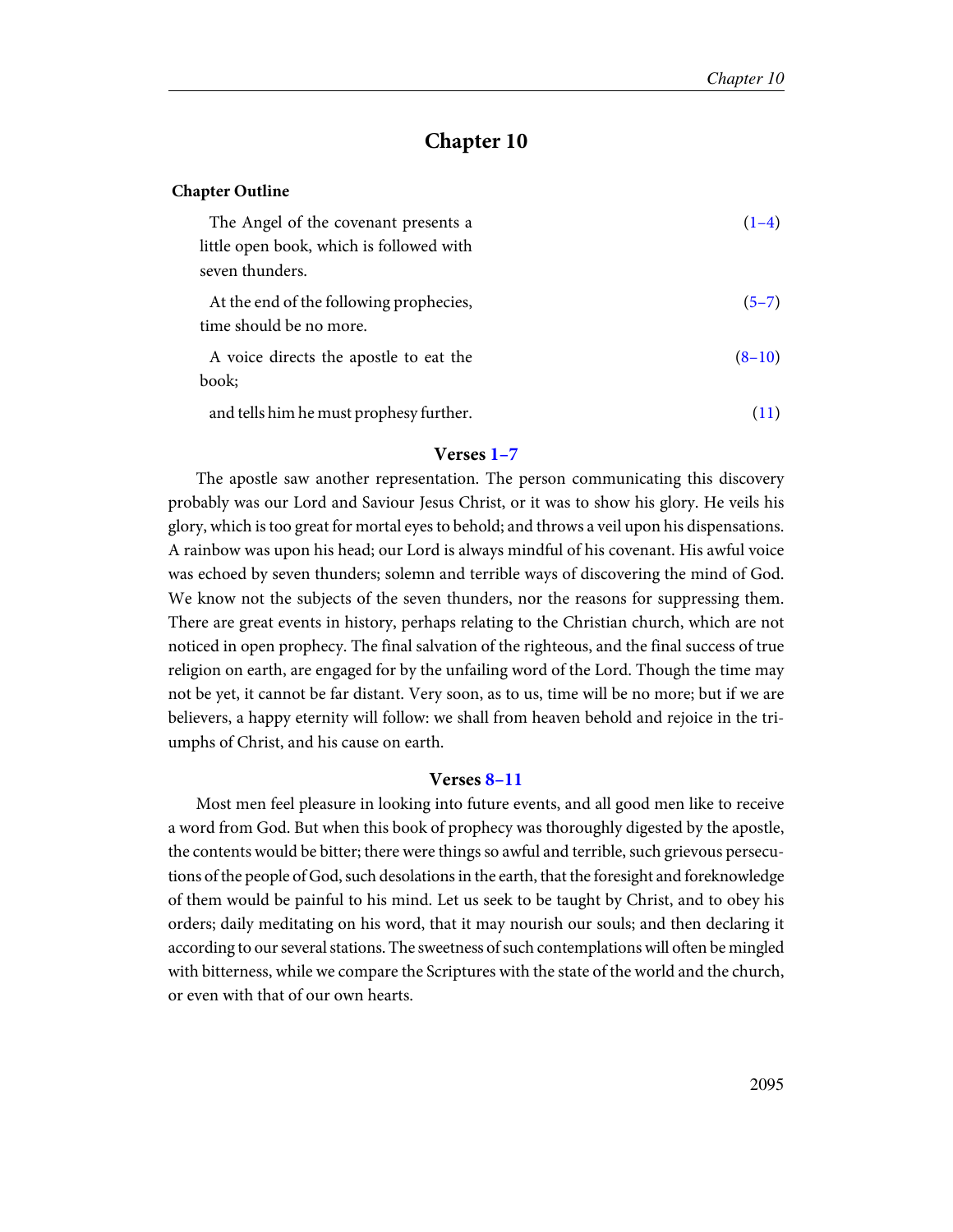#### **Chapter Outline**

| The state of the church is represented<br>under the figure of a temple measured.                                                     | (1, 2)    |
|--------------------------------------------------------------------------------------------------------------------------------------|-----------|
| Two witnesses prophesy is sackcloth.                                                                                                 | $(3-6)$   |
| They are slain, after which they arise<br>and ascend to heaven.                                                                      | $(7-13)$  |
| Under the seventh trumpet, all antichris-<br>tian powers are to be destroyed and there<br>will be a glorious state of Christ's king- | $(14-19)$ |
| dom upon earth.                                                                                                                      |           |

# **Verses [1](http://www.ccel.org/study/Bible:Rev.11.1), [2](http://www.ccel.org/study/Bible:Rev.11.2)**

This prophetical passage about measuring the temple seems to refer to Ezekiel's vision. The design of this measuring seems to be the preservation of the church in times of public danger; or for its trial, or for its reformation. The worshippers must be measured; whether they make God's glory their end, and his word their rule, in all their acts of worship. Those in the outer court, worship in a false manner, or with dissembling hearts, and will be found among his enemies. God will have a temple and an altar in the world, till the end of time. He looks strictly to his temple. The holy city, the visible church, is trodden under foot; is filled with idolaters, infidels, and hypocrites. But the desolations of the church are limited, and she shall be delivered out of all her troubles.

## **Verses [3–13](http://www.ccel.org/study/Bible:Rev.11.3-Rev.11.13)**

In the time of treading down, God kept his faithful witnesses to attest the truth of his word and worship, and the excellence of his ways, The number of these witnesses is small, yet enough. They prophesy in sackcloth. It shows their afflicted, persecuted state, and deep sorrow for the abominations against which they protested. They are supported during their great and hard work, till it is done. When they had prophesied in sackcloth the greatest part of 1260 years, antichrist, the great instrument of the devil, would war against them, with force and violence for a time. Determined rebels against the light rejoice, as on some happy event, when they can silence, drive to a distance, or destroy the faithful servants of Christ, whose doctrine and conduct torment them. It does not appear that the term is yet expired, and the witnesses are not a present exposed to endure such terrible outward sufferings as in former times; but such things may again happen, and there is abundant cause to prophesy in sackcloth, on account of the state of religion. The depressed state of real Christianity may relate only to the western church. The Spirit of life from God, quickens dead souls, and shall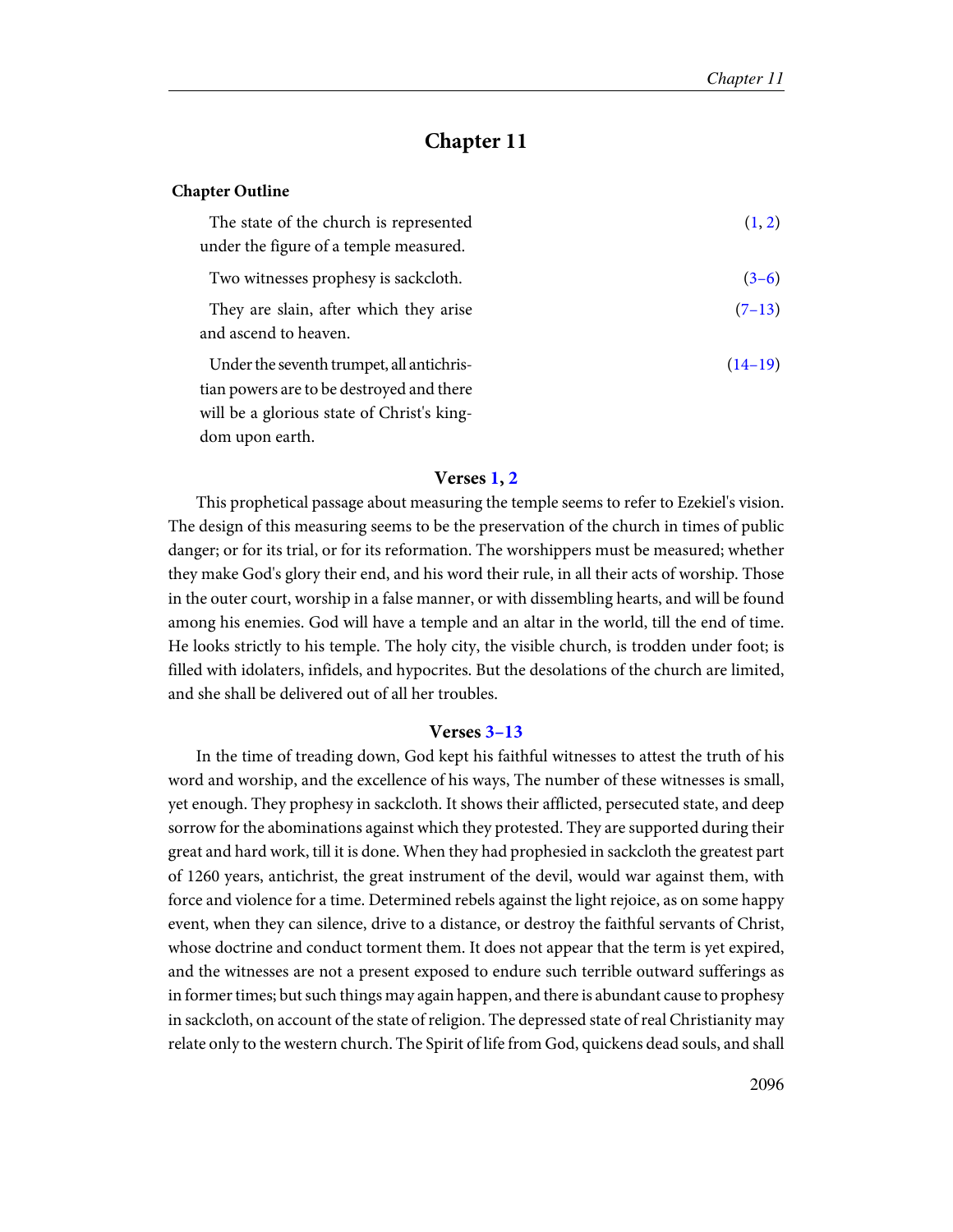quicken the dead bodies of his people, and his dying interest in the world. The revival of God's work and witnesses, will strike terror into the souls of his enemies. Where there is guilt, there is fear; and a persecuting spirit, though cruel, is a cowardly spirit. It will be no small part of the punishment of persecutors, both in this world, and at the great day, that they see the faithful servants of God honoured and advanced. The Lord's witnesses must not be weary of suffering and service, nor hastily grasp at the reward; but must stay till their Master calls them. The consequence of their being thus exalted was a mighty shock and convulsion in the antichristian empire. Events alone can show the meaning of this. But whenever God's work and witnesses revive, the devil's work and witnesses fall before him. And that the slaying of the witnesses is future, appears to be probable.

## **Verses [14–19](http://www.ccel.org/study/Bible:Rev.11.14-Rev.11.19)**

Before the sounding of the seventh and last trumpet, there is the usual demand of attention. The saints and angels in heaven know the right of our God and Saviour to rule over all the world. But the nations met God's wrath with their own anger. It was a time in which he was beginning to reward his people's faithful services, and sufferings; and their enemies fretted against God, and so increased their guilt, and hastened their destruction. By the opening the temple of God in heaven, may be meant, that there was a more free communication between heaven and earth; prayer and praises more freely and frequently going up, graces and blessings plentifully coming down. But it rather seems to refer to the church of God on earth. In the reign of antichrist, God's law was laid aside, and made void by traditions and decrees; the Scriptures were locked up from the people, but now they are brought to the view of all. This, like the ark, is a token of the presence of God returned to his people, and his favour toward them in Jesus Christ, as the Propitiation for their sins. The great blessing of the Reformation was attended with very awful providences; as by terrible things in righteousness God answered the prayers presented in his holy temple now opened.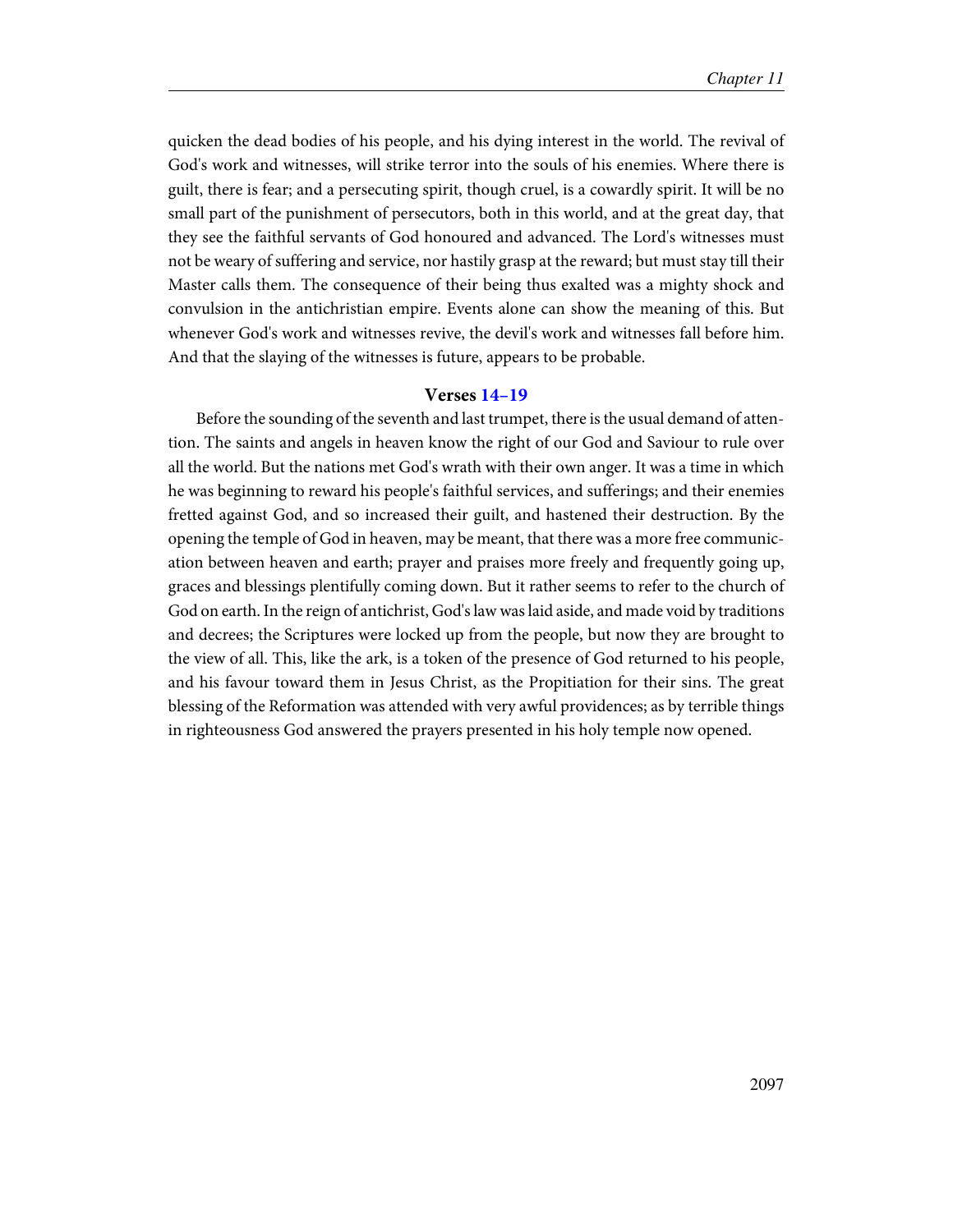### **Chapter Outline**

| A description of the church of Christ                                               | $(1-6)$   |
|-------------------------------------------------------------------------------------|-----------|
| and of Satan, under the figures of a wo-                                            |           |
| man and of a great red dragon.                                                      |           |
| Michael and his angels fight against the<br>devil and his angels, who are defeated. | $(7-12)$  |
| The dragon persecutes the church.                                                   | (13, 14)  |
| His vain endeavours to destroy her, He<br>renews his war against her seed.          | $(14-17)$ |

### **Verses [1–6](http://www.ccel.org/study/Bible:Rev.12.1-Rev.12.6)**

The church, under the emblem of a woman, the mother of believers, was seen by the apostle in vision, in heaven. She was clothed with the sun, justified, sanctified, and shining by union with Christ, the Sun of Righteousness. The moon was under her feet; she was superior to the reflected and feebler light of the revelation made by Moses. Having on her head a crown of twelve stars; the doctrine of the gospel, preached by the twelve apostles, is a crown of glory to all true believers. As in pain to bring forth a holy family; desirous that the conviction of sinners might end in their conversion. A dragon is a known emblem of Satan, and his chief agents, or those who govern for him on earth, at that time the pagan empire of Rome, the city built upon seven hills. As having ten horns, divided into ten kingdoms. Having seven crowns, representing seven forms of government. As drawing with his tail a third part of the stars in heaven, and casting them down to the earth; persecuting and seducing the ministers and teachers. As watchful to crush the Christian religion; but in spite of the opposition of enemies, the church brought forth a manly issue of true and faithful professors, in whom Christ was truly formed anew; even the mystery of Christ, that Son of God who should rule the nations, and in whose right his members partake the same glory. This blessed offspring was protected of God.

### **Verses [7–11](http://www.ccel.org/study/Bible:Rev.12.7-Rev.12.11)**

The attempts of the dragon proved unsuccessful against the church, and fatal to his own interests. The seat of this war was in heaven; in the church of Christ, the kingdom of heaven on earth. The parties were Christ, the great Angel of the covenant, and his faithful followers; and Satan and his instruments. The strength of the church is in having the Lord Jesus for the Captain of their salvation. Pagan idolatry, which was the worship of devils, was cast out of the empire by the spreading of Christianity. The salvation and strength of the church, are only to be ascribed to the King and Head of the church. The conquered enemy hates the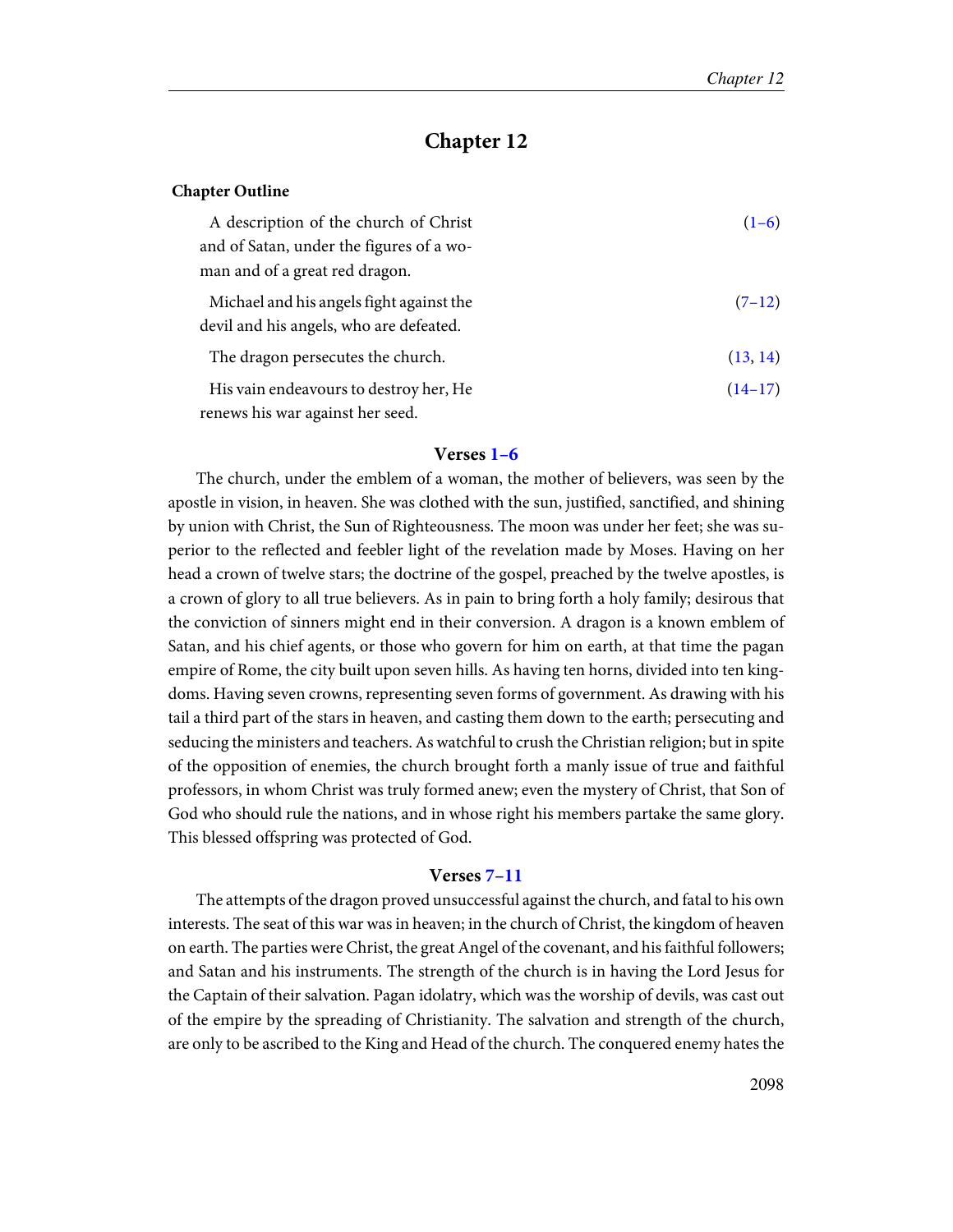presence of God, yet he is willing to appear there, to accuse the people of God. Let us take heed that we give him no cause to accuse us; and that, when we have sinned, we go before the Lord, condemn ourselves, and commit our cause to Christ as our Advocate. The servants of God overcame Satan by the blood of the Lamb, as the cause. By the word of their testimony: the powerful preaching of the gospel is mighty, through God, to pull down strong holds. By their courage and patience in sufferings: they loved not their lives so well but they could lay them down in Christ's cause. These were the warriors and the weapons by which Christianity overthrew the power of pagan idolatry; and if Christians had continued to fight with these weapons, and such as these, their victories would have been more numerous and glorious, and the effects more lasting. The redeemed overcame by a simple reliance on the blood of Christ, as the only ground of their hopes. In this we must be like them. We must not blend any thing else with this.

## **Verses [12–17](http://www.ccel.org/study/Bible:Rev.12.12-Rev.12.17)**

The church and all her friends might well be called to praise God for deliverance from pagan persecution, though other troubles awaited her. The wilderness is a desolate place, and full of serpents and scorpions, uncomfortable and destitute of provisions; yet a place of safety, as well as where one might be alone. But being thus retired could not protect the woman. The flood of water is explained by many to mean the invasions of barbarians, by which the western empire was overwhelmed; for the heathen encouraged their attacks, in the hope of destroying Christianity. But ungodly men, for their worldly interests, protected the church amidst these tumults, and the overthrow of the empire did not help the cause of idolatry. Or, this may be meant of a flood of error, by which the church of God was in danger of being overwhelmed and carried away. The devil, defeated in his designs upon the church, turns his rage against persons and places. Being faithful to God and Christ, in doctrine, worship, and practice, exposes to the rage of Satan; and will do so till the last enemy shall be destroyed.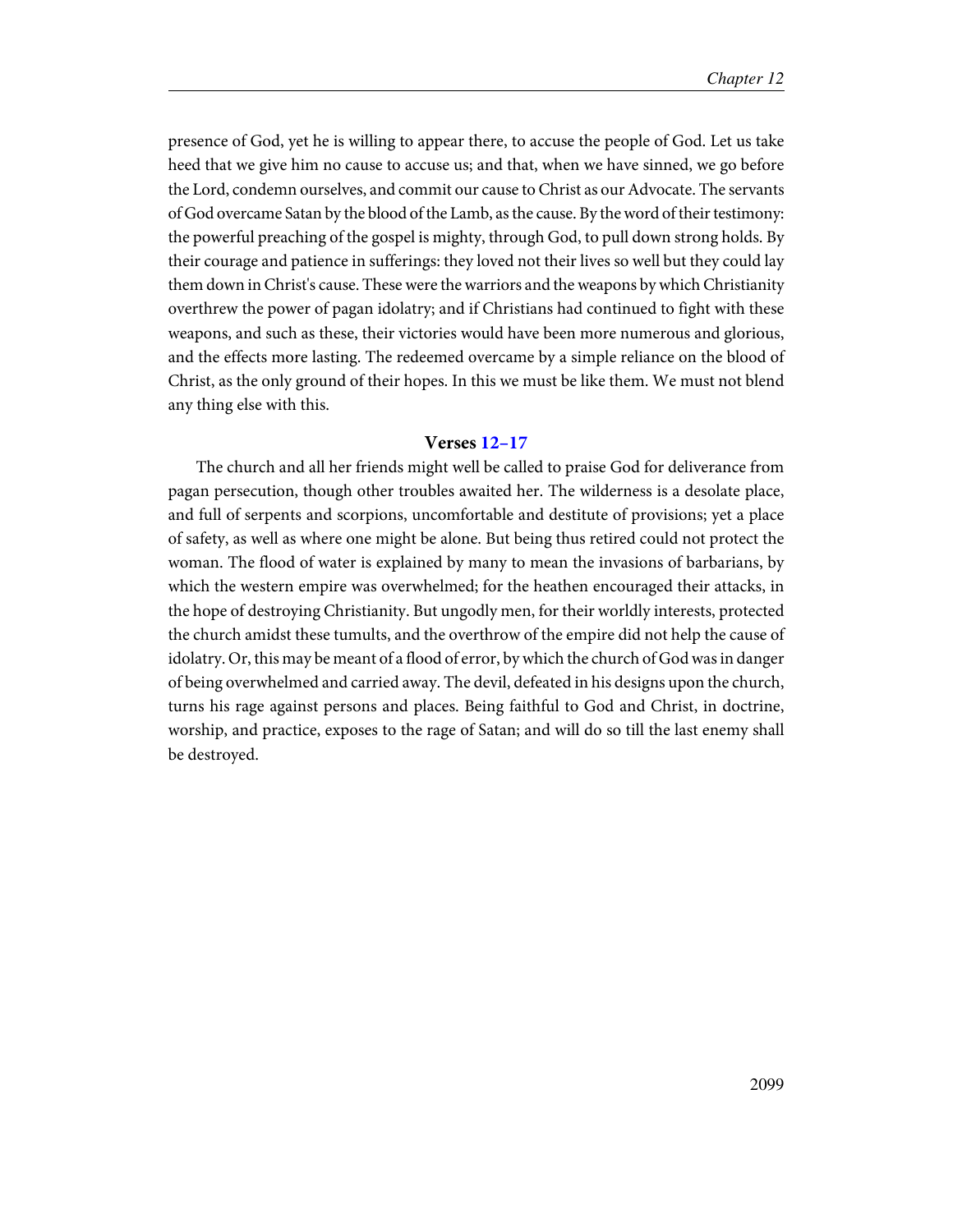### **Chapter Outline**

| A wild beast rises out of the sea, to                                                      | $(1-10)$  |
|--------------------------------------------------------------------------------------------|-----------|
| whom the dragon gives his power.                                                           |           |
| Another beast, which has two horns like<br>a lamb, but speaks as a dragon.                 | $(11-15)$ |
| It obliges all to worship its image, and<br>receive its mark, as persons devoted to<br>it. | $(16-18)$ |

### **Verses [1–10](http://www.ccel.org/study/Bible:Rev.13.1-Rev.13.10)**

The apostle, standing on the shore, saw a savage beast rise out of the sea; a tyrannical, idolatrous, persecuting power, springing up out of the troubles which took place. It was a frightful monster! It appears to mean that worldly, oppressing dominion, which for many ages, even from the times of the Babylonish captivity, had been hostile to the church. The first beast then began to oppress and persecute the righteous for righteousness' sake, but they suffered most under the fourth beast of Daniel, (the Roman empire,) which has afflicted the saints with many cruel persecutions. The source of its power was the dragon. It was set up by the devil, and supported by him. The wounding the head may be the abolishing pagan idolatry; and the healing of the wound, introducing popish idolatry, the same in substance, only in a new dress, but which as effectually answers the devil's design. The world admired its power, policy and success. They paid honour and subjection to the devil and his instruments. It exercised infernal power and policy, requiring men to render that honour to creatures which belongs to God alone. Yet the devil's power and success are limited. Christ has a chosen remnant, redeemed by his blood, recorded in his book, sealed by his Spirit; and though the devil and antichrist may overcome the body, and take away the natural life, they cannot conquer the soul, nor prevail with true believers to forsake their Saviour, and join his enemies. Perseverance in the faith of the gospel and true worship of God, in this great hour of trial and temptation, which would deceive all but the elect, is the character of those registered in the book of life. This powerful motive and encouragement to constancy, is the great design of the whole Revelation.

#### **Verses [11–18](http://www.ccel.org/study/Bible:Rev.13.11-Rev.13.18)**

Those who understand the first beast to denote a worldly power, take the second to be also a persecuting and assumed power, which acts under the disguise of religion, and of charity to the souls of men. It is a spiritual dominion, professing to be derived from Christ, and exercised at first in a gentle manner, but soon spake like the dragon. Its speech betrayed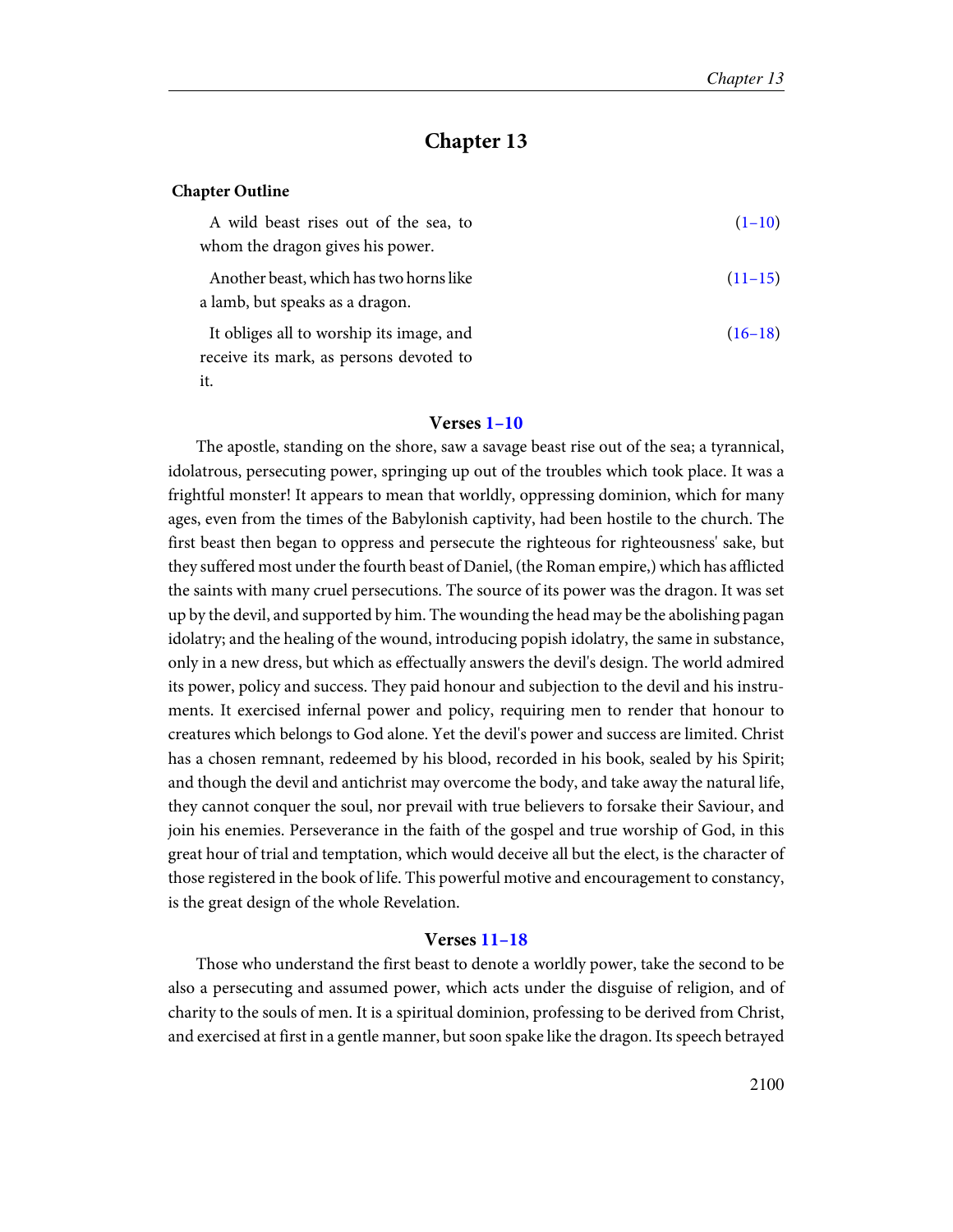it; for it gives forth those false doctrines and cruel decrees, which show it to belong to the dragon, and not to the Lamb. It exercised all the power of the former beast. It pursues the same design, to draw men from worshipping the true God, and to subject the souls of men to the will and control of men. The second beast has carried on its designs, by methods whereby men should be deceived to worship the former beast, in the new shape, or likeness made for it. By lying wonders, pretended miracles. And by severe censures. Also by allowing none to enjoy natural or civil rights, who will not worship that beast which is the image of the pagan beast. It is made a qualification for buying and selling, as well as for places of profit and trust, that they oblige themselves to use all their interest, power, and endeavour, to forward the dominion of the beast, which is meant by receiving his mark. To make an image to the beast, whose deadly wound was healed, would be to give form and power to his worship, or to require obedience to his commands. To worship the image of the beast, implies being subject to those things which stamp the character of the picture, and render it the image of the beast. The number of the beast is given, so as to show the infinite wisdom of God, and to exercise the wisdom of men. The number is the number of a man, computed after the usual manner among men, and it is 666. What or who is intended by this, remains a mystery. To almost every religious dispute this number has yet been applied, and it may reasonably be doubted whether the meaning has yet been discovered. But he who has wisdom and understanding, will see that all the enemies of God are numbered and marked out for destruction; that the term of their power will soon expire, and that all nations shall submit to our King of righteousness and peace.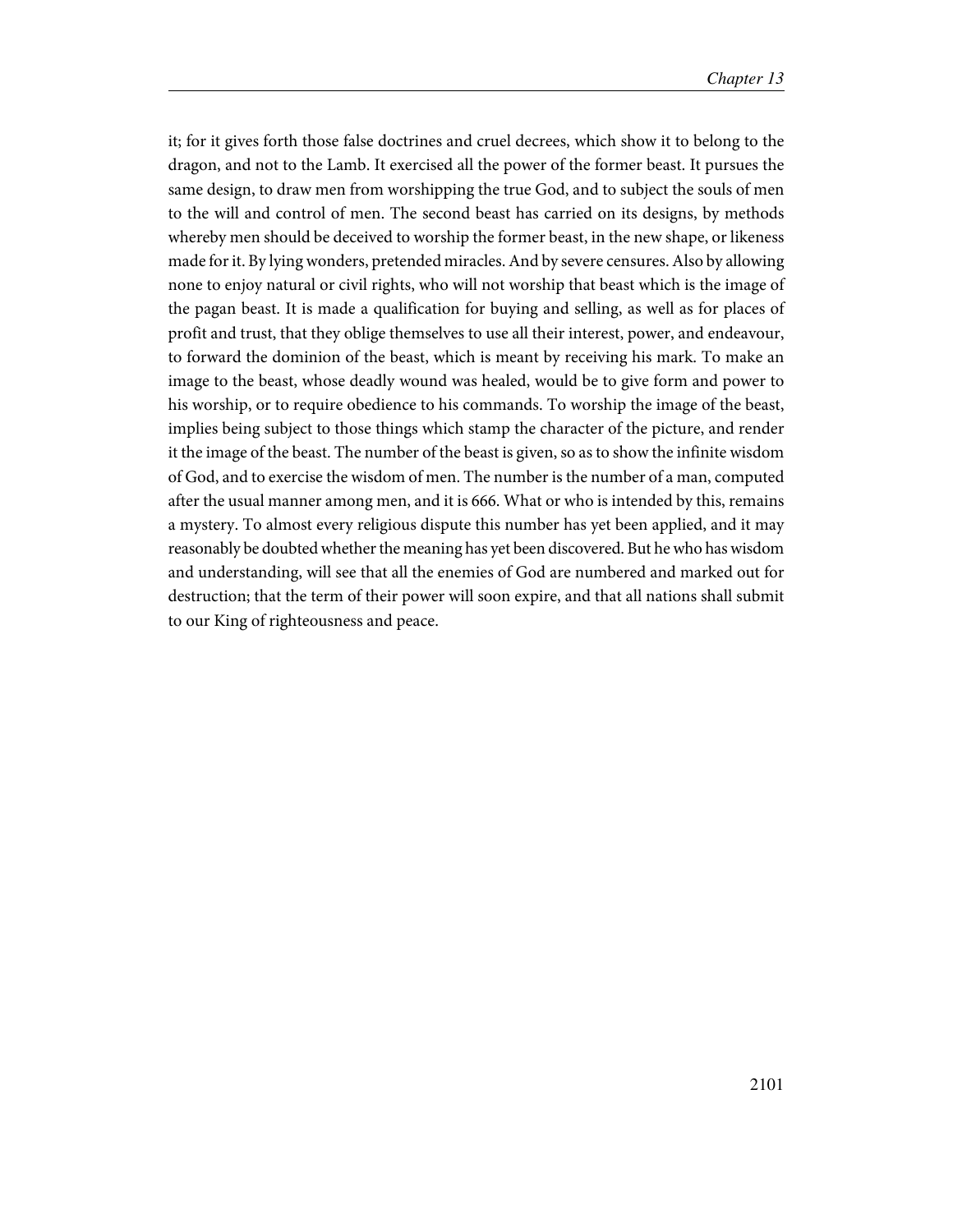### **Chapter Outline**

| Those faithful to Christ celebrate the<br>praises of God.                                                                                                                                                                   | $(1-5)$   |
|-----------------------------------------------------------------------------------------------------------------------------------------------------------------------------------------------------------------------------|-----------|
| Three angels; one proclaiming the<br>everlasting gospel; another, the downfal<br>of Babylon; and a third, the dreadful<br>wrath of God on the worshippers of the<br>beast. The blessedness of those who die<br>in the Lord. | $(6-13)$  |
| A vision of Christ with a sickle, and of<br>a harvest ripe for cutting down.                                                                                                                                                | $(14-16)$ |
| The emblem of a vintage fully ripe,<br>trodden in the wine-press of God's wrath.                                                                                                                                            | $(17-20)$ |

### **Verses [1–5](http://www.ccel.org/study/Bible:Rev.14.1-Rev.14.5)**

Mount Sion is the gospel church. Christ is with his church, and in the midst of her in all her troubles, therefore she is not consumed. His presence secures perseverance. His people appear honourably. They have the name of God written in their foreheads; they make a bold and open profession of their faith in God and Christ, and this is followed by suitable actings. There were persons in the darkest times, who ventured and laid down their lives for the worship and truth of the gospel of Christ. They kept themselves clean from the wicked abominations of the followers of antichrist. Their hearts were right with God; and they were freely pardoned in Christ; he is glorified in them, and they in him. May it be our prayer, our endeavour, our ambition, to be found in this honourable company. Those who are really sanctified and justified are meant here, for no hypocrite, however plausible, can be accounted to be without fault before God. [\(Rev 14:6-13\)](http://www.ccel.org/study/Bible:Rev.14.6-Rev.14.13)

#### **Verses [6–13](http://www.ccel.org/study/Bible:Rev.14.6-Rev.14.13)**

The progress of the Reformation appears to be here set forth. The four proclamations are plain in their meaning; that all Christians may be encouraged, in the time of trial, to be faithful to their Lord. The gospel is the great means whereby men are brought to fear God, and to give glory to him. The preaching of the everlasting gospel shakes the foundations of antichrist in the world, and hastens its downfal. If any persist in being subject to the beast, and in promoting his cause, they must expect to be for ever miserable in soul and body. The believer is to venture or suffer any thing in obeying the commandments of God, and professing the faith of Jesus. May God bestow this patience upon us. Observe the description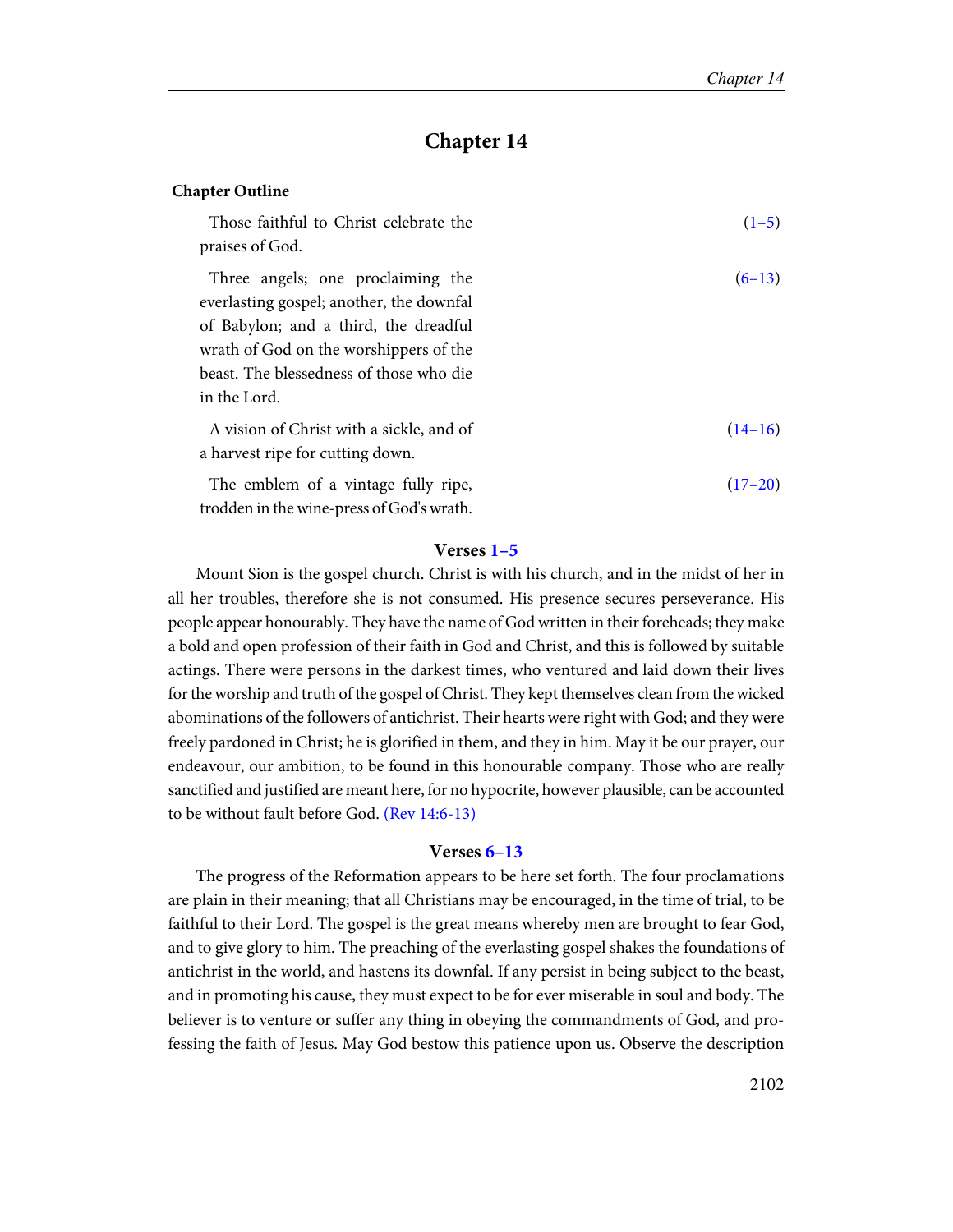of those that are and shall be blessed: such as die in the Lord; die in the cause of Christ, in a state of union with Christ; such as are found in Christ when death comes. They rest from all sin, temptation, sorrow, and persecution; for there the wicked cease from troubling, there the weary are at rest. Their works follow them: do not go before as their title, or purchase, but follow them as proofs of their having lived and died in the Lord: the remembrance of them will be pleasant, and the reward far above all their services and sufferings. This is made sure by the testimony of the Spirit, witnessing with their spirits, and the written word.

### **Verses [14–20](http://www.ccel.org/study/Bible:Rev.14.14-Rev.14.20)**

Warnings and judgments not having produced reformation, the sins of the nations are filled up, and they become ripe for judgments, represented by a harvest, an emblem which is used to signify the gathering of the righteous, when ripe for heaven, by the mercy of God. The harvest time is when the corn is ripe; when the believers are ripe for heaven, then the wheat of the earth shall be gathered into Christ's garner. And by a vintage. The enemies of Christ and his church are not destroyed, till by their sin they are ripe for ruin, and then he will spare them no longer. The wine-press is the wrath of God, some terrible calamity, probably the sword, shedding the blood of the wicked. The patience of God towards sinners, is the greatest miracle in the world; but, though lasting, it will not be everlasting; and ripeness in sin is a sure proof of judgment at hand.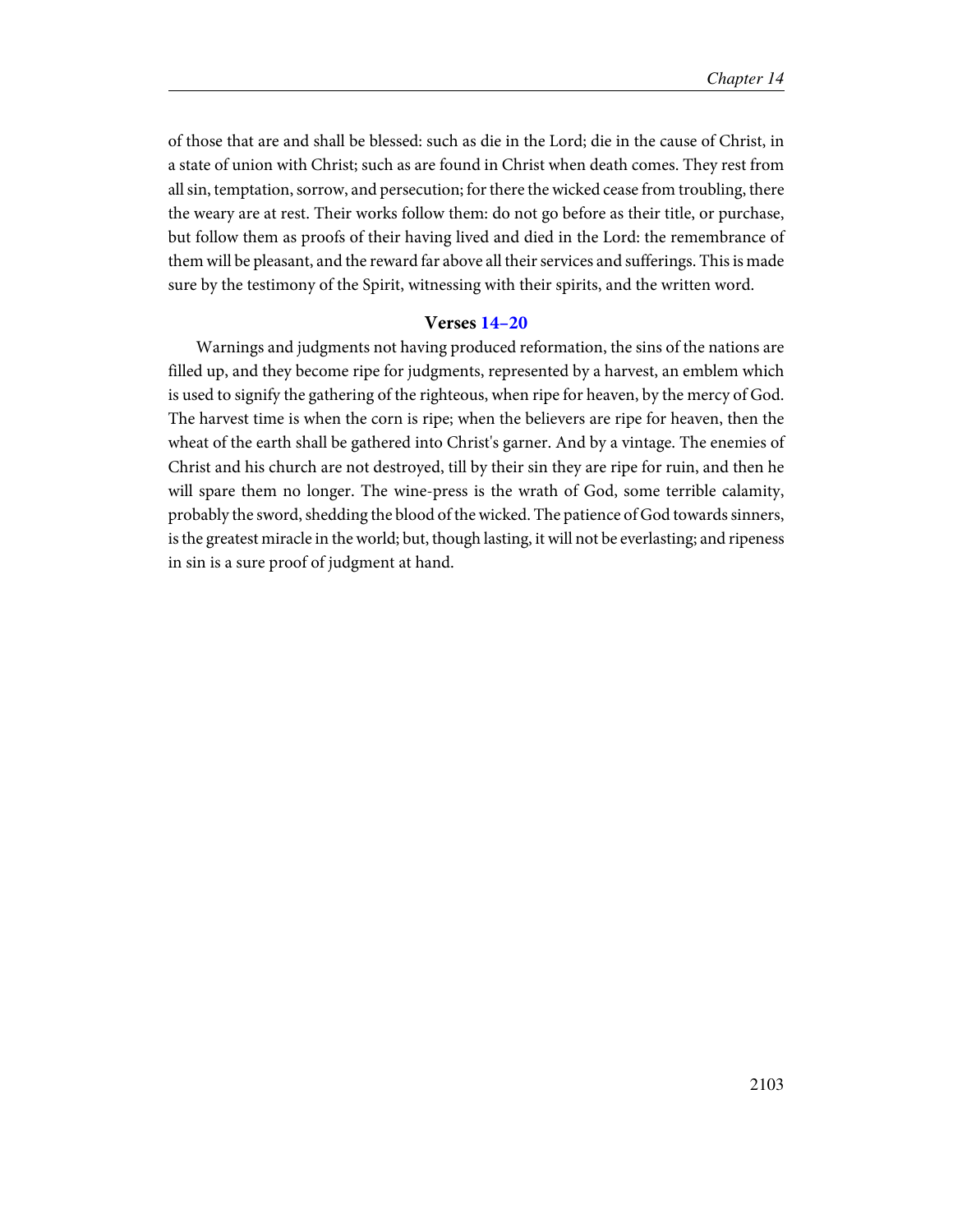## **Chapter Outline**

| A song of praise is sung by the church.    | $(1-4)$ |
|--------------------------------------------|---------|
| Seven angels with the seven plagues;       | $(5-8)$ |
| and to them one of the living creatures    |         |
| gives seven golden vials full of the wrath |         |
| of God.                                    |         |

## **Verses [1–4](http://www.ccel.org/study/Bible:Rev.15.1-Rev.15.4)**

Seven angels appeared in heaven; prepared to finish the destruction of antichrist. As the measure of Babylon's sins was filled up, it finds the full measure of Divine wrath. While believers stand in this world, in times of trouble, as upon a sea of glass mingled with fire, they may look forward to their final deliverance, while new mercies call forth new hymns of praise. The more we know of God's wonderful works, the more we shall praise his greatness as the Lord God Almighty, the Creator and Ruler of all worlds; but his title of Emmanuel, the King of saints, will make him dear to us. Who that considers the power of God's wrath, the value of his favour, or the glory of his holiness, would refuse to fear and honour him alone? His praise is above heaven and earth.

#### **Verses [5–8](http://www.ccel.org/study/Bible:Rev.15.5-Rev.15.8)**

In the judgments God executes upon antichrist and his followers, he fulfils the prophecies and promises of his word. These angels are prepared for their work, clothed with pure and white linen, their breasts girded with golden girdles, representing the holiness, and righteousness, and excellence of these dealings with men. They are ministers of Divine justice, and do every thing in a pure and holy manner. They were armed with the wrath of God against his enemies. Even the meanest creature, when armed with the anger of God, will be too hard for any man in the world. The angels received the vials from one of the four living creatures, one of the ministers of the true church, as in answer to the prayers of the ministers and people of God. Antichrist could not be destroyed without a great shock to all the world, and even the people of God would be in trouble and confusion while the great work was doing. The greatest deliverances of the church are brought about by awful and astonishing steps of Providence; and the happy state of the true church will not begin till obstinate enemies shall be destroyed, and lukewarm or formal Christians are purified. Then, whatever is against Scripture being purged away, the whole church shall be spiritual, and the whole being brought to purity, unity, and spirituality, shall be firmly established.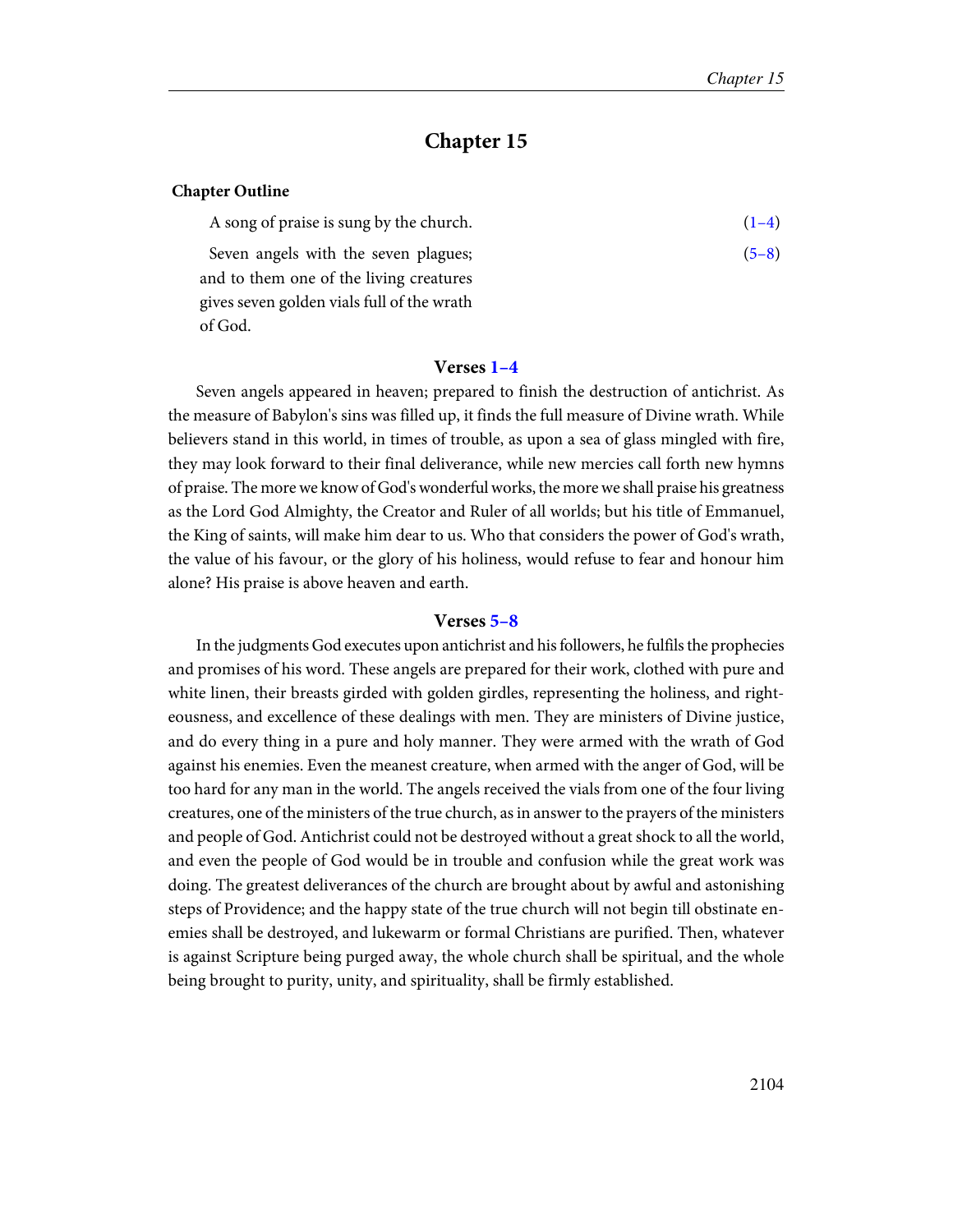## **Chapter Outline**

| The first vial is poured out on the earth,  | $(1-7)$   |
|---------------------------------------------|-----------|
| the second on the sea, the third on the     |           |
| rivers and fountains.                       |           |
| The fourth on the sun, the fifth on the     | $(8-11)$  |
| seat of the beast.                          |           |
| The sixth on the great river Euphrates.     | $(12-16)$ |
| And the seventh on the air, when shall      | $(17-21)$ |
| follow the destruction of all antichristian |           |
| enemies.                                    |           |

## **Verses [1–7](http://www.ccel.org/study/Bible:Rev.16.1-Rev.16.7)**

We are to pray that the will of God may be done on earth as it is done in heaven. Here is a succession of terrible judgments of Providence; and there seems to be an allusion to several of the plagues of Egypt. The sins were alike, and so were the punishments. The vials refer to the seven trumpets, which represented the rise of antichrist; and the fall of the enemies of the church shall bear some resemblance to their rise. All things throughout their earth, their air, their sea, their rivers, their cities, all are condemned to ruin, all accursed for the wickedness of that people. No wonder that angels, who witness or execute the Divine vengeance on the obstinate haters of God, of Christ, and of holiness, praise his justice and truth; and adore his awful judgments, when he brings upon cruel persecutors the tortures they made his saints and prophets suffer.

## **Verses [8–11](http://www.ccel.org/study/Bible:Rev.16.8-Rev.16.11)**

The heart of man is so desperately wicked, that the most severe miseries never will bring any to repent, without the special grace of God. Hell itself is filled with blasphemies; and those are ignorant of the history of human nature, of the Bible, and of their own hearts, who do not know that the more men suffer, and the more plainly they see the hand of God in their sufferings, the more furiously they often rage against him. Let sinners now seek repentance from Christ, and the grace of the Holy Spirit, or they will have the anguish and horror of an unhumbled, impenitent, and desperate heart; thus adding to their guilt and misery through all eternity. Darkness is opposed to wisdom and knowledge, and forebodes the confusion and folly of the idolaters and followers of the beast. It is opposed to pleasure and joy, and signifies anguish and vexation of spirit.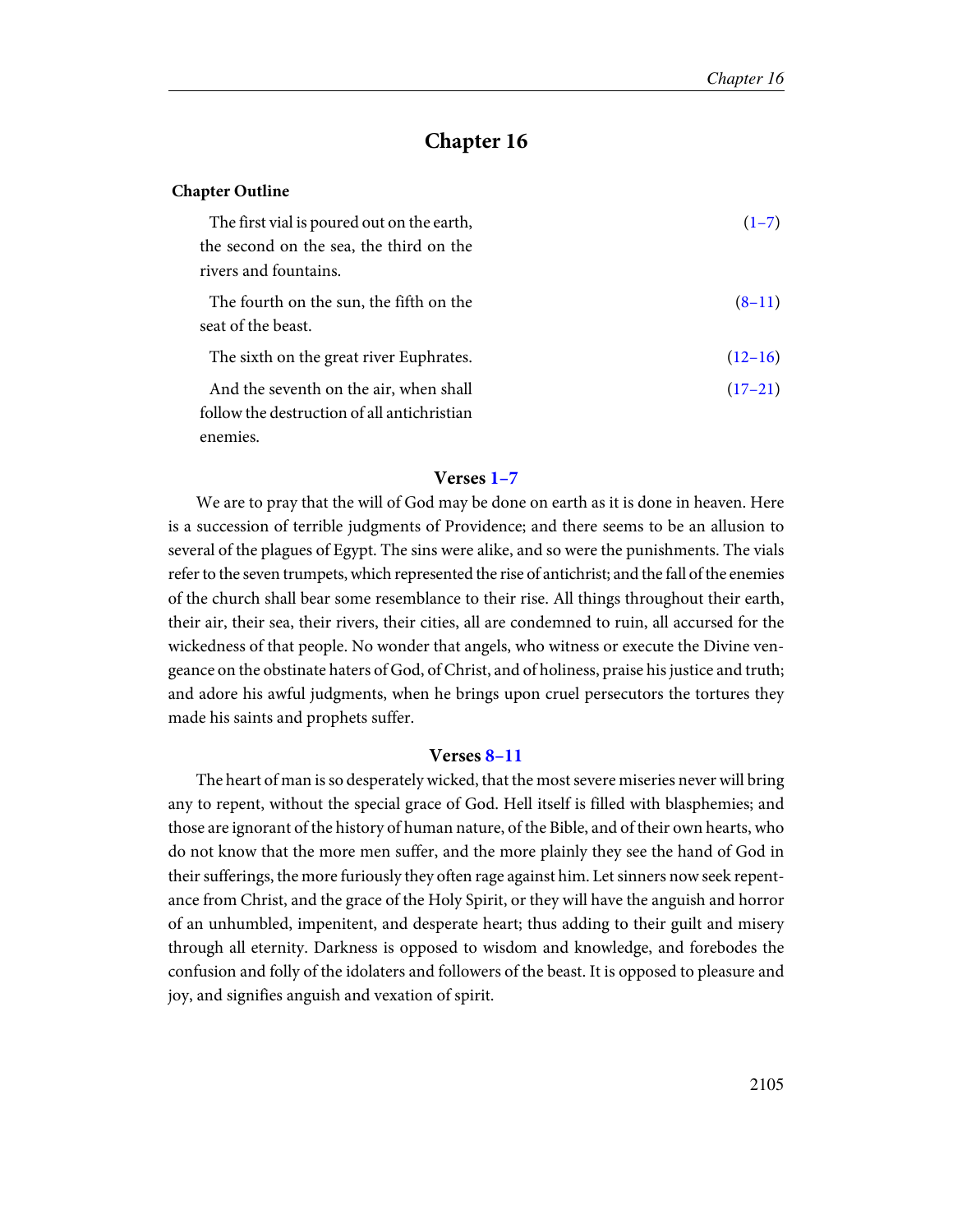# **Verses [12–16](http://www.ccel.org/study/Bible:Rev.16.12-Rev.16.16)**

This probably shows the destruction of the Turkish power, and of idolatry, and that a way will be made for the return of the Jews. Or, take it for Rome, as mystical Babylon, the name of Babylon being put for Rome, which was meant, but was not then to be directly named. When Rome is destroyed, her river and merchandise must suffer with her. And perhaps a way will be opened for the eastern nations to come into the church of Christ. The great dragon will collect all his forces, to make one desperate struggle before all be lost. God warns of this great trial, to engage his people to prepare for it. These will be times of great temptation; therefore Christ, by his apostle, calls on his professed servants to expect his sudden coming, and to watch that they might not be put to shame, as apostates or hypocrites. However Christians differ, as to their views of the times and seasons of events yet to be brought to pass, on this one point all are agreed, Jesus Christ, the Lord of glory, will suddenly come again to judge the world. To those living near to Christ, it is an object of joyful hope and expectation, and delay is not desired by them.

### **Verses [17–21](http://www.ccel.org/study/Bible:Rev.16.17-Rev.16.21)**

The seventh and last angel poured forth his vial, and the downfal of Babylon was finished. The church triumphant in heaven saw it and rejoiced; the church in conflict on earth saw it and became triumphant. God remembered the great and wicked city; though for some time he seemed to have forgotten her idolatry and cruelty. All that was most secure was carried away by the ruin. Men blasphemed: the greatest judgments that can befal men, will not bring to repentance without the grace of God. To be hardened against God, by his righteous judgments, is a certain token of sure and utter destruction.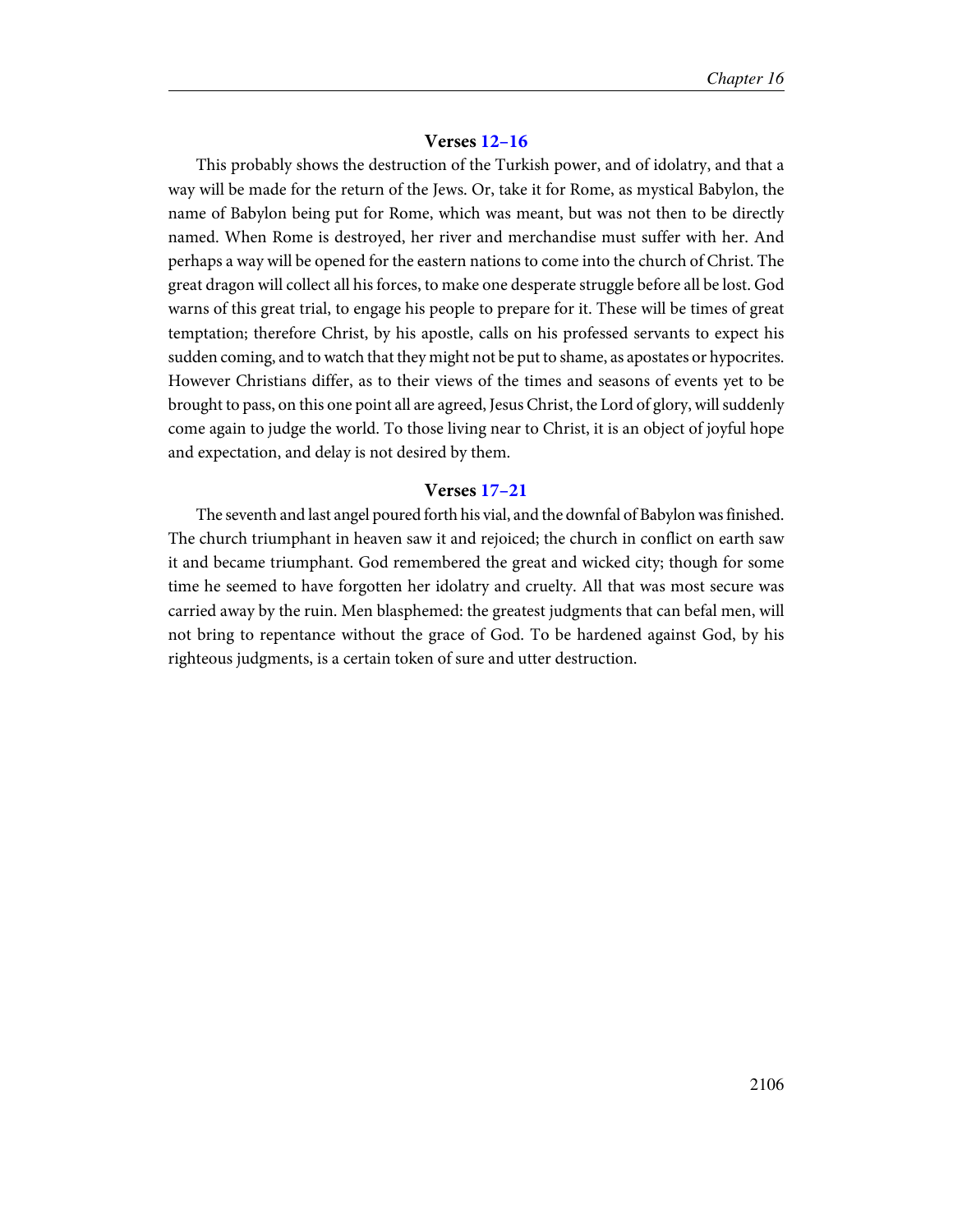### **Chapter Outline**

One of the angels who had the vials,  $(1-6)$ explains the meaning of the former vision of the antichristian beast that was to reign 1260 years, and then to be destroyed.

And interprets the mystery of the wo- [\(7–18\)](http://www.ccel.org/study/Bible:Rev.17.7-Rev.17.18) man, and the beast that had seven heads and ten horns.

# **Verses [1–6](http://www.ccel.org/study/Bible:Rev.17.1-Rev.17.6)**

Rome clearly appears to be meant in this chapter. Pagan Rome subdued and ruled with military power, not by art and flatteries. She left the nations in general to their ancient usages and worship. But it is well known that by crafty and politic management, with all kinds of deceit of unrighteousness, papal Rome has obtained and kept her rule over kings and nations. Here were allurements of worldly honour and riches, pomp and pride, suited to sensual and worldly minds. Prosperity, pomp, and splendour, feed the pride and lusts of the human heart, but are no security against the Divine vengeance. The golden cup represents the allurements, and delusions, by which this mystical Babylon has obtained and kept her influence, and seduced others to join her abominations. She is named, from her infamous practices, a mother of harlots; training them up to idolatry and all sorts of wickedness. She filled herself with the blood of the saints and martyrs of Jesus. She intoxicated herself with it; and it was so pleasant to her, that she never was satisfied. We cannot but wonder at the oceans of Christian blood shed by men called Christians; yet when we consider these prophecies, these awful deeds testify to the truth of the gospel. And let all beware of a splendid, gainful, or fashionable religion. Let us avoid the mysteries of iniquity, and study diligently the great mystery of godliness, that we may learn humility and gratitude from the example of Christ. The more we seek to resemble him, the less we shall be liable to be deceived by antichrist.

## **Verses [7–14](http://www.ccel.org/study/Bible:Rev.17.7-Rev.17.14)**

The beast on which the woman sat was, and is not, and yet is. It was a seat of idolatry and persecution, and is not; not in the ancient form, which was pagan: yet it is; it is truly the seat of idolatry and tyranny, though of another sort and form. It would deceive into stupid and blind submission all the inhabitants of the earth within its influence, except the remnant of the elect. This beast was seven heads, seven mountains, the seven hills on which Rome stands; and seven kings, seven sorts of government. Five were gone by when this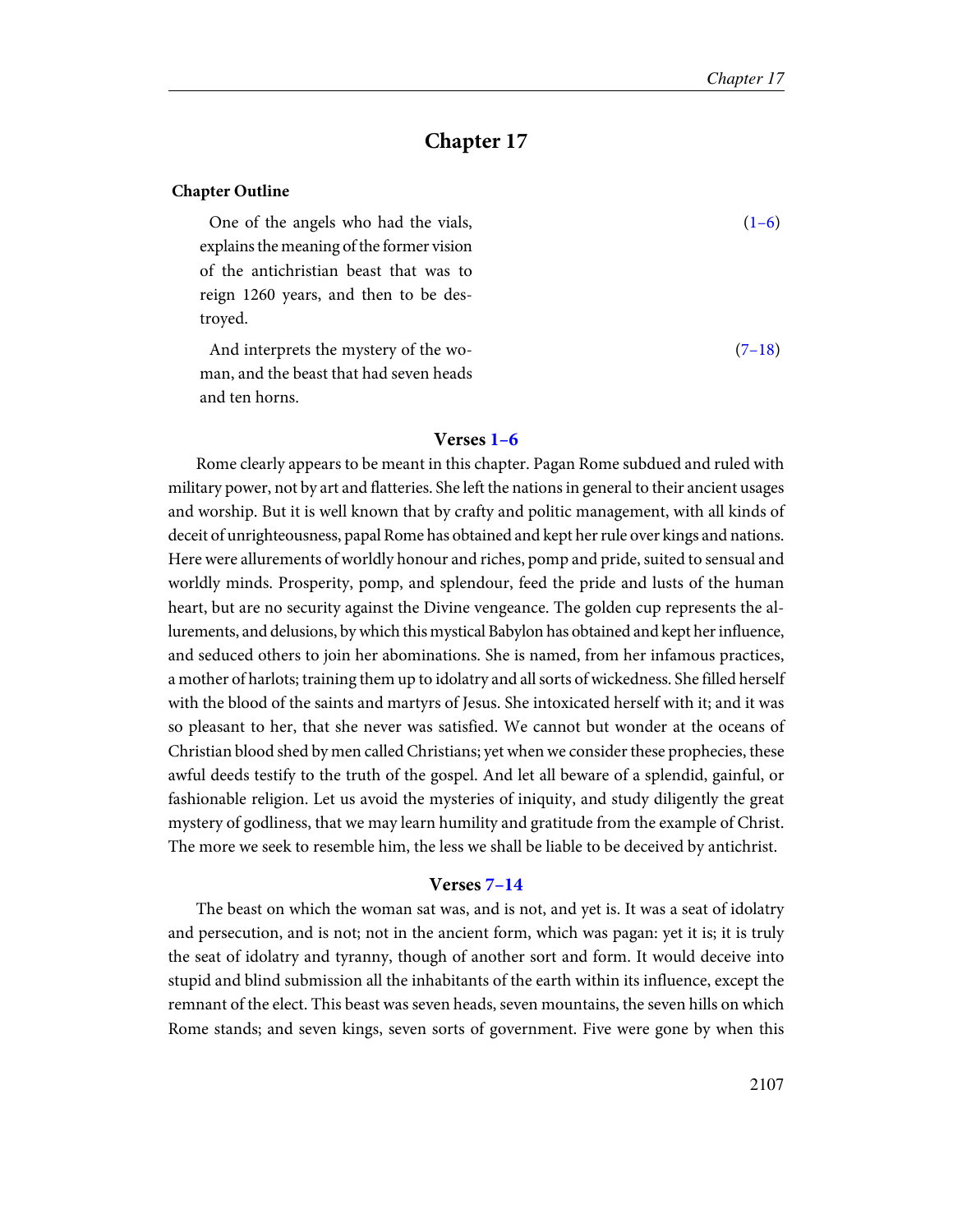prophecy was written; one was then in being; the other was yet to come. This beast, directed by the papacy, makes an eighth governor, and sets up idolatry again. It had ten horns, which are said to be ten kings who had as yet no kingdoms; they should not rise up till the Roman empire was broken; but should for a time be very zealous in her interest. Christ must reign till all enemies be put under his feet. The reason of the victory is, that he is the King of kings, and Lord of lords. He has supreme dominion and power over all things; all the powers of earth and hell are subject to his control. His followers are called to this warfare, are fitted for it, and will be faithful in it.

# **Verses [15–18](http://www.ccel.org/study/Bible:Rev.17.15-Rev.17.18)**

God so ruled the hearts of these kings, by his power over them, and by his providence, that they did those things, without intending it, which he purposed and foretold. They shall see their folly, and how they have been bewitched and enslaved by the harlot, and be made instruments in her destruction. She was that great city which reigned over the kings of the earth, when John had this vision; and every one knows Rome to be that city. Believers will be received to the glory of the Lord, when wicked men will be destroyed in a most awful manner; their joining together in sin, will be turned to hatred and rage, and they will eagerly assist in tormenting each other. But the Lord's portion is his people; his counsel shall stand, and he will do all his pleasure, to his glory, and the happiness of all his servants.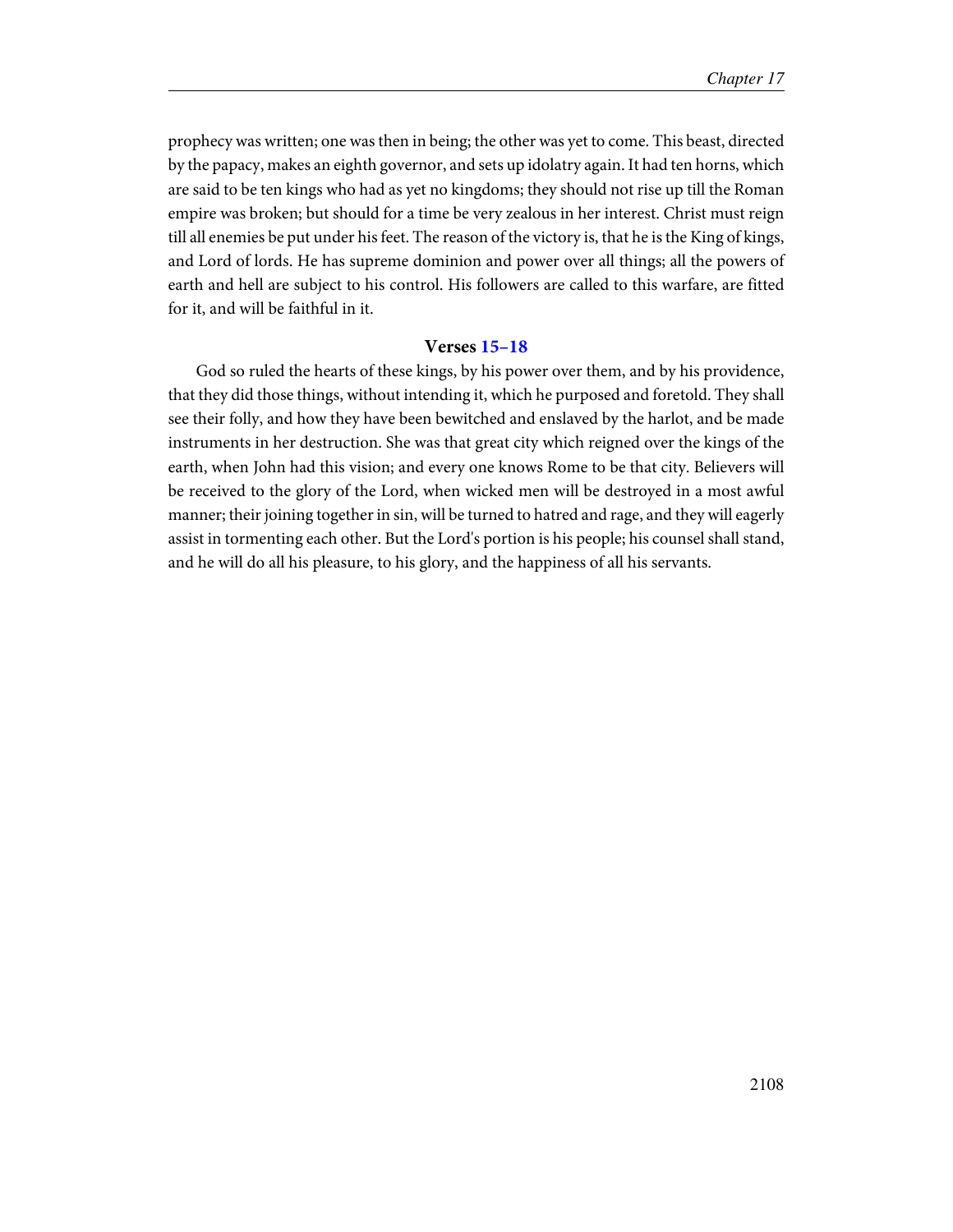#### **Chapter Outline**

| Another angel from heaven proclaims     | $(1-3)$   |
|-----------------------------------------|-----------|
| the fall of mystical Babylon.           |           |
| A voice from heaven admonishes the      | $(4-8)$   |
| people of God, lest they partake of her |           |
| plagues.                                |           |
| The lamentations over her.              | $(9-19)$  |
| The church called upon to rejoice in    | $(20-24)$ |
| her utter ruin.                         |           |

### **Verses [1–8](http://www.ccel.org/study/Bible:Rev.18.1-Rev.18.8)**

The downfal and destruction of the mystical Babylon are determined in the counsels of God. Another angel comes from heaven. This seems to be Christ himself, coming to destroy his enemies, and to shed abroad the light of his gospel through all nations. The wickedness of this Babylon was very great; she had forsaken the true God, and set up idols, and had drawn all sorts of men into spiritual adultery, and by her wealth and luxury kept them in her interest. The spiritual merchandise, by which multitudes have wickedly lived in wealth, by the sins and follies of mankind, seems principally intended. Fair warning is given to all that expect mercy from God, that they should not only come out of this Babylon, but assist in her destruction. God may have a people even in Babylon. But God's people shall be called out of Babylon, and called effectually, while those that partake with wicked men in their sins, must receive of their plagues. [\(Rev 18:9-19\)](http://www.ccel.org/study/Bible:Rev.18.9-Rev.18.19)

#### **Verses [9–19](http://www.ccel.org/study/Bible:Rev.18.9-Rev.18.19)**

The mourners had shared Babylon's sensual pleasures, and gained by her wealth and trade. The kings of the earth, whom she flattered into idolatry, allowing them to be tyrannical over their subjects, while obedient to her; and the merchants, those who trafficked for her indulgences, pardons, and honours; these mourn. Babylon's friends partook her sinful pleasures and profits, but are not willing to share her plagues. The spirit of antichrist is a worldly spirit, and that sorrow is a mere worldly sorrow; they do not lament for the anger of God, but for the loss of outward comforts. The magnificence and riches of the ungodly will avail them nothing, but will render the vengeance harder to be borne. The spiritual merchandise is here alluded to, when not only slaves, but the souls of men, are mentioned as articles of commerce, to the destroying the souls of millions. Nor has this been peculiar to the Roman antichrist, and only her guilt. But let prosperous traders learn, with all their gains, to get the unsearchable riches of Christ; otherwise; even in this life, they may have to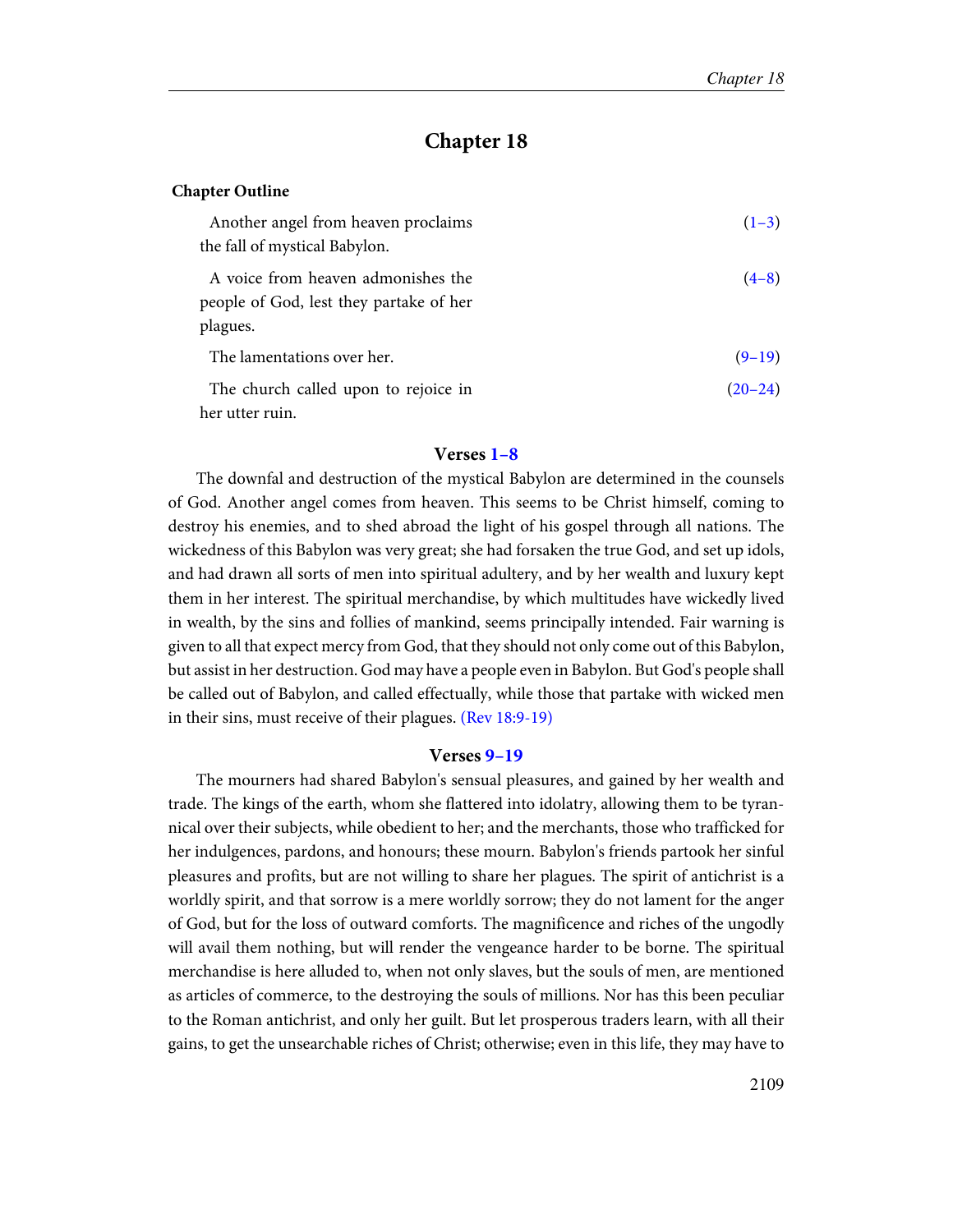mourn that riches make to themselves wings and fly away, and that all the fruits their souls lusted after, are departed from them. Death, at any rate, will soon end their commerce, and all the riches of the ungodly will be exchanged, not only for the coffin and the worm, but for the fire that cannot be quenched.

# **Verses [20–24](http://www.ccel.org/study/Bible:Rev.18.20-Rev.18.24)**

That which is matter of rejoicing to the servants of God on earth, is matter of rejoicing to the angels in heaven. The apostles, who are honoured and daily worshipped at Rome in an idolatrous manner, will rejoice in her fall. The fall of Babylon was an act of God's justice. And because it was a final ruin, this enemy should never molest them any more; of this they were assured by a sign. Let us take warning from the things which brought others to destruction, and let us set our affections on things above, when we consider the changeable nature of earthly things.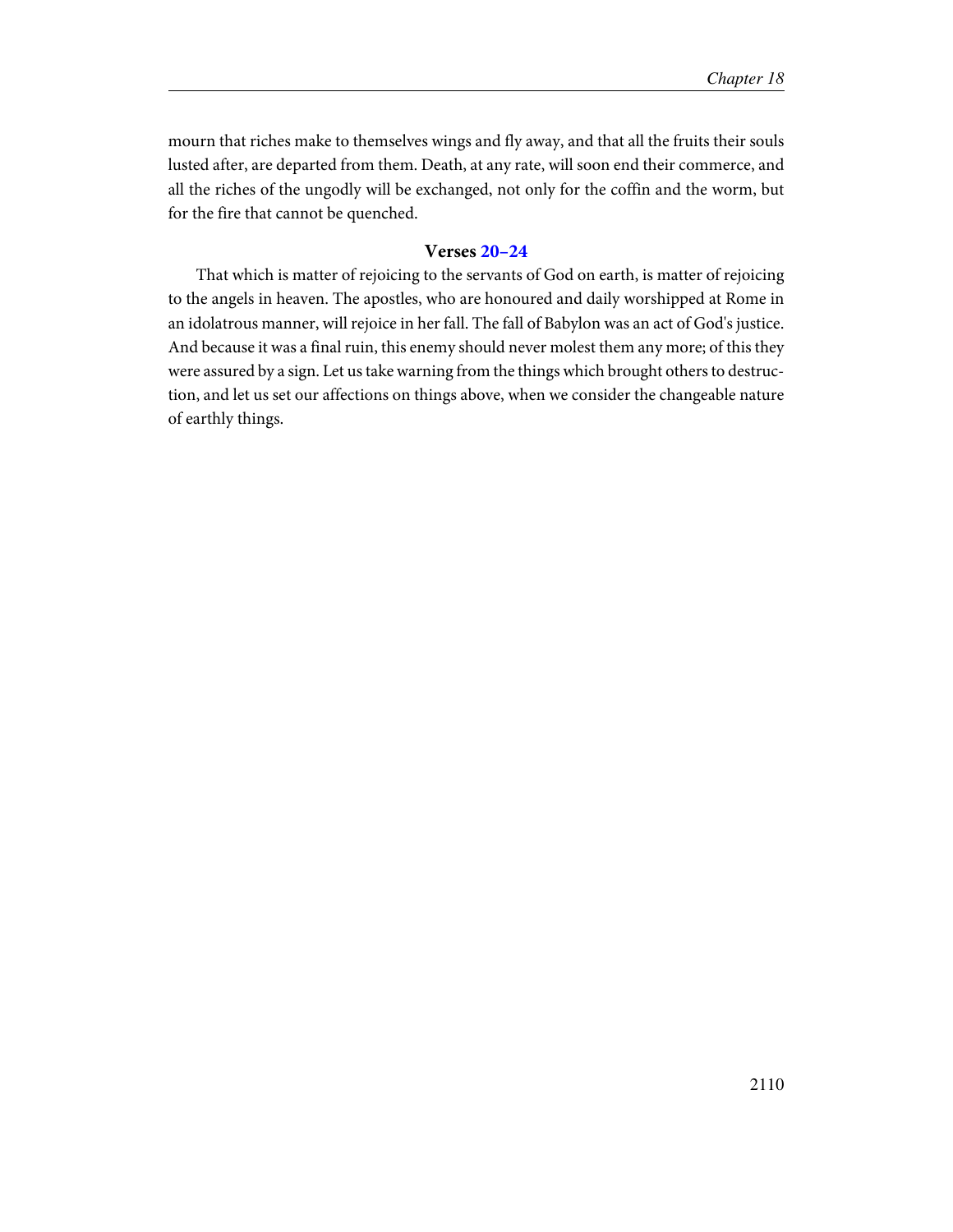### **Chapter Outline**

| The church in heaven and that on earth    | $(1-10)$  |
|-------------------------------------------|-----------|
| triumph, and praise the Lord for his      |           |
| righteous judgments.                      |           |
| A vision of Christ going forth to destroy | $(11-21)$ |
| the beast and his armies.                 |           |

## **Verses [1–10](http://www.ccel.org/study/Bible:Rev.19.1-Rev.19.10)**

Praising God for what we have, is praying for what is yet further to be done for us. There is harmony between the angels and the saints in this triumphant song. Christ is the Bridegroom of his ransomed church. This second union will be completed in heaven; but the beginning of the glorious millennium (by which is meant a reign of Christ, or a state of happiness, for a thousand years on earth) may be considered as the celebration of his espousals on earth. Then the church of Christ, being purified from errors, divisions, and corruptions, in doctrine, discipline, worship, and practice, will be made ready to be publicly owned by him as his delight and his beloved. The church appeared; not in the gay, gaudy dress of the mother of harlots, but in fine linen, clean and white. In the robes of Christ's righteousness, imputed for justification, and imparted for sanctification. The promises of the gospel, the true sayings of God, opened, applied, and sealed by the Spirit of God, in holy ordinances, are the marriage-feast. This seems to refer to the abundant grace and consolation Christians will receive in the happy days which are to come. The apostle offered honour to the angel. The angel refused it. He directed the apostle to the true and only object of religious worship; to worship God, and him alone. This plainly condemns the practice of those who worship the elements of bread and wine, and saints, and angels; and of those who do not believe that Christ is truly and by nature God, yet pay him a sort of worship. They stand convicted of idolatry by a messenger from heaven. These are the true sayings of God; of Him who is to be worshipped, as one with the Father and the Holy Spirit.

#### **Verses [11–21](http://www.ccel.org/study/Bible:Rev.19.11-Rev.19.21)**

Christ, the glorious Head of the church, is described as on a white horse, the emblem of justice and holiness. He has many crowns, for he is King of kings, and Lord of lords. He is arrayed in a vesture dipped in his own blood, by which he purchased his power as Mediator; and in the blood of his enemies, over whom he always prevails. His name is "The Word of God;" a name none fully knows but himself; only this we know, that this Word was God manifest in the flesh; but his perfections cannot be fully understood by any creature. Angels and saints follow, and are like Christ in their armour of purity and righteousness. The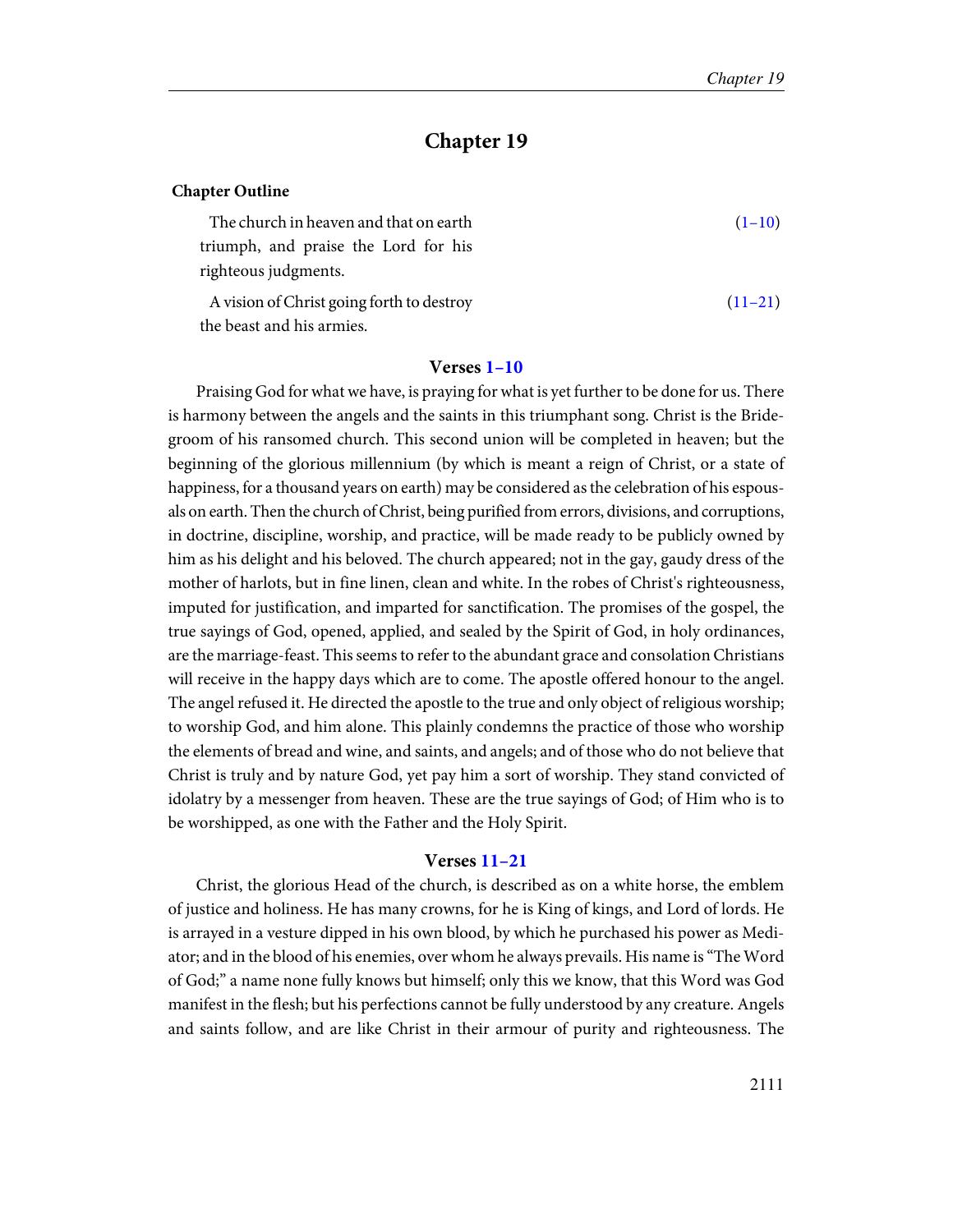threatenings of the written word he is going to execute on his enemies. The ensigns of his authority are his name; asserting his authority and power, warning the most powerful princes to submit, or they must fall before him. The powers of earth and hell make their utmost effort. These verses declare important events, foretold by the prophets. These persons were not excused because they did what their leaders bade them. How vain will be the plea of many sinners at the great day! We followed our guides; we did as we saw others do! God has given a rule to walk by, in his word; neither the example of the most, nor of the chief, must influence us contrary thereto: if we do as the most do, we must go where the most go, even into the burning lake.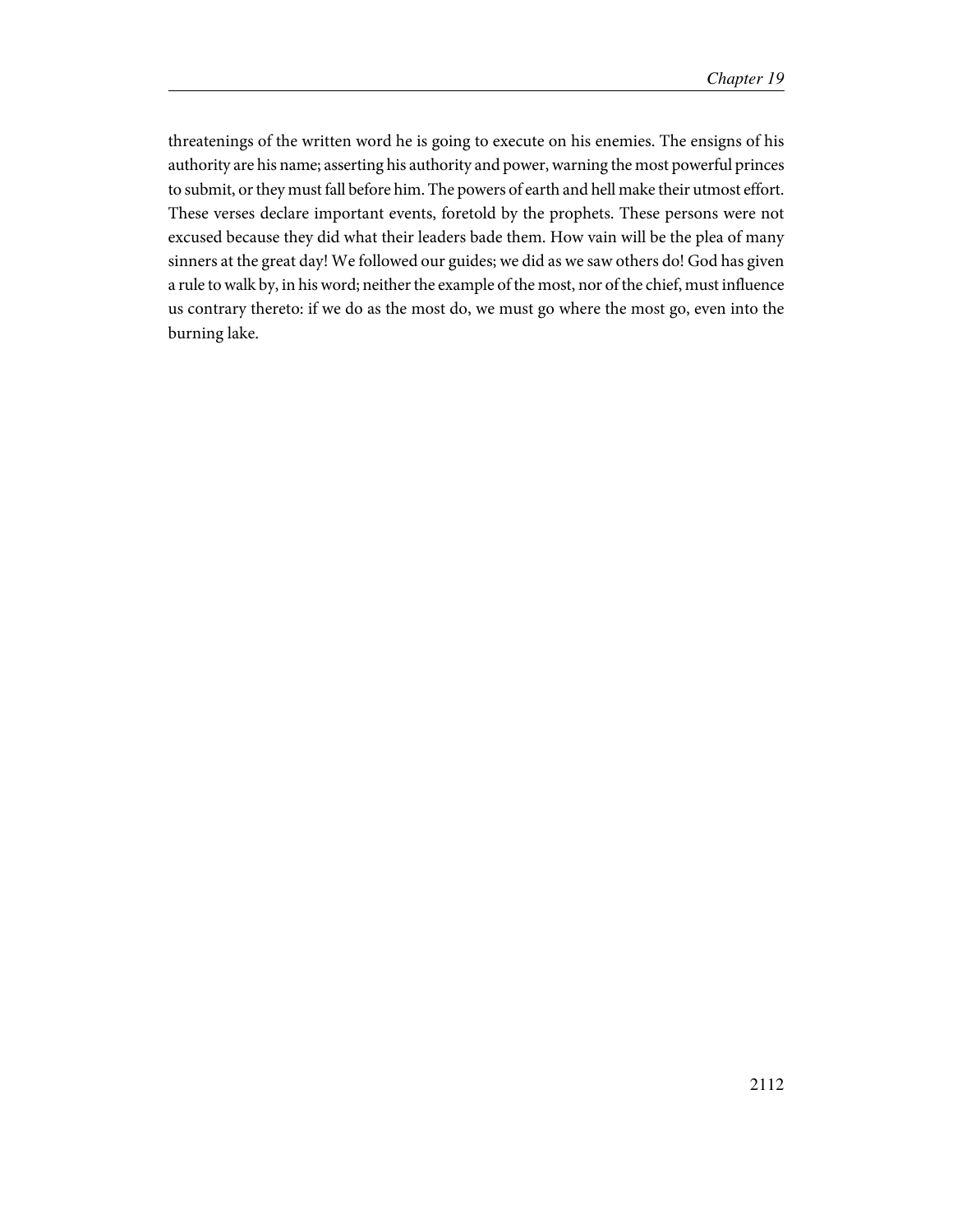#### **Chapter Outline**

| Satan is bound for a thousand years.      | $(1-3)$   |
|-------------------------------------------|-----------|
| The first resurrection; those are blessed | $(4-6)$   |
| that have part therein.                   |           |
| Satan loosed, Gog and Magog.              | $(7-10)$  |
| The last and general resurrection.        | $(11-15)$ |

#### **Verses [1–3](http://www.ccel.org/study/Bible:Rev.20.1-Rev.20.3)**

Here is a vision, showing by a figure the restraints laid on Satan himself. Christ, with Almighty power, will keep the devil from deceiving mankind as he has hitherto done. He never wants power and instruments to break the power of Satan. Christ shuts by his power, and seals by his authority. The church shall have a time of peace and prosperity, but all her trials are not yet over.

## **Verses [4–6](http://www.ccel.org/study/Bible:Rev.20.4-Rev.20.6)**

Here is an account of the reign of the saints, for the same space of time as Satan is bound. Those who suffer with Christ, shall reign with him in his spiritual and heavenly kingdom, in conformity to him in his wisdom, righteousness, and holiness: this is called the first resurrection, with which none but those who serve Christ, and suffer for him, shall be favoured. The happiness of these servants of God is declared. None can be blessed but those that are holy; and all that are holy shall be blessed. We know something thing of what the first death is, and it is very awful; but we know not what this second death is. It must be much more dreadful; it is the death of the soul, eternal separation from God. May we never know what it is: those who have been made partakers of a spiritual resurrection, are saved from the power of the second death. We may expect that a thousand years will follow the destruction of the antichristian, idolatrous, persecuting powers, during which pure Christianity, in doctrine, worship, and holiness, will be made known over all the earth. By the all-powerful working of the Holy Spirit, fallen man will be new-created; and faith and holiness will as certainly prevail, as unbelief and unholiness now do. We may easily perceive what a variety of dreadful pains, diseases, and other calamities would cease, if all men were true and consistent Christians. All the evils of public and private contests would be ended, and happiness of every kind largely increased. Every man would try to lighten suffering, instead of adding to the sorrows around him. It is our duty to pray for the promised glorious days, and to do every thing in our public and private stations which can prepare for them.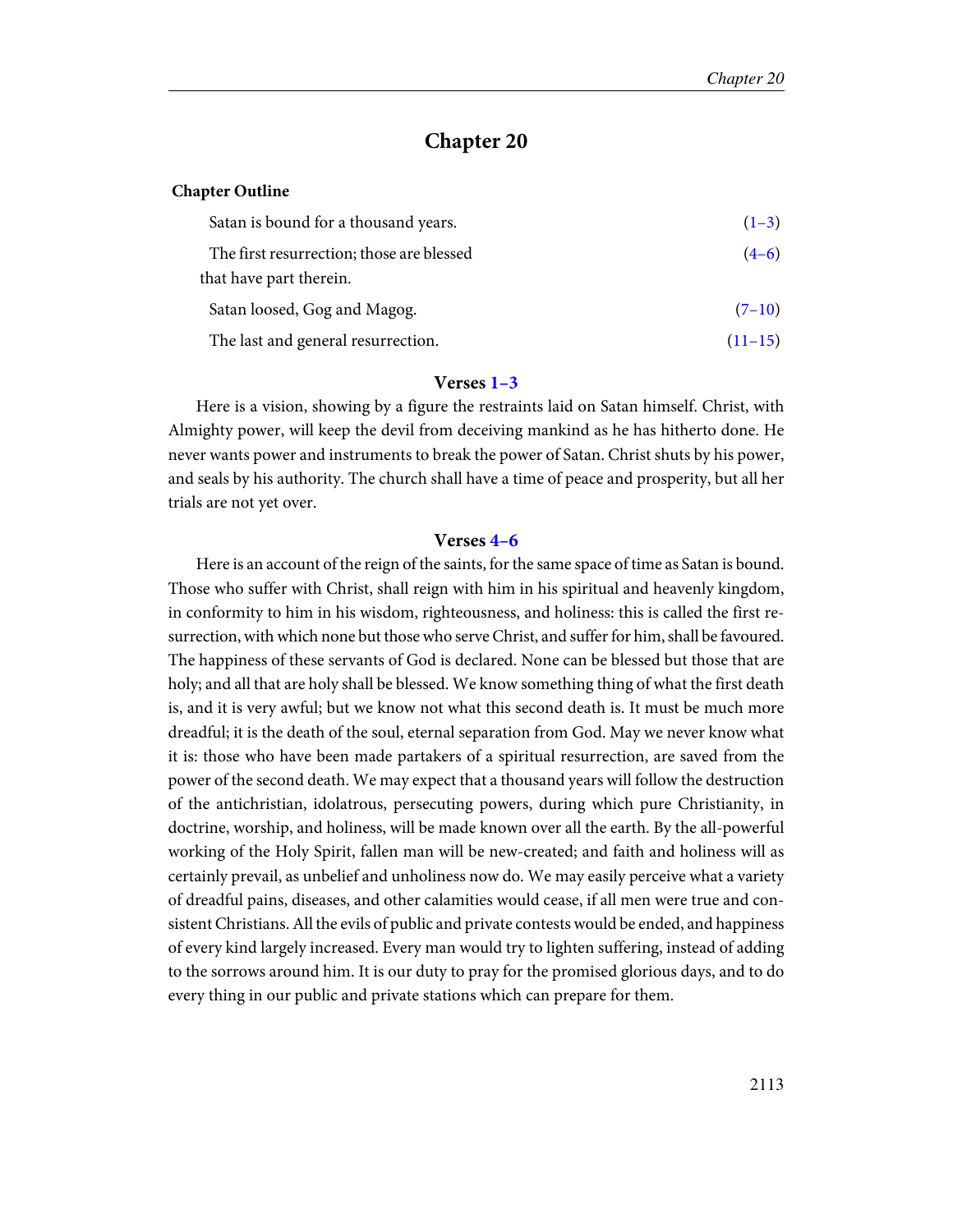## **Verses [7–10](http://www.ccel.org/study/Bible:Rev.20.7-Rev.20.10)**

While this world lasts, Satan's power in it will not be wholly destroyed, though it may be limited and lessened. No sooner is Satan let loose, than he again begins deceiving the nations, and stirring them up to make war with the saints and servants of God. It would be well if the servants and ministers of Christ were as active and persevering in doing good, as his enemies in doing mischief. God will fight this last and decisive battle for his people, that the victory may be complete, and the glory be to himself.

### **Verses [11–15](http://www.ccel.org/study/Bible:Rev.20.11-Rev.20.15)**

After the events just foretold, the end will speedily come; and there is no mention of any thing else, before the appearing of Christ to judge the world. This will be the great day: the Judge, the Lord Jesus Christ, will then put on majesty and terror. The persons to be judged are the dead, small and great; young and old, low and high, poor and rich. None are so mean, but they have some talents to account for; and none so great, as to avoid having to account for them. Not only those alive at the coming of Christ, but all the dead. There is a book of remembrance both for good and bad: and the book of the sinner's conscience, though formerly secret, will then be opened. Every man will recollect all his past actions, though he had long forgotten many of them. Another book shall be opened, the book of the Scriptures, the rule of life; it represents the Lord's knowledge of his people, and his declaring their repentance, faith, and good works; showing the blessings of the new covenant. By their works men shall be justified or condemned; he will try their principles by their practices. Those justified and acquitted by the gospel, shall be justified and acquitted by the Judge, and shall enter into eternal life, having nothing more to fear from death, or hell, or wicked men; for these are all destroyed together. This is the second death; it is the final separation of sinners from God. Let it be our great concern to see whether our Bibles justify or condemn us now; for Christ will judge the secrets of all men according to the gospel. Who shall dwell with devouring flames?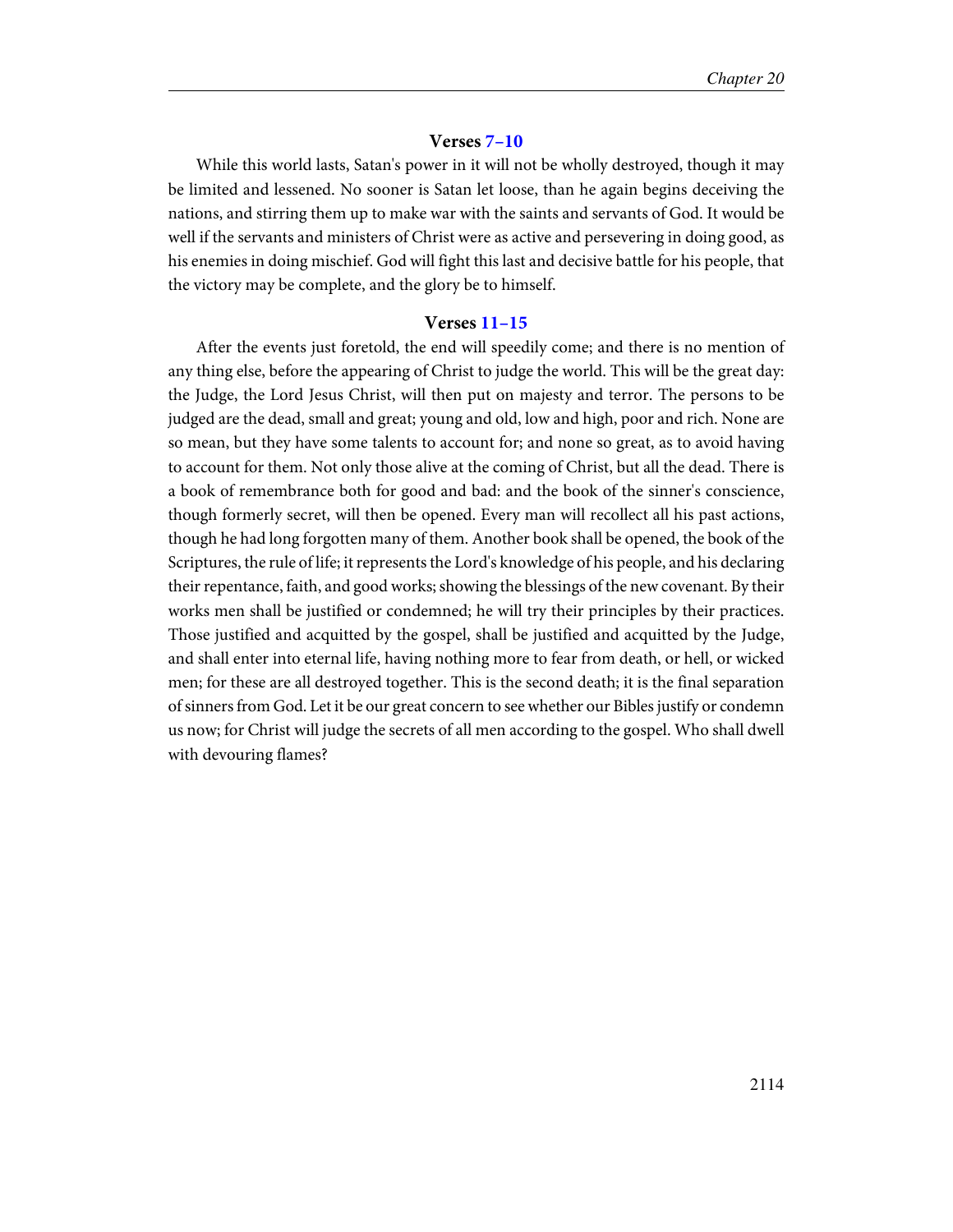### **Chapter Outline**

| A new heaven, and new earth: the new       | $(1-8)$     |
|--------------------------------------------|-------------|
| Jerusalem where God dwells, and ban-       |             |
| ishes all sorrow from his people.          |             |
| Its heavenly origin, glory, and secure     | $(9-21)$    |
| defence.                                   |             |
| Its perfect happiness, as enlightened      | $(22 - 27)$ |
| with the presence of God and the Lamb,     |             |
| and in the free access of multitudes, made |             |

holy.

# **Verses [1–8](http://www.ccel.org/study/Bible:Rev.21.1-Rev.21.8)**

The new heaven and the new earth will not be separate from each other; the earth of the saints, their glorified, bodies, will be heavenly. The old world, with all its troubles and tumults, will have passed away. There will be no sea; this aptly represents freedom from conflicting passions, temptations, troubles, changes, and alarms; from whatever can divide or interrupt the communion of saints. This new Jerusalem is the church of God in its new and perfect state, the church triumphant. Its blessedness came wholly from God, and depends on him. The presence of God with his people in heaven, will not be interrupt as it is on earth, he will dwell with them continually. All effects of former trouble shall be done away. They have often been in tears, by reason of sin, of affliction, of the calamities of the church; but no signs, no remembrance of former sorrows shall remain. Christ makes all things new. If we are willing and desirous that the gracious Redeemer should make all things new in order hearts and nature, he will make all things new in respect of our situation, till he has brought us to enjoy complete happiness. See the certainty of the promise. God gives his titles, Alpha and Omega, the Beginning and the End, as a pledge for the full performance. Sensual and sinful pleasures are muddy and poisoned waters; and the best earthly comforts are like the scanty supplies of a cistern; when idolized, they become broken cisterns, and yield only vexation. But the joys which Christ imparts are like waters springing from a fountain, pure, refreshing, abundant, and eternal. The sanctifying consolations of the Holy Spirit prepare for heavenly happiness; they are streams which flow for us in the wilderness. The fearful durst not meet the difficulties of religion, their slavish fear came from their unbelief; but those who were so dastardly as not to dare to take up the cross of Christ, were yet so desperate as to run into abominable wickedness. The agonies and terrors of the first death will lead to the far greater terrors and agonies of eternal death.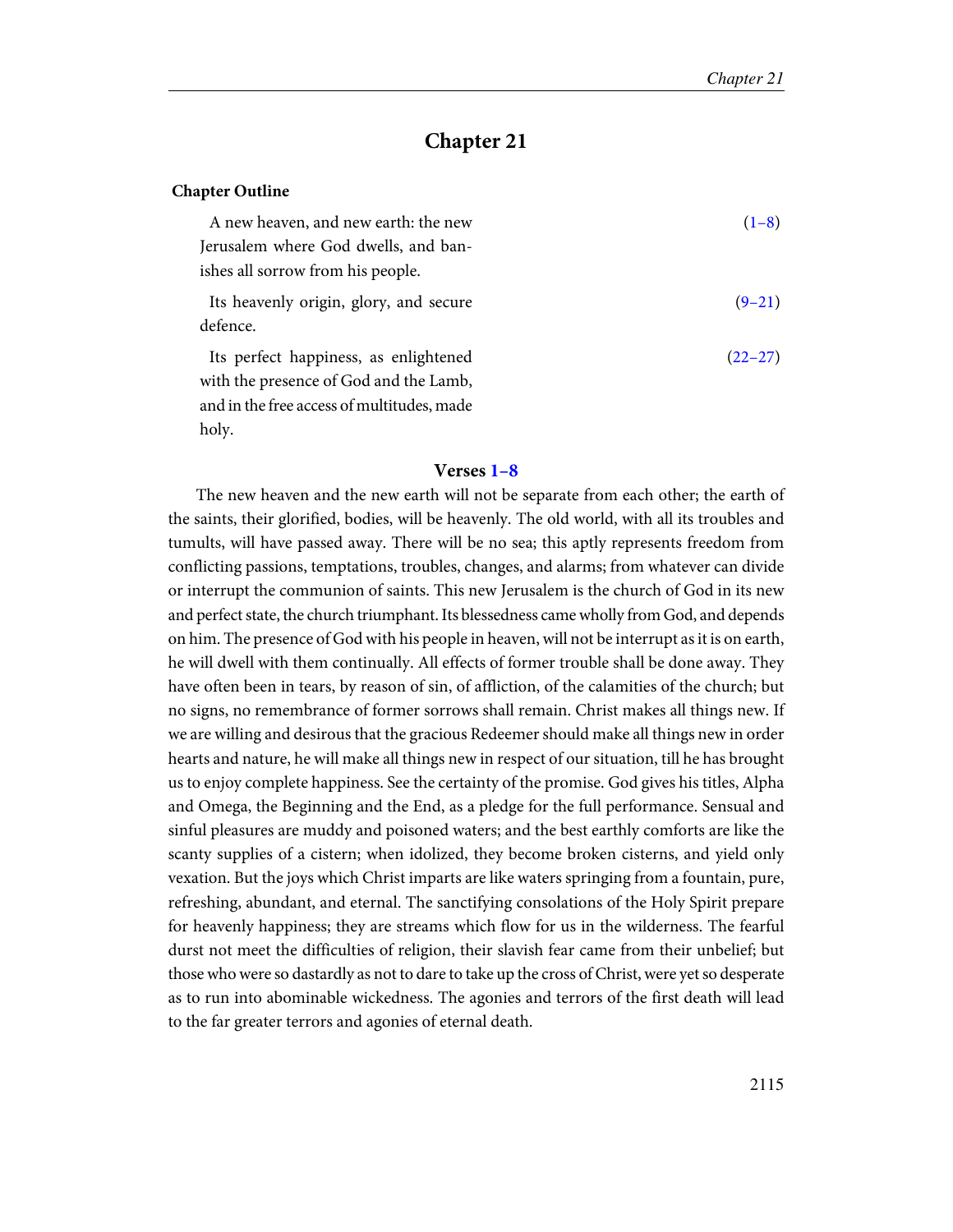# **Verses [9–21](http://www.ccel.org/study/Bible:Rev.21.9-Rev.21.21)**

God has various employments for his holy angels. Sometimes they sound the trumpet of Divine Providence, and warn a careless world; sometimes they discover things of a heavenly nature of the heirs of salvation. Those who would have clear views of heaven, must get as near to heaven as they can, on the mount of meditation and faith. The subject of the vision is the church of God in a perfect, triumphant state, shining in its lustre; glorious in relation to Christ; which shows that the happiness of heaven consists in intercourse with God, and in conformity to him. The change of emblems from a bride to a city, shows that we are only to take general ideas from this description. The wall is for security. Heaven is a safe state; those who are there, are separated and secured from all evils and enemies. This city is vast; here is room for all the people of God. The foundation of the wall; the promise and power of God, and the purchase of Christ, are the strong foundations of the safety and happiness of the church. These foundations are set forth by twelve sorts of precious stones, denoting the variety and excellence of the doctrines of the gospel, or of the graces of the Holy Spirit, or the personal excellences of the Lord Jesus Christ. Heaven has gates; there is a free admission to all that are sanctified; they shall not find themselves shut out. These gates were all of pearls. Christ is the Pearl of great price, and he is our Way to God. The street of the city was pure gold, like transparent glass. The saints in heaven tread gold under foot. The saints are there at rest, yet it is not a state of sleep and idleness; they have communion, not only with God, but with one another. All these glories but faintly represent heaven.

## **Verses [22–27](http://www.ccel.org/study/Bible:Rev.21.22-Rev.21.27)**

Perfect and direct communion with God, will more than supply the place of gospel institutions. And what words can more full express the union and co-equality of the Son with the Father, in the Godhead? What a dismal world would this be, if it were not for the light of the sun! What is there in heaven that supplies its place? The glory of God lightens that city, and the Lamb is the Light thereof. God in Christ will be an everlasting Fountain of knowledge and joy to the saints in heaven. There is no night, therefore no need of shutting the gates; all is at peace and secure. The whole shows us that we should be more and more led to think of heaven as filled with the glory of God, and enlightened by the presence of the Lord Jesus. Nothing sinful or unclean, idolatrous, or false and deceitful, can enter. All the inhabitants are made perfect in holiness. Now the saints feel a sad mixture of corruption, which hinders them in the service of God, and interrupts their communion with him; but, at their entrance into the holy of holies, they are washed in the laver of Christ's blood, and presented to the Father without spot. None are admitted into heaven who work abominations. It is free from hypocrites, such as make lies. As nothing unclean can enter heaven, let us be stirred up by these glimpses of heavenly things, to use all diligence, and to perfect holiness in the fear of God.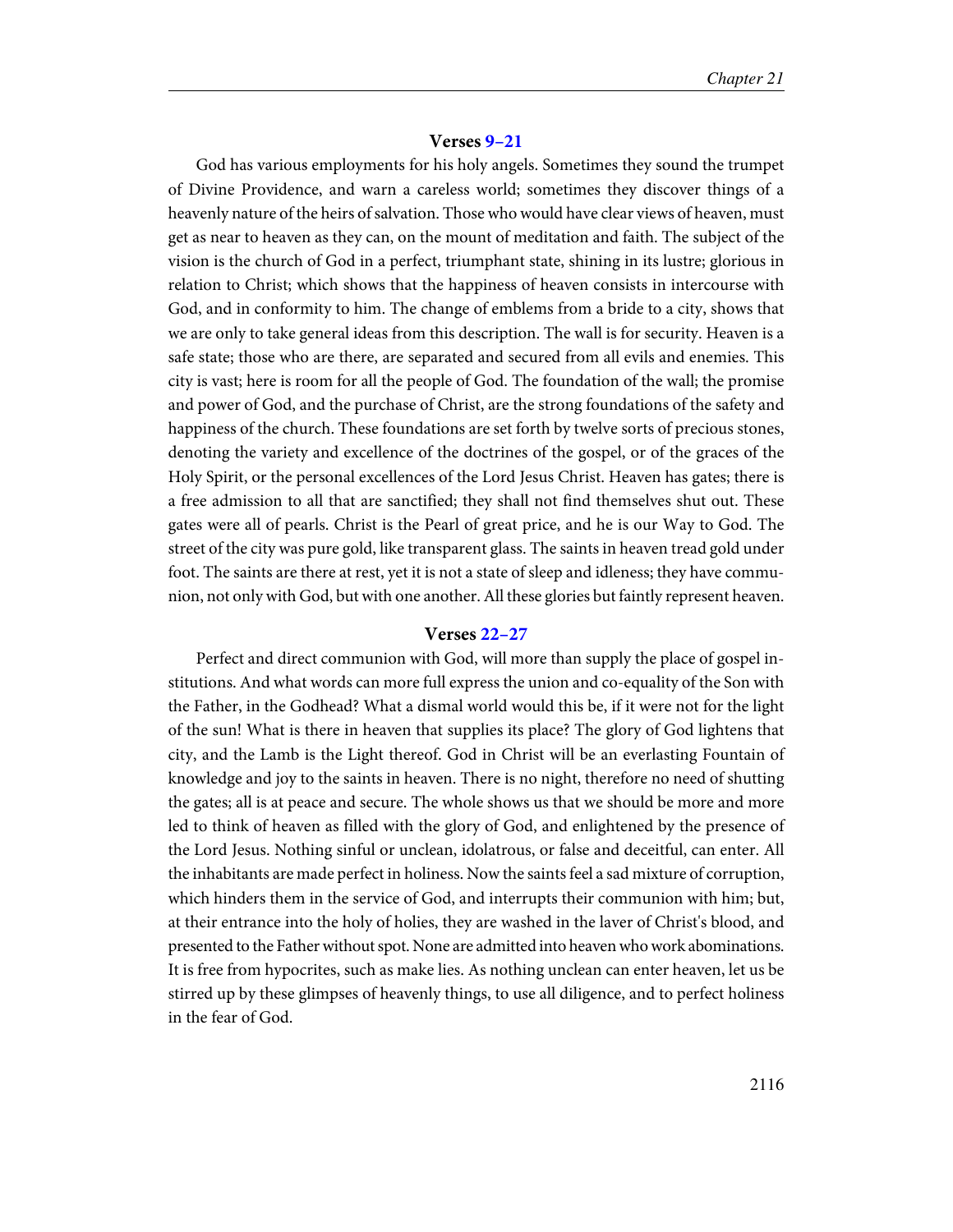## **Chapter Outline**

| A description of the heavenly state, un-    | $(1-5)$  |
|---------------------------------------------|----------|
| der the figures of the water and the tree   |          |
| of life, and of the throne of God and the   |          |
| Lamb.                                       |          |
| The truth and certain fulfilling of all the | $(6-19)$ |
| prophetic visions, The Holy Spirit, and     |          |
| the bride, the church, invite, and say,     |          |
| Come.                                       |          |
| The closing blessing.                       | (20, 21) |

# **Verses [1–5](http://www.ccel.org/study/Bible:Rev.22.1-Rev.22.5)**

All streams of earthly comfort are muddy; but these are clear, and refreshing. They give life, and preserve life, to those who drink of them, and thus they will flow for evermore. These point to the quickening and sanctifying influences of the Holy Spirit, as given to sinners through Christ. The Holy Spirit, proceeding from the Father and the Son, applies this salvation to our souls by his new-creating love and power. The trees of life are fed by the pure waters of the river that comes from the throne of God. The presence of God in heaven, is the health and happiness of the saints. This tree was an emblem of Christ, and of all the blessings of his salvation; and the leaves for the healing of the nations, mean that his favour and presence supply all good to the inhabitants of that blessed world. The devil has no power there; he cannot draw the saints from serving God, nor can he disturb them in the service of God. God and the Lamb are here spoken of as one. Service there shall be not only freedom, but honour and dominion. There will be no night; no affliction or dejection, no pause in service or enjoyment: no diversions or pleasures or man's inventing will there be wanted. How different all this from gross and merely human views of heavenly happiness, even those which refer to pleasures of the mind!

## **Verses [6–19](http://www.ccel.org/study/Bible:Rev.22.6-Rev.22.19)**

The Lord Jesus spake by the angel, solemnly confirming the contents of this book, particularly of this last vision. He is the Lord God faithful and true. Also by his messengers; the holy angels showed them to holy men of God. They are things that must shortly be done; Christ will come quickly, and put all things out of doubt. And by the integrity of that angel who had been the apostle's interpreter. He refused to accept religious worship from John, and reproved him for offering it. This presents another testimony against idolatrous worship of saints and angels. God calls every one to witness to the declarations here made. This book,